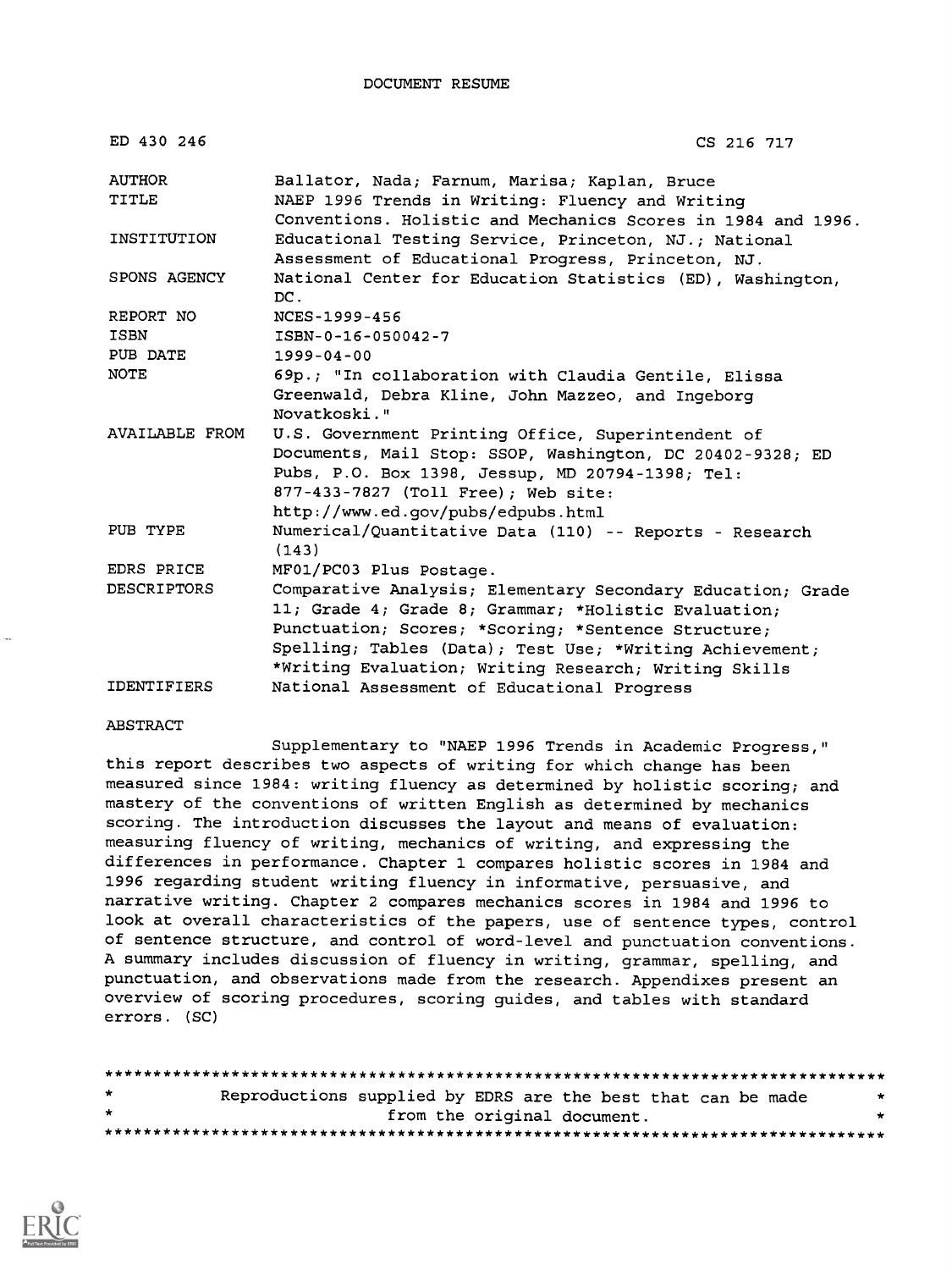# NATIONAL CENTER FOR EDUCATION STATISTICS<br>
CS

# NAEP 1996 Trends in WRITING Fluency and Writing Conventions



#### **HOLISTIC AND MECHANICS SCORES IN 1984 AND 1996**

U.S. DEPARTMENT OF EDUCATION<br>Office of Educational Research and Improvement Office of Educational Research and Improvement<br>EDUCATIONAL RESOURCES INFORMATION

CENTER (ERIC) K-This document has been reproduced as received from the person or organization originating it.

□ Minor changes have been made to improve reproduction quality

Points of view or opinions stated inthis document do not necessarily represent official OERI position or policy



reef

**U.S. Department of Education** Office of Educational Research and Improvement NCES 1999-456

 $\overline{c}$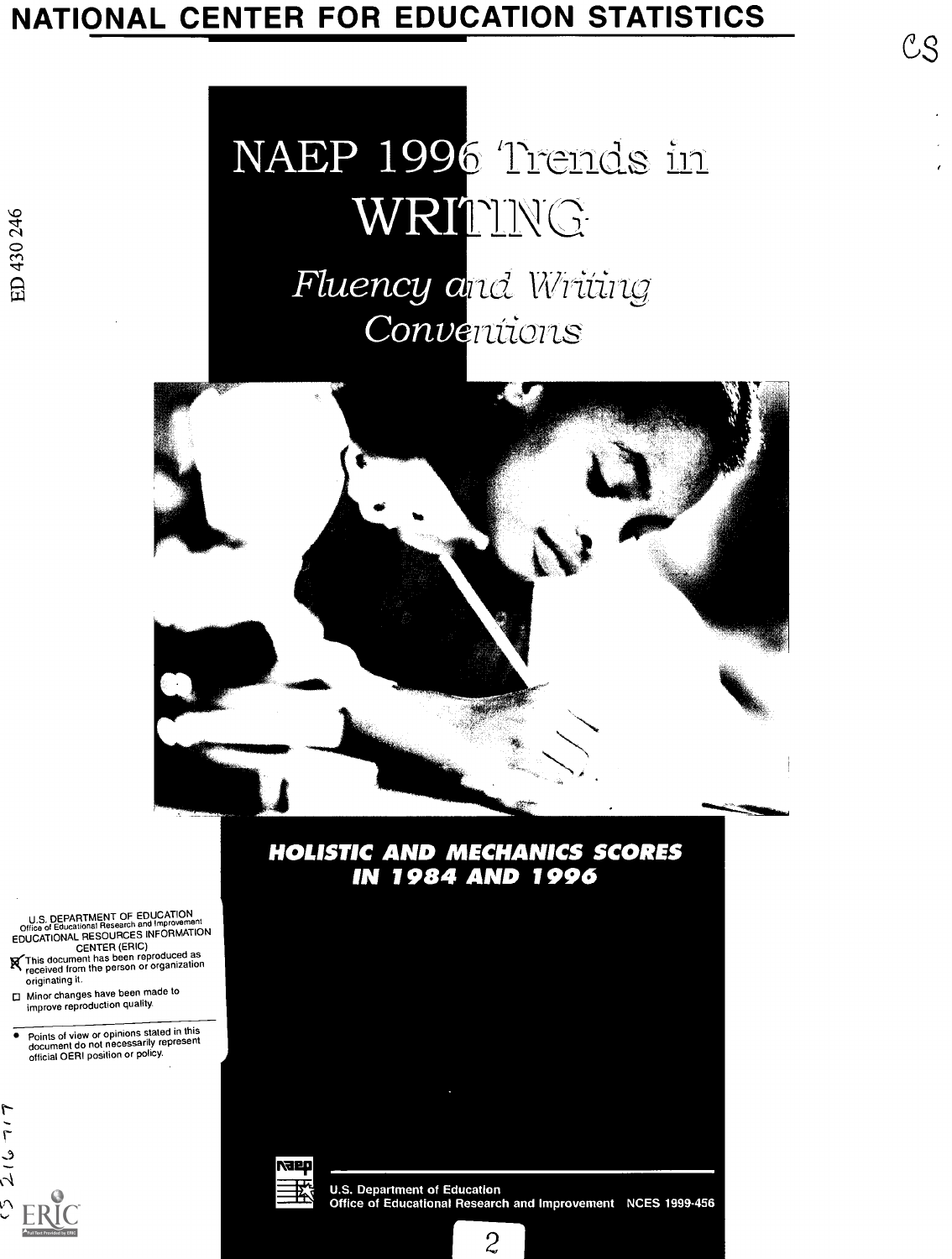#### What is The Nation's Report Card?

 $\ddotsc$ 

 $\ddot{\phantom{0}}$ 

THE NATION'S REPORT CARD, the National Assessment of Educational Progress (NAEP), is the only nationally representative and continuing assessment of what America's students know and can do in various subject areas. Since 1969, assessments have been conducted periodically in reading, mathematics, science, writing, history, geography, and other fields. By making objective information on student performance available to policymakers at the national, state, and local levels, NAEP is an integral part of our nation's evaluation of the condition and progress of education. Only information related to academic achievement is collected under this program. NAEP guarantees the privacy of individual students and their families.

NAEP is a congressionally mandated project of the National Center for Education Statistics, the U.S. Department of Education. The Commissioner of Education Statistics is responsible, by law, for carrying out the NAEP project through competitive awards to qualified organizations. NAEP reports directly to the Commissioner, who is also responsible for providing continuing reviews, including validation studies and solicitation of public comment, on NAEP's conduct and usefulness.

In 1988, Congress established the National Assessment Governing Board (NAGB) to formulate policy guidelines for NAEP. The Board is responsible for selecting the subject areas to be assessed from among those included in the National Education Goals; for setting appropriate student performance levels; for developing assessment objectives and test specifications through a national consensus approach; for designing the assessment methodology; for developing guidelines for reporting and disseminating NAEP results; for developing standards and procedures for interstate, regional, and national comparisons; for determining the appropriateness of test items and ensuring they are free from bias; and for taking actions to improve the form and use of the National Assessment.

#### The National Assessment Governing Board

Mark D. Musick, Chair President Southern Regional Education Board Atlanta, Georgia

Michael T. Nettles, Vice Chair Professor of Education & Public Policy University of Michigan Ann Arbor, Michigan and Director Frederick D. Patterson Research Institute United Negro College Fund

Moses Barnes Secondary School Principal Fort Lauderdale, Florida

Melanie A. Campbell Fourth-Grade Teacher Topeka, Kansas

Honorable Wilmer S. Cody Commissioner of Education State of Kentucky Frankfort, Kentucky

Edward Donley Former Chairman Air Products & Chemicals, Inc. Allentown, Pennsylvania

Honorable John M. Engler Governor of Michigan Lansing, Michigan

Thomas H. Fisher Director, Student Assessment Services Florida Department of Education Tallahassee, Florida

Michael J. Guerra Executive Director National Catholic Education Association Secondary School Department Washington, DC

Edward H. Haertel Professor, School of Education Stanford University Stanford, California

Jnanita Hangen Local School Board President Pleasanton, California

Carole Kennedy Elementary School Principal Columbia, Missouri

Honorable Nancy Kopp Maryland House of Delegates Bethesda, Maryland

Honorable William J. Moloney Commissioner of Education State of Colorado Denver, Colorado

Mitsngi Nakashima First Vice-Chairperson Hawaii State Board of Education Honolulu, Hawaii

Debra Panlson Eighth-Grade Mathematics Teacher El Paso, Texas

Honorable Norma Paulus Former Superintendent of Public Instruction Oregon State Department of Education Salem, Oregon

Honorable Jo Ann Pottorff Kansas House of Representatives Wichita, Kansas

Diane Ravitch Senior Research Scholar New York University New York, New York

Honorable Roy Romer (Member Designate) Former Governor of Colorado Denver, Colorado

John H. Stevens Executive Director Texas Business and Education Coalition Austin, Texas

Adam Urbanski President Rochester Teachers Association Rochester, New York

Deborah Voltz Assistant Professor Department of Special Education University of Louisville Louisville, Kentucky

Marilyn A. Whirry Twelfth-Grade English Teacher Manhattan Beach, California

Dennie Palmer Wolf Senior Research Associate Harvard Graduate School of Education Cambridge, Massachusetts

C. Kent McGnire (Ex-Officio) Assistant Secretary of Education Office of Educational Research and Improvement U.S. Department of Education Washington, DC

Roy Truby Executive Director, NAGB Washington, DC

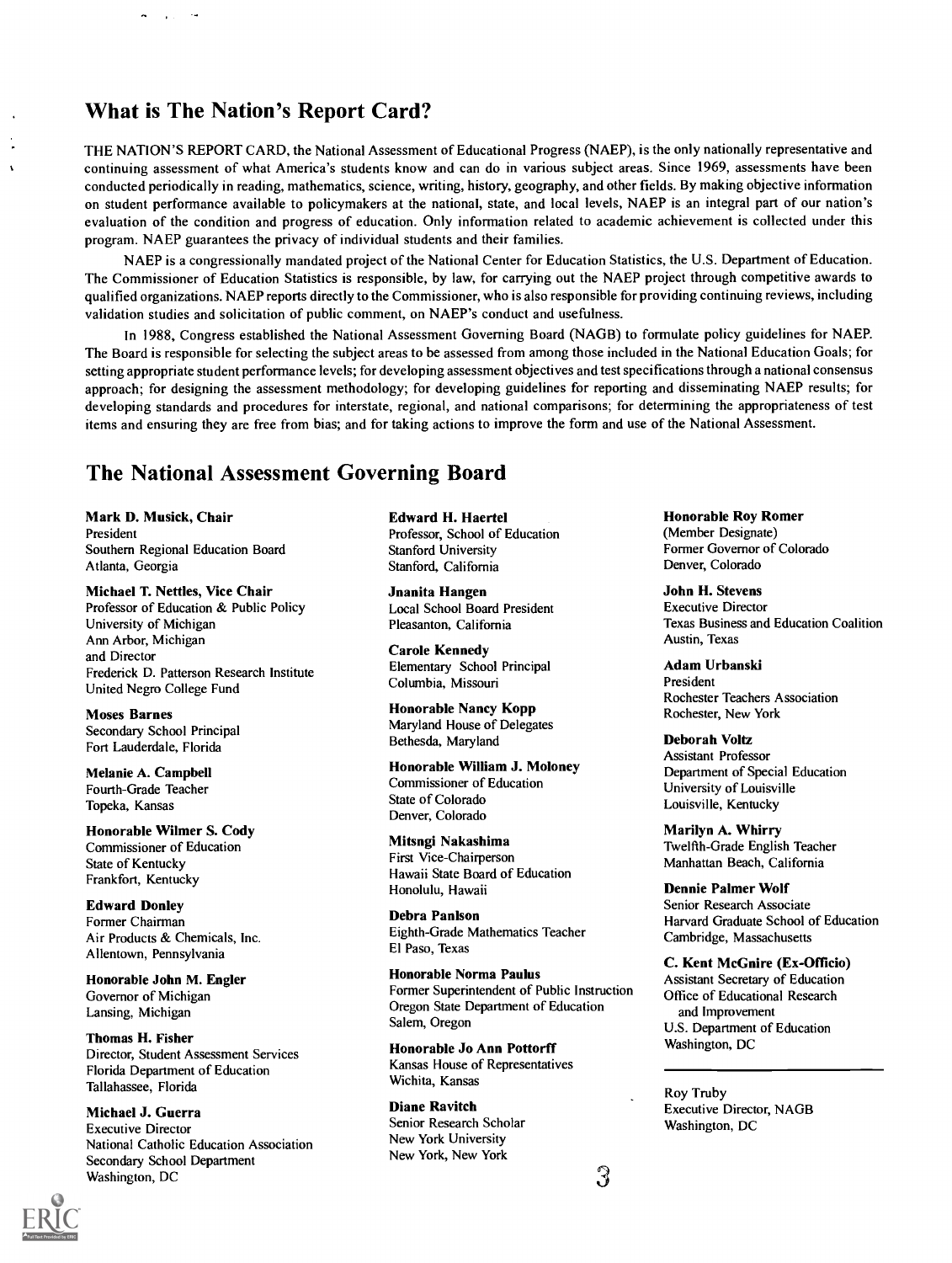## NATIONAL CENTER FOR EDUCATION STATISTICS

## NAEP 1996 Trends in Writing:

## Fluency and Writing Conventions

Holistic and Mechanics Scores in 1984 and 1996

## Nada Ballator Marisa Farnum Bruce Kaplan

in collaboration with Claudia Gentile, Elissa Greenwald, Debra Kline, John Mazzeo, and Ingeborg Novatkoski

April 1999

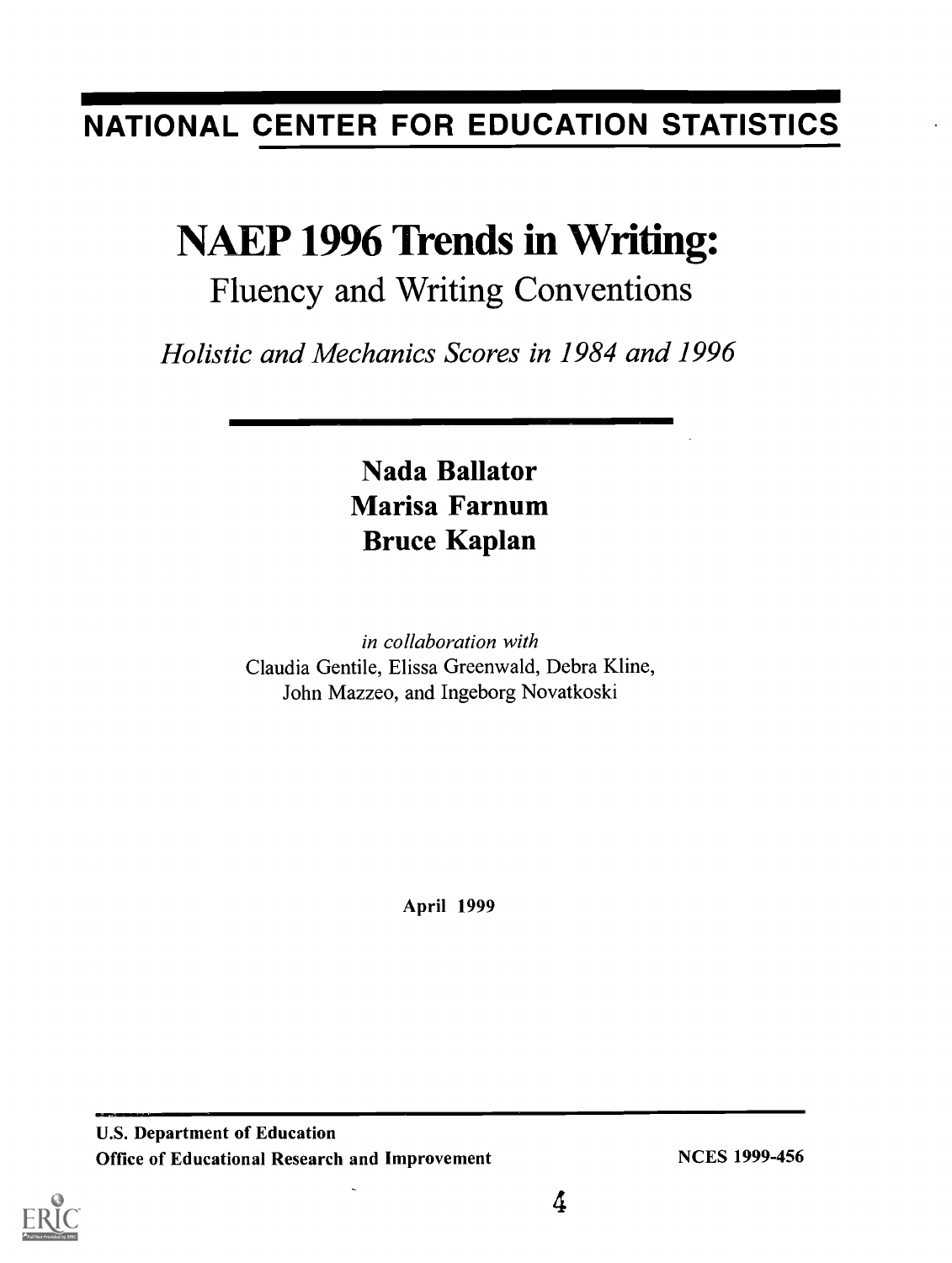#### U.S. Department of Education

Richard W. Riley **Secretary** 

#### Office of Educational Research and Improvement

C. Kent McGuire Assistant Secretary

#### National Center for Education Statistics

Pascal D. Forgione, Jr. Commissioner

#### Assessment Division

Peggy G. Carr Associate Commissioner

April 1999

#### SUGGESTED CITATION

U.S. Department of Education. Office of Educational Research and Improvement. National Center for Education Statistics. NAEP 1996 Trends in Writing: Fluency and Writing Conventions, NCES 1999-456, by N. Ballator, M. Farnum, and B. Kaplan. Washington, DC: 1999.

#### FOR MORE INFORMATION

Content contact: Arnold Goldstein 202-219-1741

To obtain single copies of this report, while supplies last, or ordering information on other U.S. Department of Education products, call toll free 1-877-4ED PUBS (877-433-7827), or write:

Education Publications Center (Ed Pubs) U.S. Department of Education P.O. Box 1398 Jessup, MD 20794-1244

TTY/TDD 1-877-576-7734 FAX 301-470-1244

Online ordering via the Internet: http://www.ed.gov/pubs/edpubs.html Copies also are available in alternate formats upon request. This report also is available on the World Wide Web: http://nces.ed.gov/naep.

The work upon which this publication is based was performed for the National Center for Education Statistics, Office of Educational Research and Improvement, by Educational Testing Service.

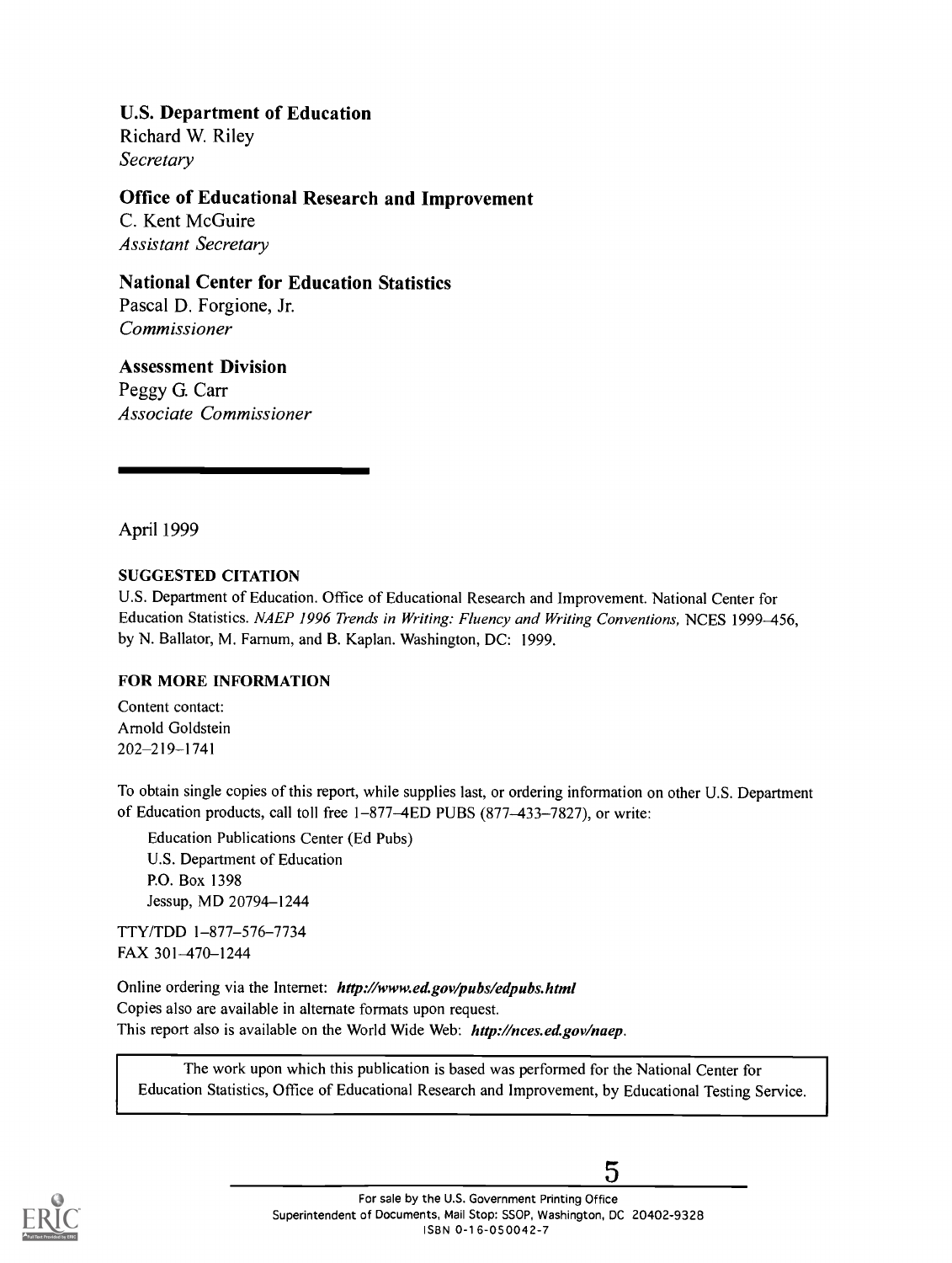## **Contents**

| Chapter 2 — Grammar, Spelling, and Punctuation: |
|-------------------------------------------------|
|                                                 |
|                                                 |
|                                                 |
|                                                 |
|                                                 |
|                                                 |
|                                                 |
|                                                 |
|                                                 |
|                                                 |
|                                                 |
|                                                 |
|                                                 |
|                                                 |
|                                                 |
|                                                 |

### Summary:

NAEP 1996 Trends in Writing: Fluency and Writing Conventions

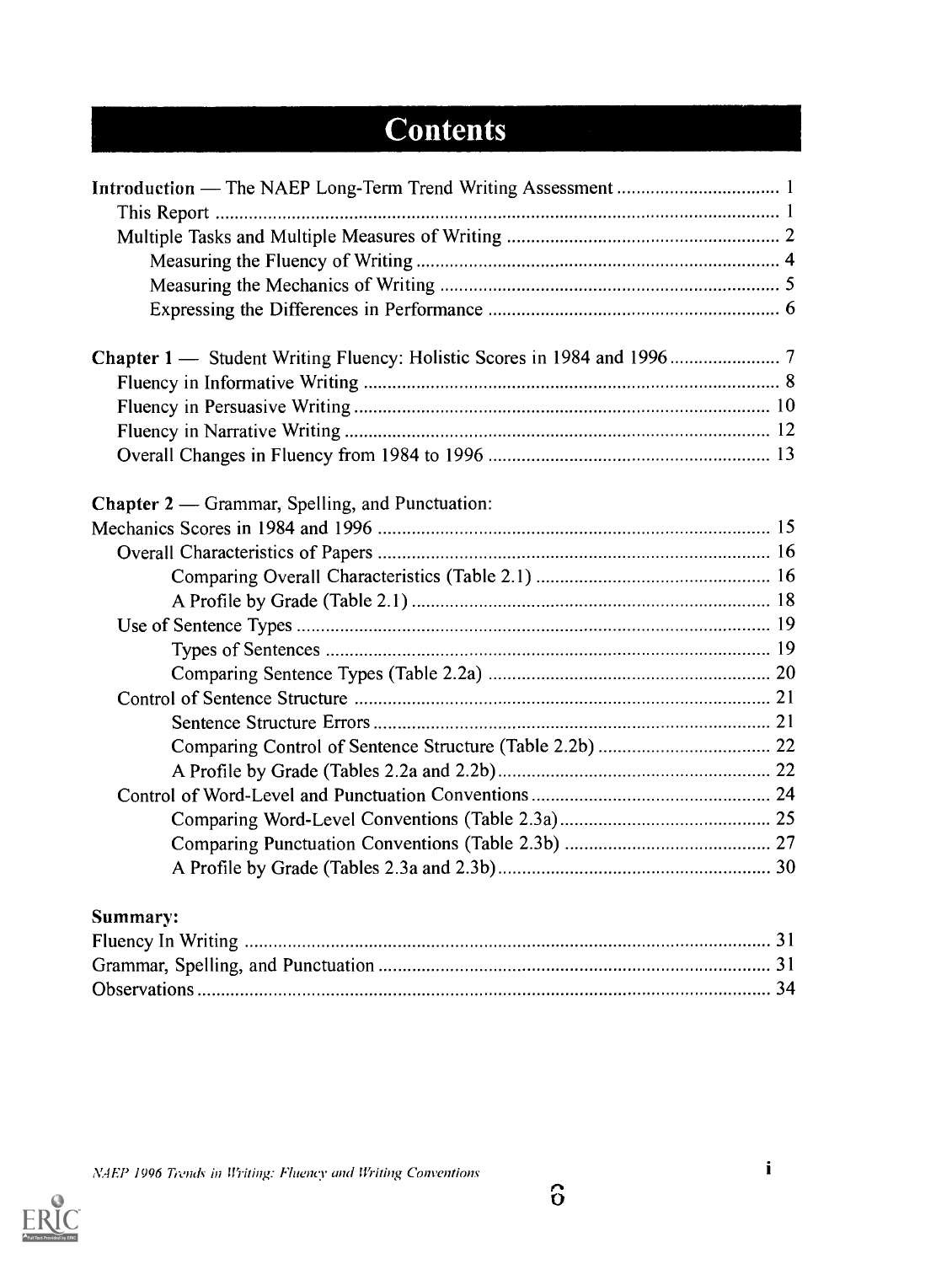| <b>Appendix A: Procedures</b>                                         |  |
|-----------------------------------------------------------------------|--|
| Overview of Holistic and Mechanics Scoring Procedures in the          |  |
|                                                                       |  |
|                                                                       |  |
|                                                                       |  |
|                                                                       |  |
| Correlation Between Holistic and Primary Trait Scores (Table A.3)  40 |  |
|                                                                       |  |
|                                                                       |  |
|                                                                       |  |
|                                                                       |  |
|                                                                       |  |
|                                                                       |  |
|                                                                       |  |
|                                                                       |  |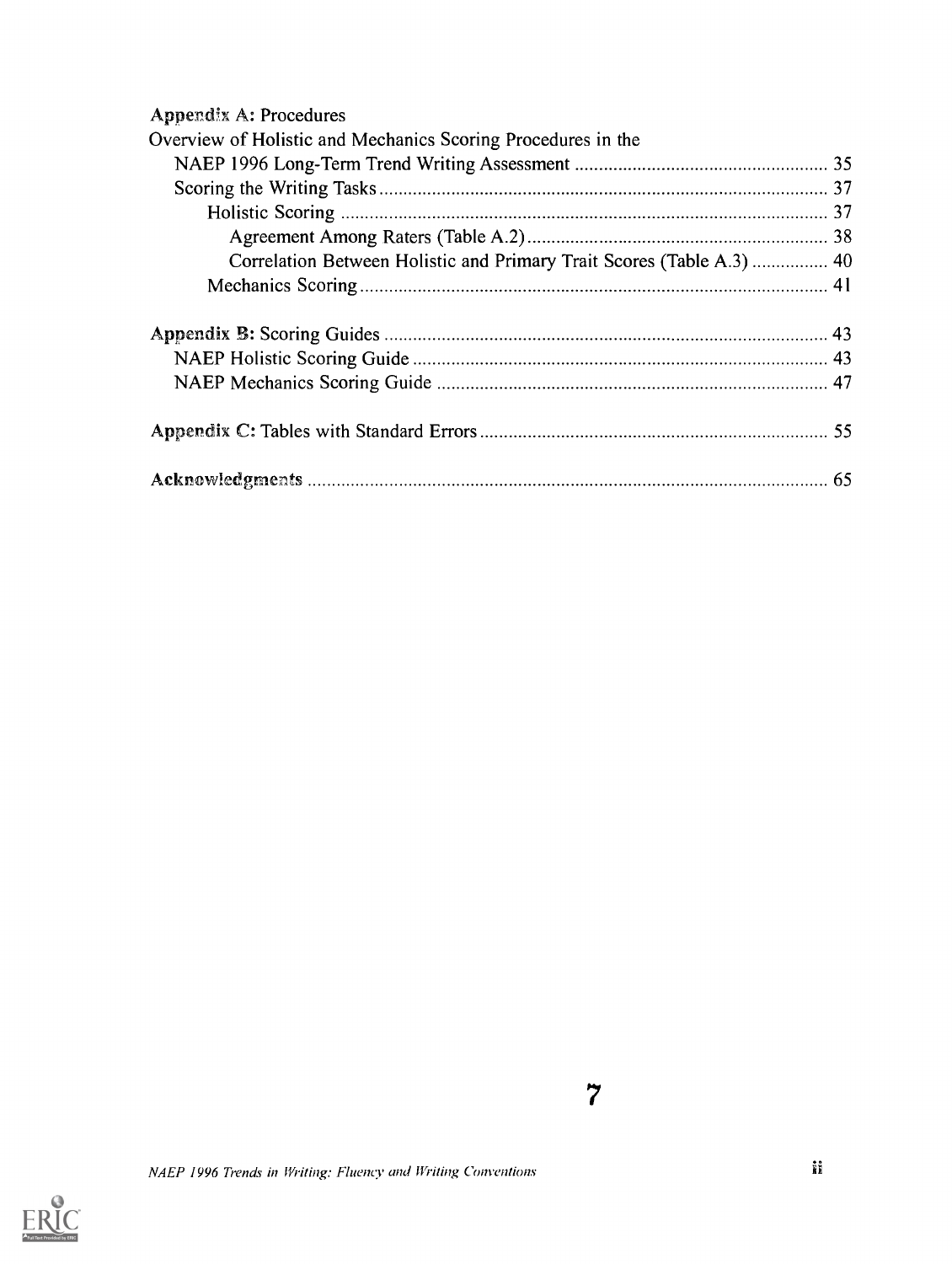## **Example 1** Introduction

## The NAEP Long-Term Trend Writing Assessment

The NAEP long-term trend writing assessment provides an important picture of students' progress over time because it compares performance on the same writing tasks, administered in identical fashion to comparable samples of students and yielding comparable scores. There have been six national assessments of writing conducted during the school years ending in 1984, 1988, 1990, 1992, 1994, and 1996. The 1996 assessment included the same set of 12 writing tasks that had been administered in the five previous assessments. Each of these trend assessments was administered to nationally representative samples of students in grades 4, 8, and 11.

Over the past three decades, many teacher educators and classroom teachers have been emphasizing the writing process. The writing process approach focuses on the iterative nature of writing, in which writers plan, write, and revise their ideas in several drafts before a final version is produced. It is during the revision or editing stages of this process that writers focus on correcting grammatical and mechanical errors. Grammatical and mechanical correctness is not viewed as an end in and of itself, but eliminating these errors is an important part of improving the final draft. This report focuses on what changes, if any, have occurred in student writing between 1984 and 1996, the period examined by the NAEP long-term trend writing assessment.

#### **This Report**

Results of the 1996 long-term trend writing assessment are reported in two publications. This report describes two aspects of writing for which change has been measured since 1984: writing fluency, as determined by holistic scoring; and mastery of the conventions of written English (spelling, punctuation, grammar) as determined by mechanics scoring. This report is supplementary to NAEP 1996 Trends in Academic Progress,<sup>1</sup> the main report for the NAEP long-term trend assessment. That document reports trends in writing scores since 1984 as determined by primary trait scoring. This report presents the results of the

Campbell, J. R., Voelkl, K. E., & Donahue, P. L. (1997). NAEP 1996 trends in academic progress: Achievement of US. students in science, 1969 to 1996; mathematics, 1973 to 1996; reading, 1971 to 1996; and writing, 1984 to 1996 (Publication No. NCES 97-985). Washington, DC: National Center for Education Statistics. This report is frequently referred to as Trends in this report. It is available on the Web at http://nces.ed.gov/naep/.

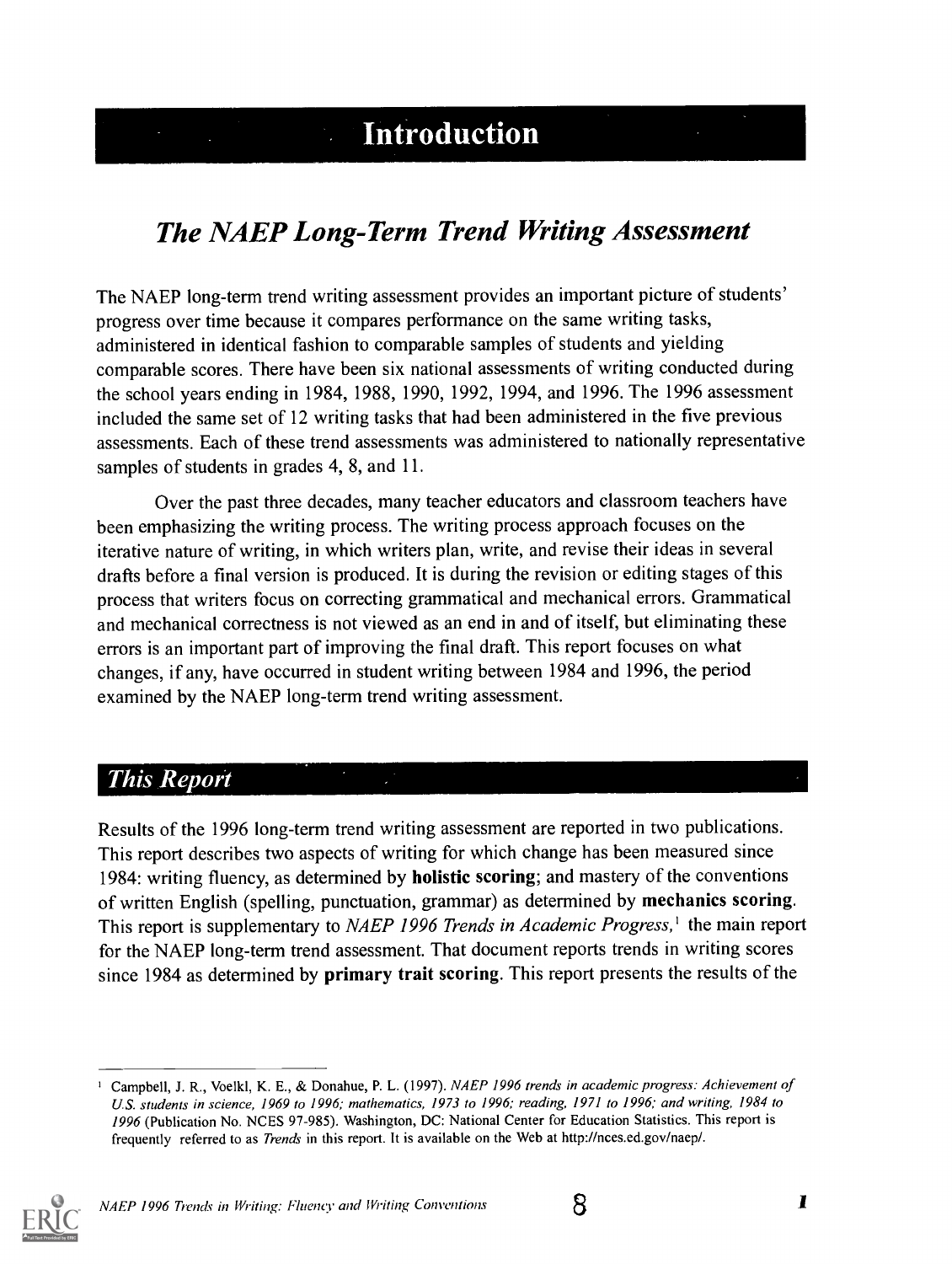holistic scoring of a subgroup of four of the 12 writing tasks, and the mechanics scoring of two of these four tasks.

The report is organized as follows: Chapter 1 compares student performance on writing tasks in 1984 and 1996 as measured by holistic scoring. Chapter 2 compares students' mastery of the conventions of writing (grammar, punctuation, and spelling) in 1984 and 1996. The brief Summary offers conclusions, and is followed by three appendices. Appendix A contains information about sample sizes and scoring procedures, and Appendix B contains the guides for holistic and mechanics scoring. Appendix C provides the standard errors for the data in the tables contained in the body of the report.

The NAEP long-term trend writing assessments discussed here and in *Trends* should not be confused with the main NAEP writing assessments. The long-term trend writing assessment was begun in 1984, and has presented students with the same writing tasks in the five ensuing assessments. These writing tasks are completely different from the prompts in the main NAEP assessment.<sup>2</sup> The use of different writing prompts, as well as other procedural differences, precludes direct comparison of the results of the long-term trend assessment discussed here with those of the main assessments.

### Multiple Tasks and Multiple Measures of Writing

In order to assess students' abilities to write in a variety of formats and genres, the NAEP long-term trend writing assessment asks them to respond to several different tasks in each of three types of writing:

- informative tasks ask students to write descriptions, reports, and analyses;
- persuasive tasks ask students to write convincing letters and arguments; and
- narrative tasks ask students to write stories.

The NAEP long-term trend instrument consists of 12 distinct writing tasks; however, each student who participated in the assessment responded to only a few (usually two) of the 12 tasks. These tasks are assessed using three types of measures:

- primary trait scoring, as described in *NAEP 1996 Trends in Academic Progress*, measures success in accomplishing the specific task, e.g., writing persuasively;
- holistic scoring, reported here, measures fluency in a subgroup of four of the 12 tasks; and

<sup>&</sup>lt;sup>2</sup> The NAEP long-term trend assessments have been administered in mathematics, science, reading, and writing, to national samples of students. Eighth graders are assessed in the fall, fourth graders in the winter, and eleventh graders in the spring, and the test booklets remain the same over all assessments. In contrast, the main NAEP 1992 Writing Assessment was conducted in the first quarter of 1992 at grades 4, 8, and 12, and the main NAEP 1998 Writing Assessment (based on a new framework) was conducted at grades 4, 8, and 12 in the first quarter of 1998. The 1998 main writing assessment was also administered to students in participating states at grade 8.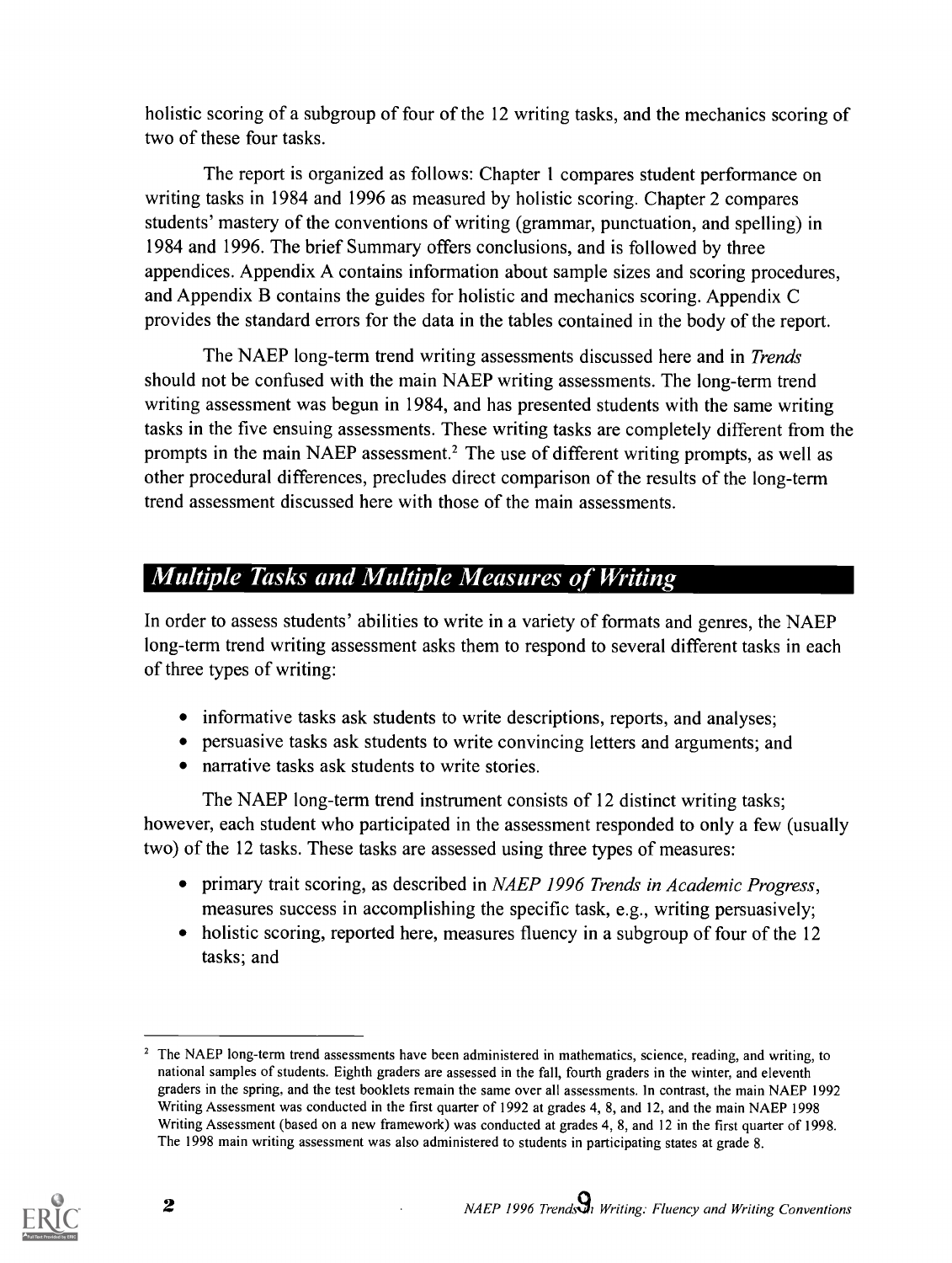$\circ$  mechanics scoring, also reported here, measures conventions of written English using a subgroup of two of the four holistically scored tasks.

Primary trait scoring is based on established criteria that reflect the success of the student in accomplishing the specific writing task; for primary trait scoring, a unique scoring guide was used for each of the tasks. Student responses to all 12 writing tasks received primary trait scoring as reported in the principal 1996 long-term trend report, NAEP 1996 Trends in Academic Progress.

However, there are other aspects of writing that it is also important to assess. For instance, general writing quality or fluency  $-$  the student's capacity to organize and develop a written piece, to use correct syntax, and to observe the conventions of standard written English  $\frac{1}{10}$  is important. These aspects of written communication, taken together, are what holistic evaluation of writing addresses.'

The long-term trend writing assessment consisted of three distinct parts: primary trait, holistic, and mechanics scoring criteria. First, all 12 of the long-term trend writing tasks were scored using primary trait scoring criteria. The results of this are reported in *NAEP 1996 Trends in Academic Progress in Chapters 7 and 8 (pages 151-197).*<sup>4</sup>

Next, a subgroup of four of these tasks was scored holistically — two tasks at each grade level. Two of the writing tasks were administered at grade 4 only, while the two other tasks were both administered at grades 8 and 11. One of the four is an informative task, one is a narrative task, and two are persuasive tasks. A brief description of each writing task and the grades at which the task was administered are provided in Figure 1.1 on the next page. Holistic scoring of these tasks yielded information about students' level of writing fluency, as seen in Tables 1.1 - 1.3. Different scoring guides were used for holistic scoring of narrative, informative, and persuasive tasks, as described in Appendix B.

Lastly, to gain information about students' mastery of the conventions of written English, a subgroup of two of the holistic tasks was scored for mechanics  $-$  one at each grade level (see the table on the next page and Tables  $2.1 - 2.3$ ). The mechanics scoring involved assessing students' use of standard English sentence structure, rules of agreement, word choice, spelling, and punctuation. It also captured information about the overall length of the students' responses and the number and complexity of the sentences that they used. For mechanics scoring, the same criteria were used to evaluate all tasks. See Appendix B of this report for the mechanics and holistic scoring guides.

<sup>&</sup>lt;sup>4</sup> Previous years of the *Trends* report also contain results from holistic and mechanics scoring of the tasks presented here. The 1994 Trends is also on the Web, as is the 1996 edition.



<sup>&</sup>lt;sup>3</sup> It should be noted that holistic evaluation depends in part on aspects of writing measured in mechanics scores; Table A.3 and associated text discuss this relationship.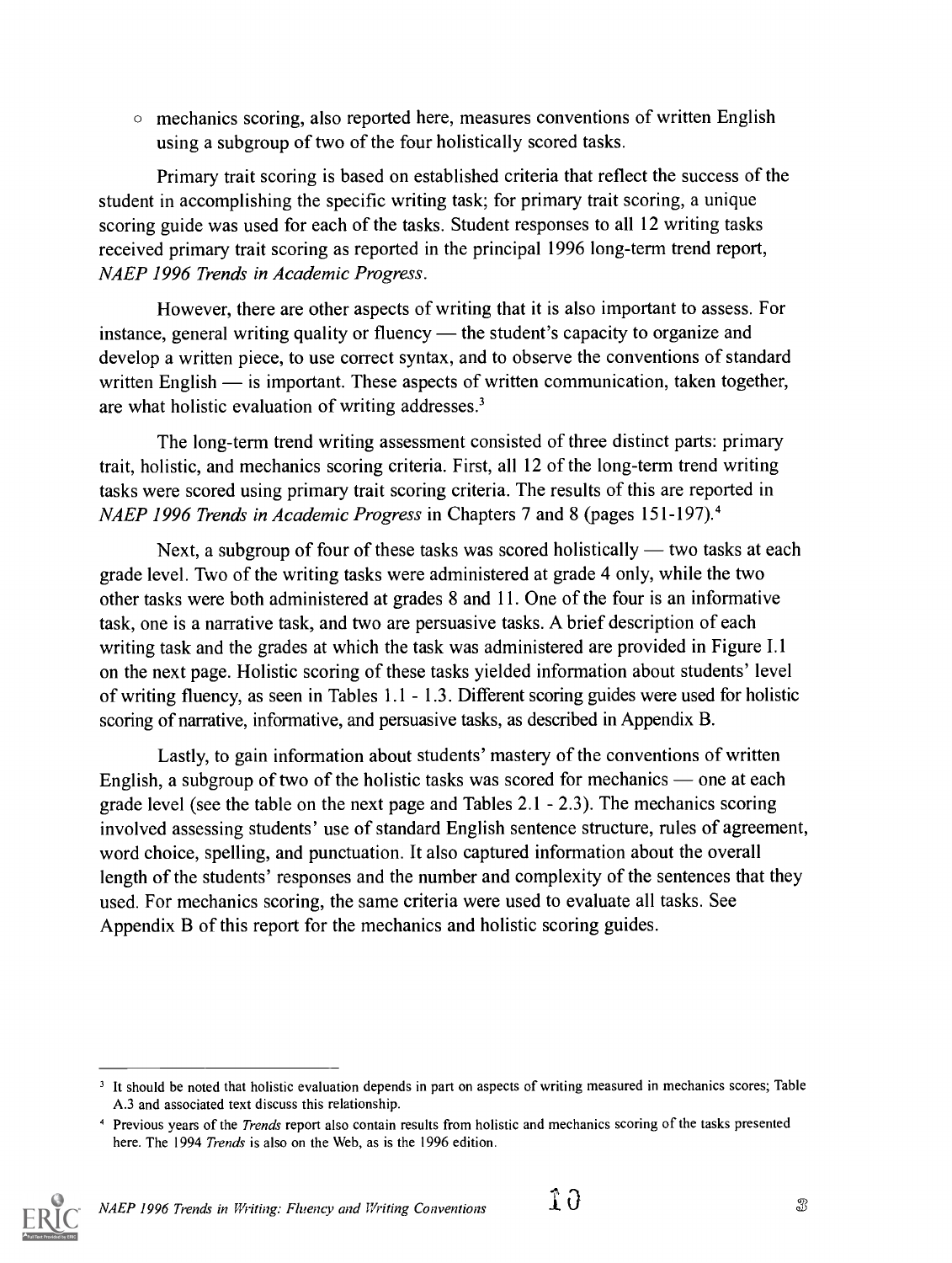| <b>Figure 1.1</b>                  | Task by type of writing and summary of wrting tasks<br>scored for fluency (H <sup>o</sup> ) and for mechanics (M <sup>b</sup> ).                                                                                                                                              |    |                                   | THE NATION'S<br>REPORT THE |
|------------------------------------|-------------------------------------------------------------------------------------------------------------------------------------------------------------------------------------------------------------------------------------------------------------------------------|----|-----------------------------------|----------------------------|
| <b>Tasks</b> by<br>type of writing | Summary of writing tasks scored for fluency<br>$(Ho)$ and for mechanics $(Mb)$                                                                                                                                                                                                | Δ  | <b>Administered at Grade</b><br>8 | 11                         |
| <b>INFORMATIVE</b>                 | Food on the Frontier                                                                                                                                                                                                                                                          |    | н                                 | н                          |
|                                    | required students to read a social studies<br>passage about frontier life and then to explain<br>why modern-day food differs from frontier food                                                                                                                               |    |                                   |                            |
| <b>PERSUASIVE</b>                  | Spaceship                                                                                                                                                                                                                                                                     | нм |                                   |                            |
|                                    | required students to form their own points of<br>view about whether creatures from another<br>planet should be allowed to return home or be<br>detained for scientific study, and to support their<br>points of view in ways that would convince<br>others to agree with them |    |                                   |                            |
| <b>PERSUASIVE</b>                  | <b>Recreation Opportunities</b>                                                                                                                                                                                                                                               |    | H M                               | H M                        |
|                                    | required students to take a stand on whether<br>their own town should purchase an abandoned<br>railroad track or a warehouse as a recreation<br>center, to defend their choice, and to refute the<br>alternative choice                                                       |    |                                   |                            |
| <b>NARRATIVE</b>                   | Flashlight                                                                                                                                                                                                                                                                    | н  |                                   |                            |
|                                    | required students to write a story about their<br>imagined adventures with a flashlight that has<br>special powers                                                                                                                                                            |    |                                   |                            |

° Holistic scoring (fluency) is described in Chapter 1; the scoring guides are in Appendix B.

b Mechanics scoring measures the writer's control of the conventions of written English. Mechanics scoring is described in Chapter 2; the scoring guides are in Appendix B.

SOURCE: National Center for Education Statistics, National Assessment of Educational Progress (NAEP), 1996 Long-Term Trend Assessment.

#### Measuring the Fluency of Writing

Holistic scoring is the most commonly used method for evaluating students' writing performance in the United States today. Holistic scoring for NAEP focuses on the writer's fluency in responding to a task relative to the performance of other students at that grade level.<sup>5</sup> Fluency reflects a writer's facility with language both in terms of the development



Cooper, C. R. (1977). Holistic evaluation of writing. In C. R. Cooper & L. Odell (Eds.), Evaluation writing: Describing, measuring, judging. Urbana, IL: National Council of Teachers of English.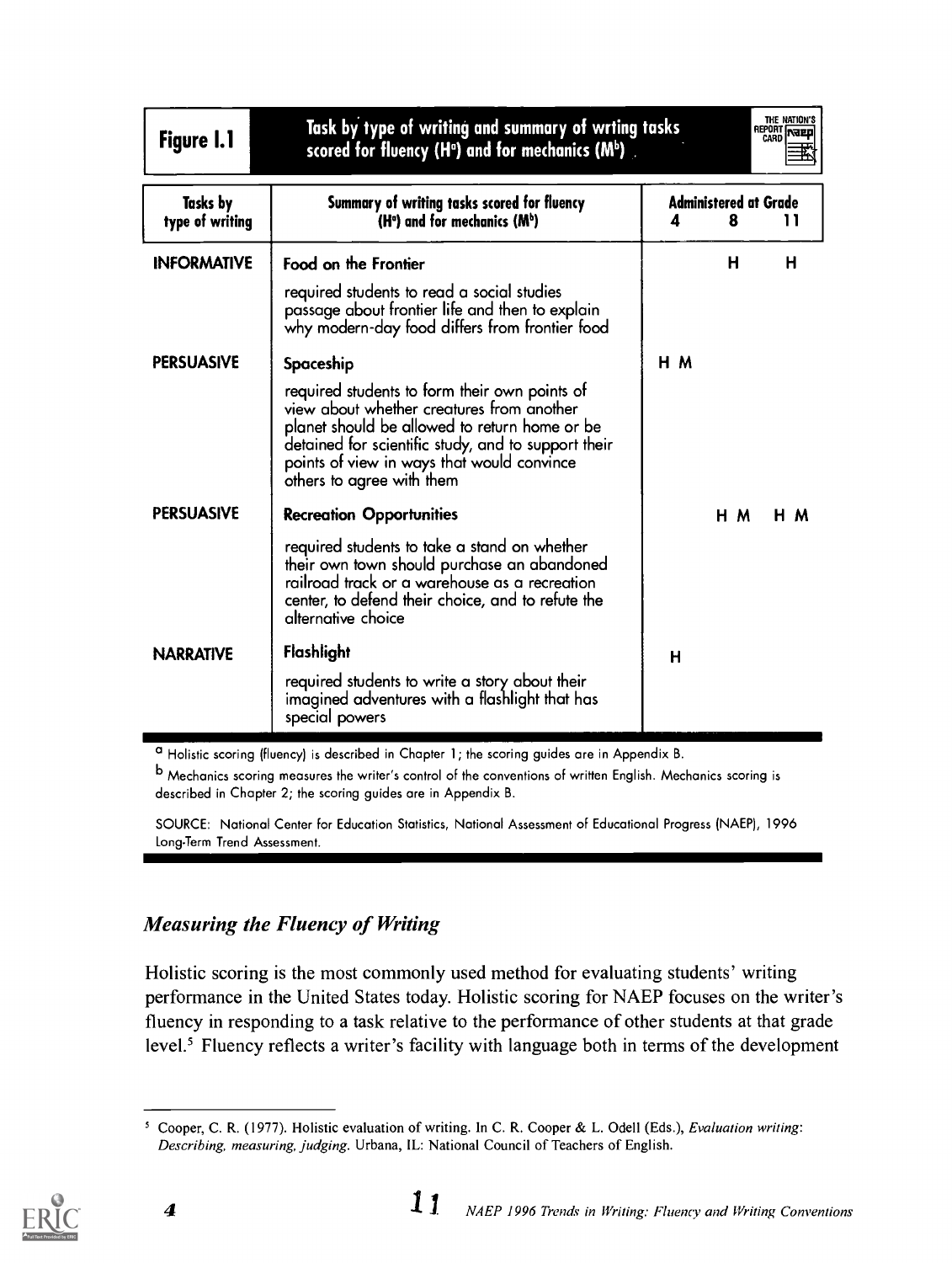and organization of ideas and in the use of syntax, diction, and grammar. Holistic scoring methods were specifically designed to assess writing fluency. The underlying assumption of holistic scoring is that the whole piece of writing is greater than the sum of its parts. In holistic scoring, readers do not make separate judgments about specific aspects of a written response, but rather consider the overall effect, rating each paper on the basis of its general fluency.

In the NAEP long-term trend assessment, responses to four tasks are scored holistically, two tasks at each of the three grades (the same two tasks are administered at both eighth and eleventh grades). The characteristics of general fluency are assessed on a six-point scale, and described in the holistic scoring guides for narrative, informative, and persuasive writing tasks in Appendix B. In order to make comparisons of students' writing fluency across all six years of the assessment, all papers from the previous years were scored holistically, along with all of the 1996 papers. For each year, approximately 1200 papers' from each grade are scored.

As is typical with all holistic scorings, raters are trained on a particular task immediately before scoring the papers written in response to that task (as described in Appendix A). For each task, the papers from all years are randomly mixed and then assigned one of six scores. To detect changes in fluency from one assessment to another, the percentages of papers from each year within a given score category are compared. The comparisons reported here are for the first or base year and the current year, as in previous reports.'

Thus, while primary trait scoring is based on specific constant criteria and so permits year-to-year and grade-to-grade comparisons, holistic scoring allows within grade comparisons of relative fluency over all years according to contemporaneous criteria.

#### Measuring the Mechanics of Writing

Another set of analyses, applied to papers written for two of the tasks (see Figure I.1), focused on the mechanics of students' writing. While error counts do not fully reflect a writer's fluency and competency, many educators, policy makers, and parents are interested in the kinds of surface errors students make as they write.<sup>8</sup> Students' mastery of the sentence-level and word-level conventions of English, as well as their use of correct spelling and punctuation, were examined. (See Appendix A for procedures used in scoring,

Shaughnessy, M. P. (1977). Errors and expectations: A guide for the teacher of basic writing. New York, NY: Oxford University Press.



 $6$  For the first or base year of the assessment (1984), the number of papers was about half the quantity of that in ensuing years.

<sup>&</sup>lt;sup>7</sup> For instance, see Campbell, J., Reese, C., O'Sullivan, C., & Dossey, J. (1996). NAEP 1994 trends in academic progress: Achievement of U.S. students in science, 1969 to 1994; mathematics, 1973 to 1994; reading, 1971 to 1994; and writing, 1984 to 1994 (Publication No. NCES 97-095). Washington, DC: National Center for Education Statistics.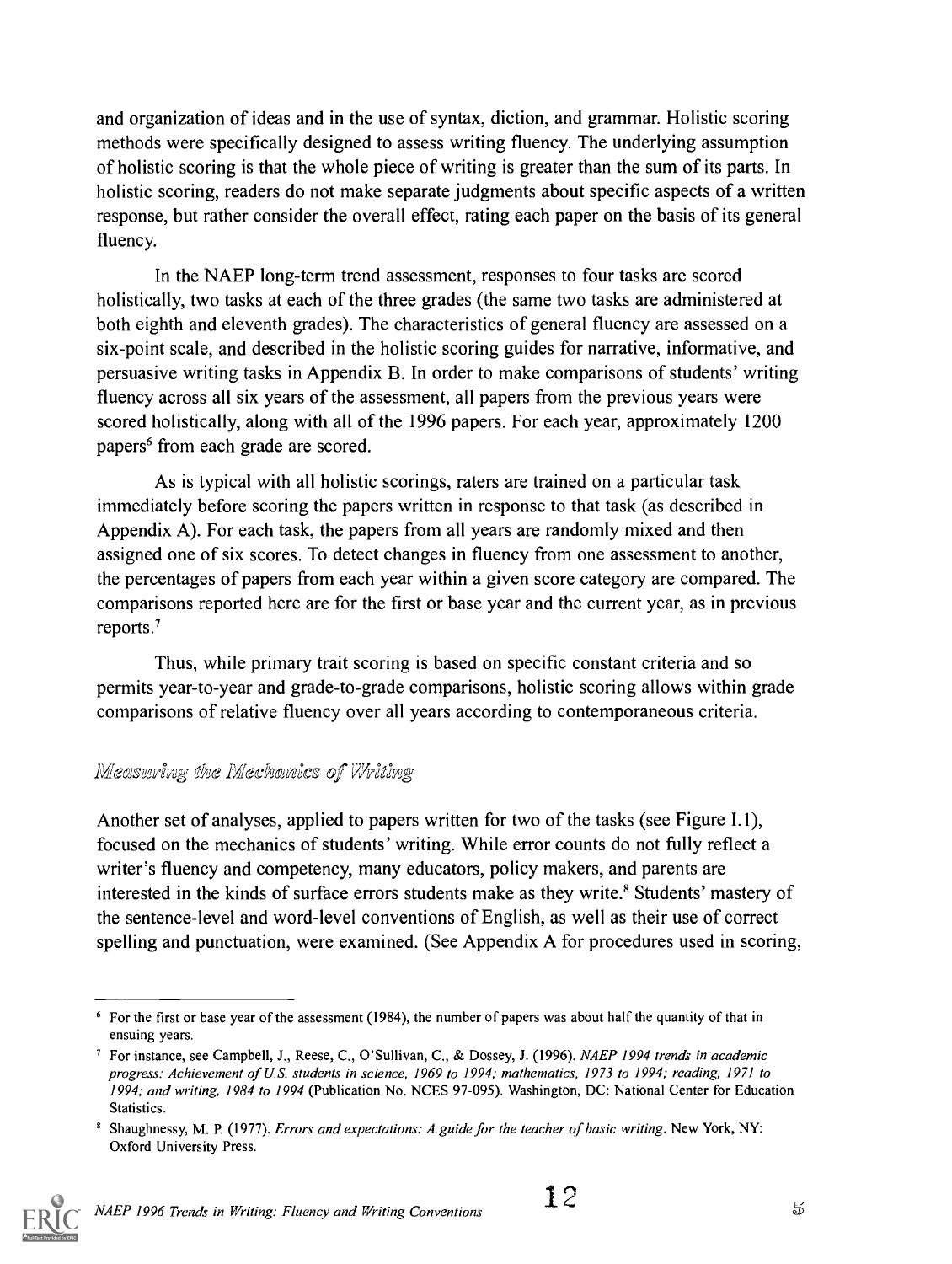and Appendix B for the mechanics scoring guide.) In order to examine changes in students' success in using the conventions of written English, one task at each grade was selected for a detailed analysis of writing mechanics, including spelling, word choice, punctuation, and syntactic errors.

#### Expressing the Differences in Performance

Because the analysis is conducted using papers written by students who are part of a sample (rather than from the entire population of fourth, eighth, or eleventh graders in the nation) the numbers reported are necessarily estimates. As such, they are subject to a measure of uncertainty. This measure of uncertainty is reflected in the standard error of the estimate, which can be seen in Appendix C, in tables paralleling those in the main body of the report. In comparing student performances on a particular characteristic by either number or percentage, it is essential to take into account the standard error, rather than to rely solely on observed similarities or differences. The comparisons discussed in this report and marked with asterisks in the tables are based on statistical tests that consider both the magnitude of the difference between the averages and the standard errors of those statistics.

The statistical tests determine whether the evidence — based on data from the two years — is strong enough to conclude that there is an actual difference. If the evidence is strong (i.e., the difference is statistically significant), statements comparing 1996 with 1984 use terms such as higher, lower, increased, or decreased. The reader is cautioned to rely on the results of the statistical tests, as expressed in the text or as indicated in the tables, rather than on the apparent magnitude of the differences.<sup>9</sup>

The statistical tests employed here used Bonferroni procedures to form confidence intervals for the differences for sets of comparisons. Bonferroni procedures are appropriate for sets or "families" of comparisons, allowing adjustments according to family size to keep the certainty or significance level as specified (that is, a 95 percent certainty or 5 percent significance level). For comparisons in this report, several family sizes were used. Consider, for example, Table 2.1, which presents overall averages in 1984 papers compared with those in 1996 papers. For these across-year comparisons, the family size is 1, and consequently no adjustment is needed. Table 2.1 also presents across-year comparisons for papers in the lower and upper halves of the holistic scale; in this case, each half is a family of 1, so a Bonferroni adjustment is made for a family size of 2. Further information on statistical tests and adjustment procedures are in the NAEP 1996 Technical Report.



Standard errors measure the uncertainty that another sample drawn from the same population could have yielded somewhat different results.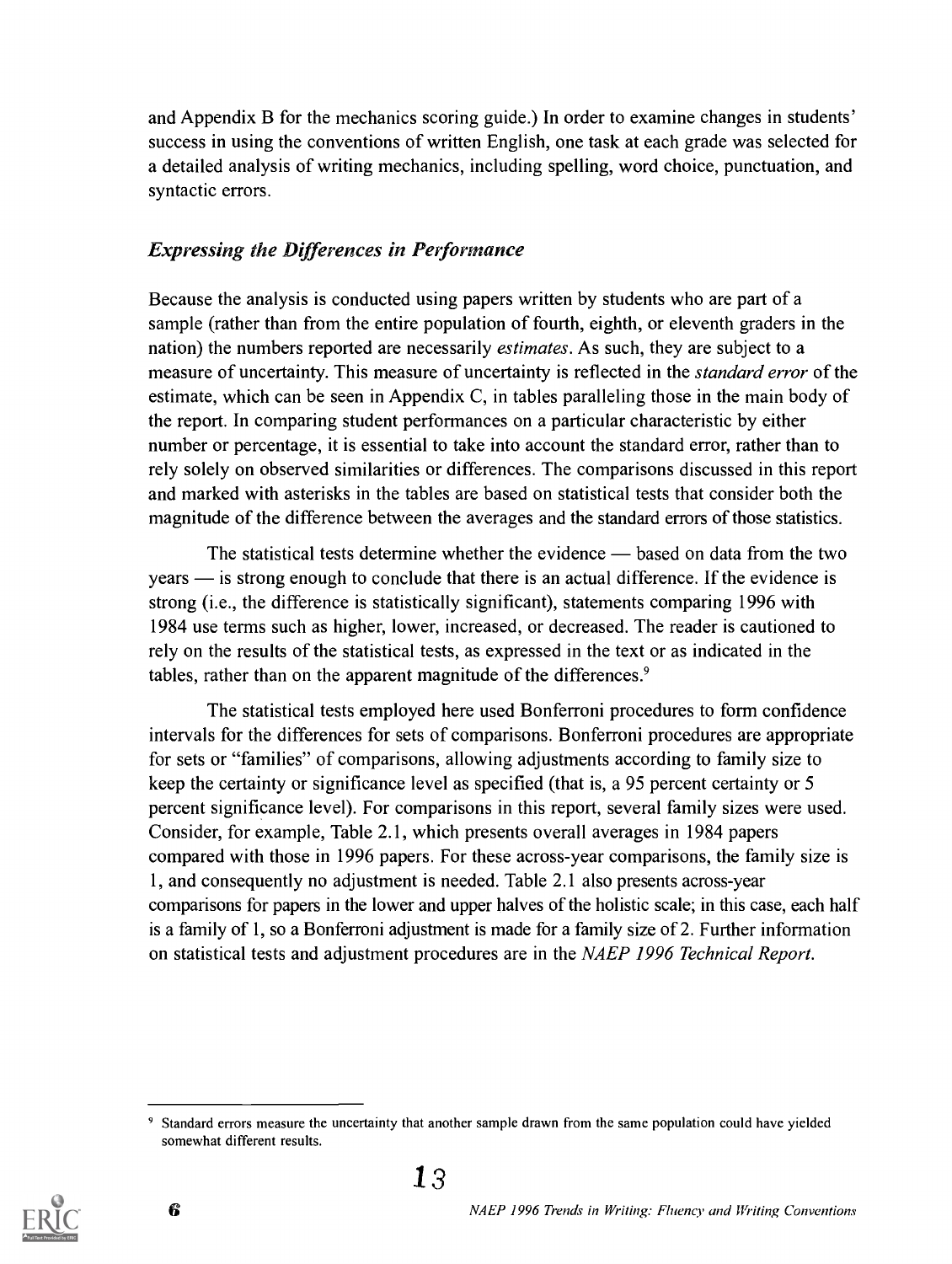## **Chapter 1**

## Student Writing Fluency: Holistic Scores in 1984 and 1996

This chapter explores changes in students' writing fluency as measured by their responses to selected informative, persuasive, and narrative writing tasks in the NAEP long-term trend assessment. Using a holistic scoring method, readers made a judgment about the overall quality of a piece of writing rather than about separate aspects of the response, such as its grammatical correctness or pattern of development. The aspects of fluency that readers looked for in judging writing achievement holistically were delineated in a scoring guide that defined the scoring criteria for the assessment. These scoring criteria organization, coherence, elaboration of ideas, facility with language, and mechanics  $\rightharpoonup$  are organized on a six-point scale, each describing a different level of competence. The complete holistic scoring guides for the informative, persuasive, and narrative tasks are presented in Appendix B.

In the following tables, responses that received scores in the upper half of the scale (scores of 4, 5, or 6) are examples of better writing fluency. Responses with scores in the lower half of the scale (scores of 3, 2, or 1) demonstrate problems with the aspects of fluency described in the scoring guides in Appendix B. Papers receiving scores of 0 were essentially blank and could not be rated.

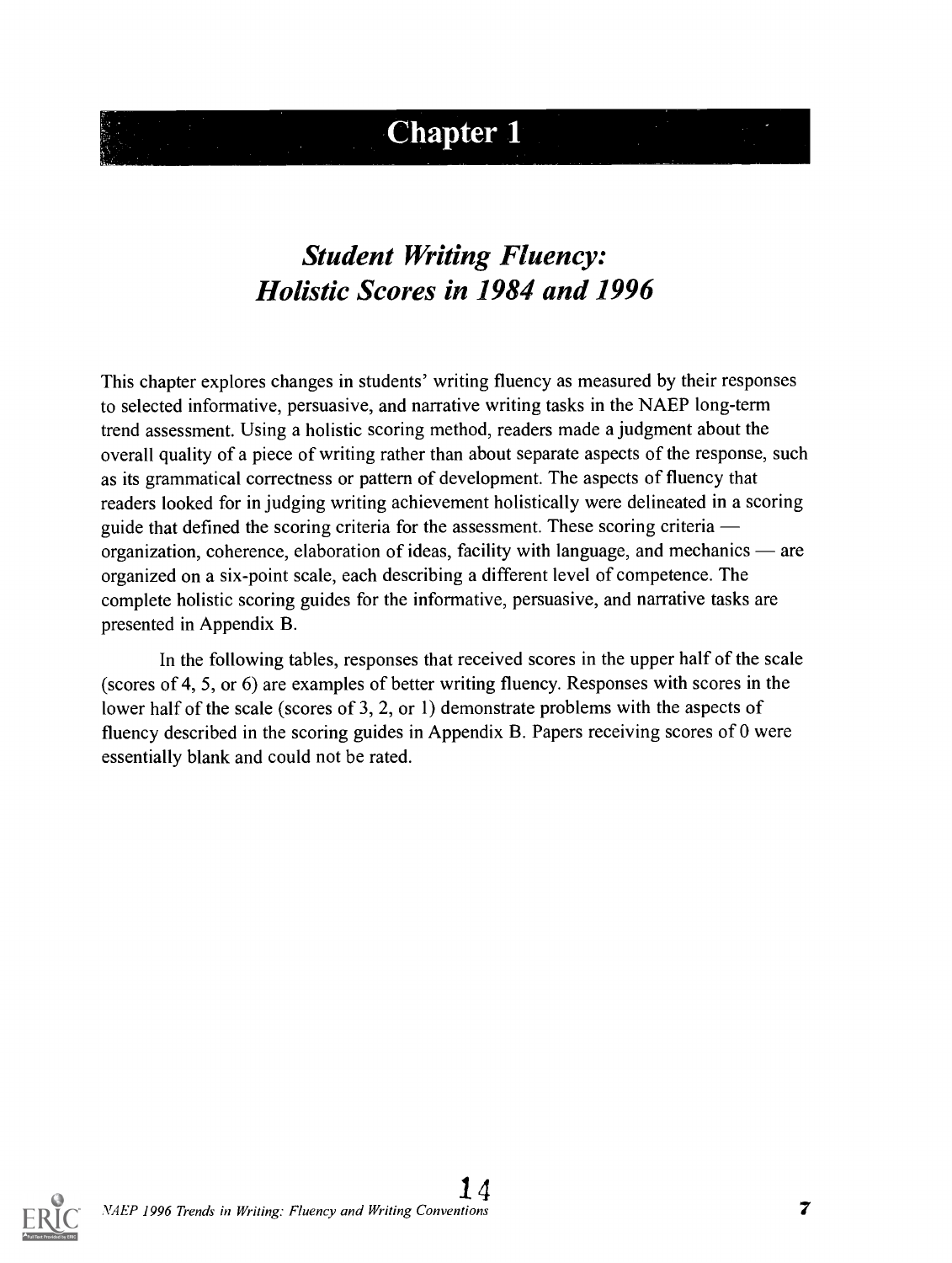### Fluency in Informative Writing

"Food on the Frontier" is a task designed to elicit a sample of informative writing from students. Some informative writing requires reporting from personal experience or from given information, and involves descriptions of what happened or what exists. Analytic writing, such as that called for in "Food on the Frontier," asks for an explanation of why something happened as it did or how parts fit together.

The "Food on the Frontier" task was administered to samples of eighth and eleventh graders. Their responses were scored holistically, as a measure of writing fluency. As Table 1.1 shows, there was an improvement in 1996 at grade 8, with an average rating of 3.06 compared to 2.77 in 1984. However, at grade 11, 1984 and 1996 holistic ratings were essentially the same.<sup>10</sup>

<sup>&</sup>lt;sup>10</sup> To determine whether 1984 and 1996 values were different, standard errors were taken into account (see Table C1.1).

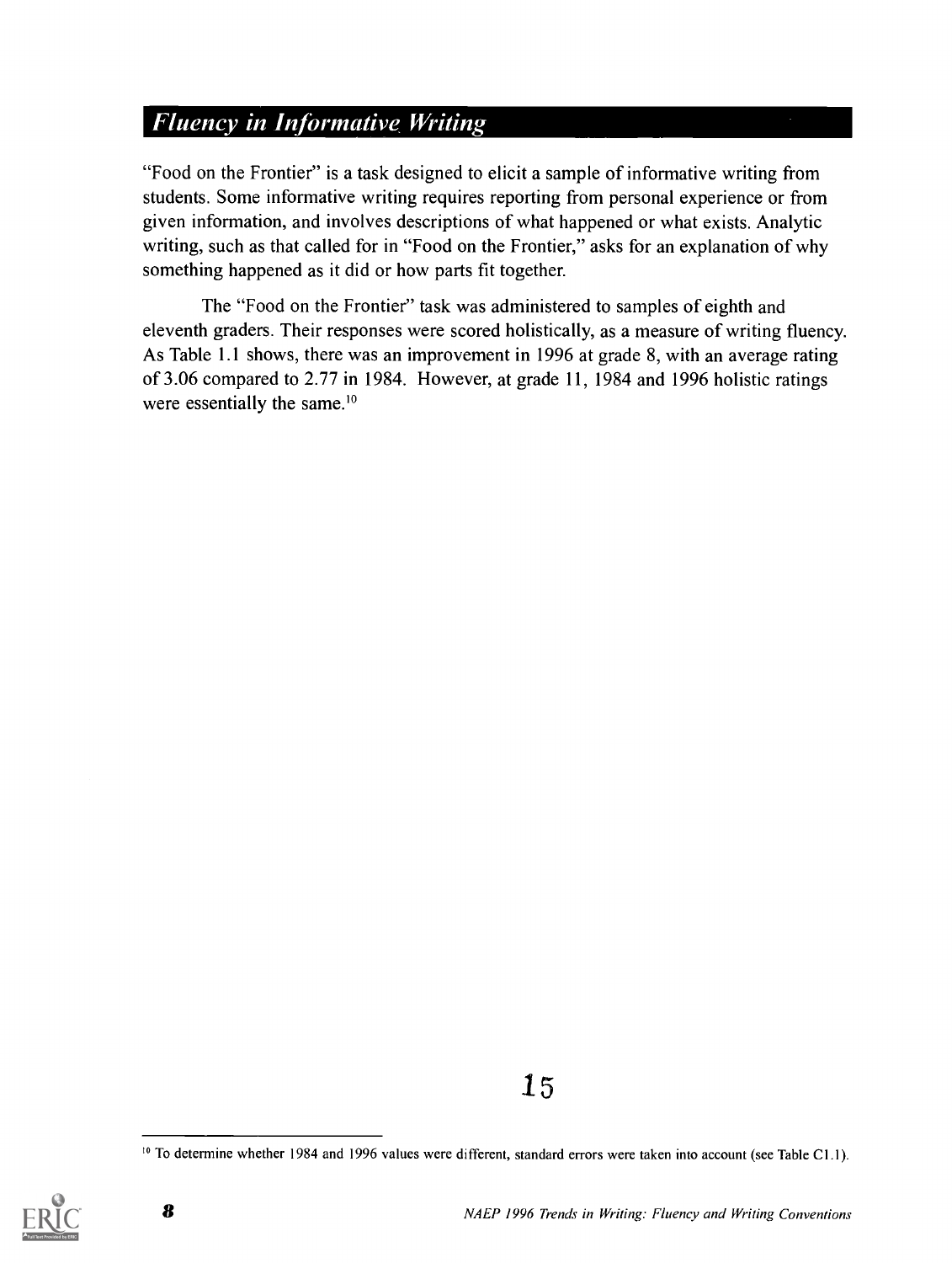| Table 1.1          | Fluency in an informative task,<br>THE NATION'S<br>REPORT THEP<br>"Food on the Frontier," comparing<br>base year to current year |                     |                                                                                         |                     |  |  |  |
|--------------------|----------------------------------------------------------------------------------------------------------------------------------|---------------------|-----------------------------------------------------------------------------------------|---------------------|--|--|--|
|                    |                                                                                                                                  |                     | Percentage of papers at each holistic rating;<br>average holistic rating for all papers |                     |  |  |  |
| Holistic<br>rating | 1984                                                                                                                             | Grade 8<br>1996     | 1984                                                                                    | Grade 11<br>1996    |  |  |  |
| $0^{\circ}$        | 5.5                                                                                                                              | 5.0                 | 5.4                                                                                     | 5.3                 |  |  |  |
| $\frac{2}{3}$      | 11.3<br>22.6<br>31.5                                                                                                             | 7.3<br>18.0<br>32.3 | 4.6<br>13.3<br>21.5                                                                     | 4.5<br>9.3<br>25.6  |  |  |  |
| 4<br>5<br>6        | 21.1<br>6.0<br>1.9                                                                                                               | 24.1<br>10.3<br>3.0 | 32.1<br>16.1<br>7.0                                                                     | 30.9<br>18.0<br>6.3 |  |  |  |
| 4, 5, or 6         | 29.0                                                                                                                             | 37.4                | 55.1                                                                                    | 55.2                |  |  |  |
| Average<br>rating  | 2.77                                                                                                                             | $3.06*$             | 3.46                                                                                    | 3.51                |  |  |  |

°Papers receiving scores of 0 were blank or otherwise could not be rated.

\*Statistically significant difference from 1984; at the 95 percent certainty level. In comparing two estimates, one must use the standard error of the difference (see Appendix C for details).

Note: Percentages may not total 100 due to rounding.

SOURCE: National Center for Education Statistics, National Assessment of Educational Progress (NAEP), 1996 Long-Term Trend Assessment.

 $\cdot$ 

I 0

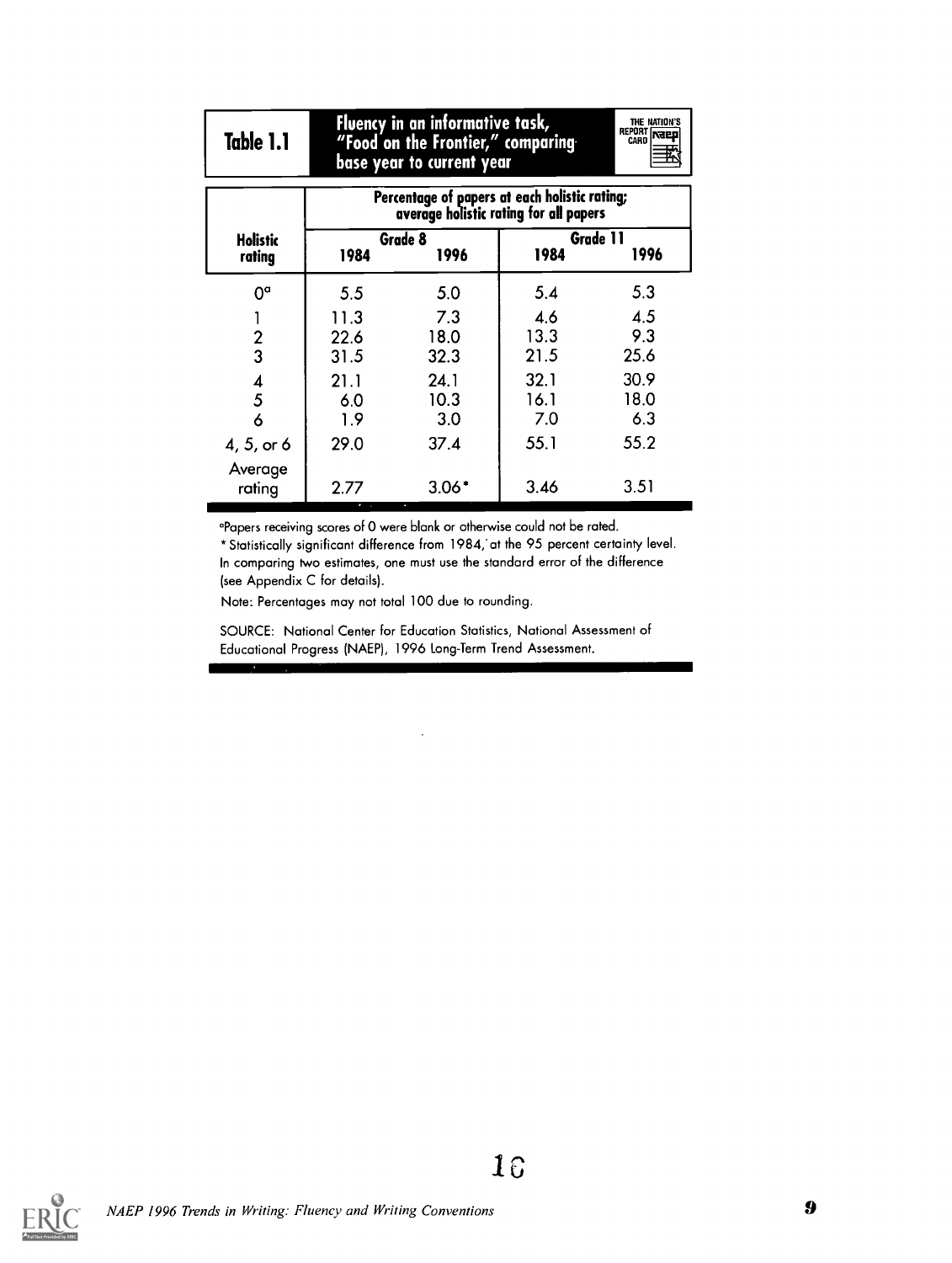### **Fluency in Persuasive Writing**

The primary purpose of persuasive writing is to influence  $-$  to change ideas or actions. It is used, for example, to convince others to adopt a particular point of view or a course of action, to refute arguments, or to defend certain positions or behaviors (details about the specific tasks can be found in Figure 1.1 on page 4). Two persuasive tasks administered in the long-term trend writing assessment were analyzed holistically: "Spaceship" involved writing to convince others to adopt a particular point of view, and "Recreation Opportunities" involved writing to refute a position. It should be noted that students' responses to persuasive tasks are evaluated on their effectiveness in communicating and supporting an opinion, but not on the merit of the opinion itself. Fourth graders responded to the "Spaceship" task. The "Recreation Opportunities" task was administered to eighth- and eleventh-grade students. The results of these holistic analyses are presented in Table 1.2.

For the "Spaceship" task (fourth grade), the percentage of papers receiving the lowest score, a fluency rating of 1, was lower in 1996 than the percentage of papers receiving that score in 1984 (7.6 percent compared to 12.7 percent). Along with this decrease in the percentage of papers earning a rating of 1, the percentages of papers receiving the higher ratings of 4, 5, or 6 increased in 1996 compared to 1984 (25.3 percent and 18.3 percent, respectively). However, this did not result in a significant change in the average holistic scores in 1984 and 1996 (2.61 and 2.78 points respectively.)

The "Recreation Opportunities" task was administered at grades 8 and 11. The average fluency rating of eighth graders' responses on this task increased from 2.98 in 1984 to 3.21 in 1996. The increases in the percentage of responses receiving a rating of 4 or 5, although neither was significant, contributed to this improvement in fluency since 1984. Among eleventh graders, the relative fluency of written responses on this task remained essentially the same in 1996 as in 1984.<sup>11</sup>

1 7

<sup>&</sup>lt;sup>11</sup> To determine whether 1984 and 1996 values were different, standard errors were taken into account (see Table C1.2).

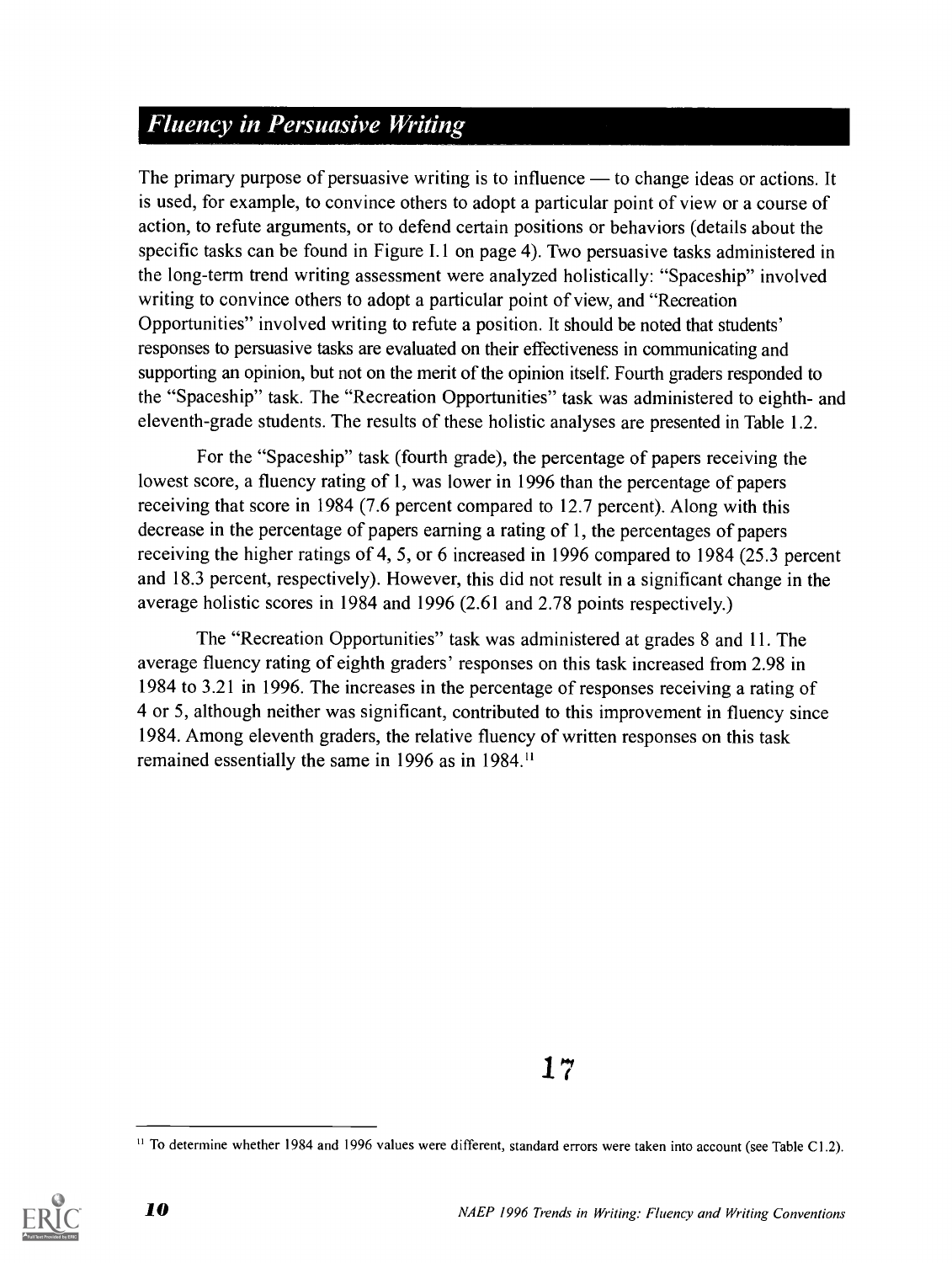Table 1.2 Fluency in persuasive tasks, "Spaceship' and "Recreation Opportunities," comparing base year to current year

THE BATION'S<br>REPORT **[NEEEE**]

|                           |                      | Percentage of papers at each holistic rating; average holistic rating for all papers |                     |                     |                                 |                     |
|---------------------------|----------------------|--------------------------------------------------------------------------------------|---------------------|---------------------|---------------------------------|---------------------|
|                           |                      | Spaceship                                                                            |                     |                     | <b>Recreation Opportunities</b> |                     |
| <b>Holistic</b><br>rating | Grade 4<br>1984      | 1996                                                                                 | 1984                | Grade 8<br>1996     | 1984                            | Grade 11<br>1996    |
| $0^{\circ}$               | 4.4                  | 6.4                                                                                  | 5.8                 | 3.8                 | 2.4                             | 4.0                 |
| л.<br>$\frac{2}{3}$       | 12.7<br>22.4<br>42.3 | $7.6*$<br>18.9<br>41.8                                                               | 8.8<br>12.7<br>36.0 | 7.0<br>14.5<br>29.7 | 2.0<br>11.2<br>27.5             | 2.5<br>9.1<br>27.0  |
| $\frac{4}{5}$<br>6        | 15.2<br>2.6<br>0.5   | 20.4<br>4.3<br>0.6                                                                   | 28.8<br>6.3<br>1.5  | 32.3<br>10.3<br>2.4 | 37.6<br>12.8<br>6.6             | 36.5<br>15.6<br>5.4 |
| 4, 5, or 6<br>Average     | 18.3                 | $25.3*$                                                                              | 36.7                | 45.1                | 57.0                            | 57.5                |
| rating                    | 2.61                 | 2.78                                                                                 | 2.98                | $3.21*$             | 3.61                            | 3.58                |

<sup>a</sup> Papers receiving scores of 0 were blank or otherwise could not be rated.

\*Statistically significant difference from 1984, at the 95 percent certainty level. In comparing two estimates, one must use the standard error of the difference (see Appendix C for details).

Note: Percentages may not total 100 due to rounding.

SOURCE: National Center for Education Statistics, National Assessment of Educational Progress (NAEP), 1996 Long-Term Trend Assessment.

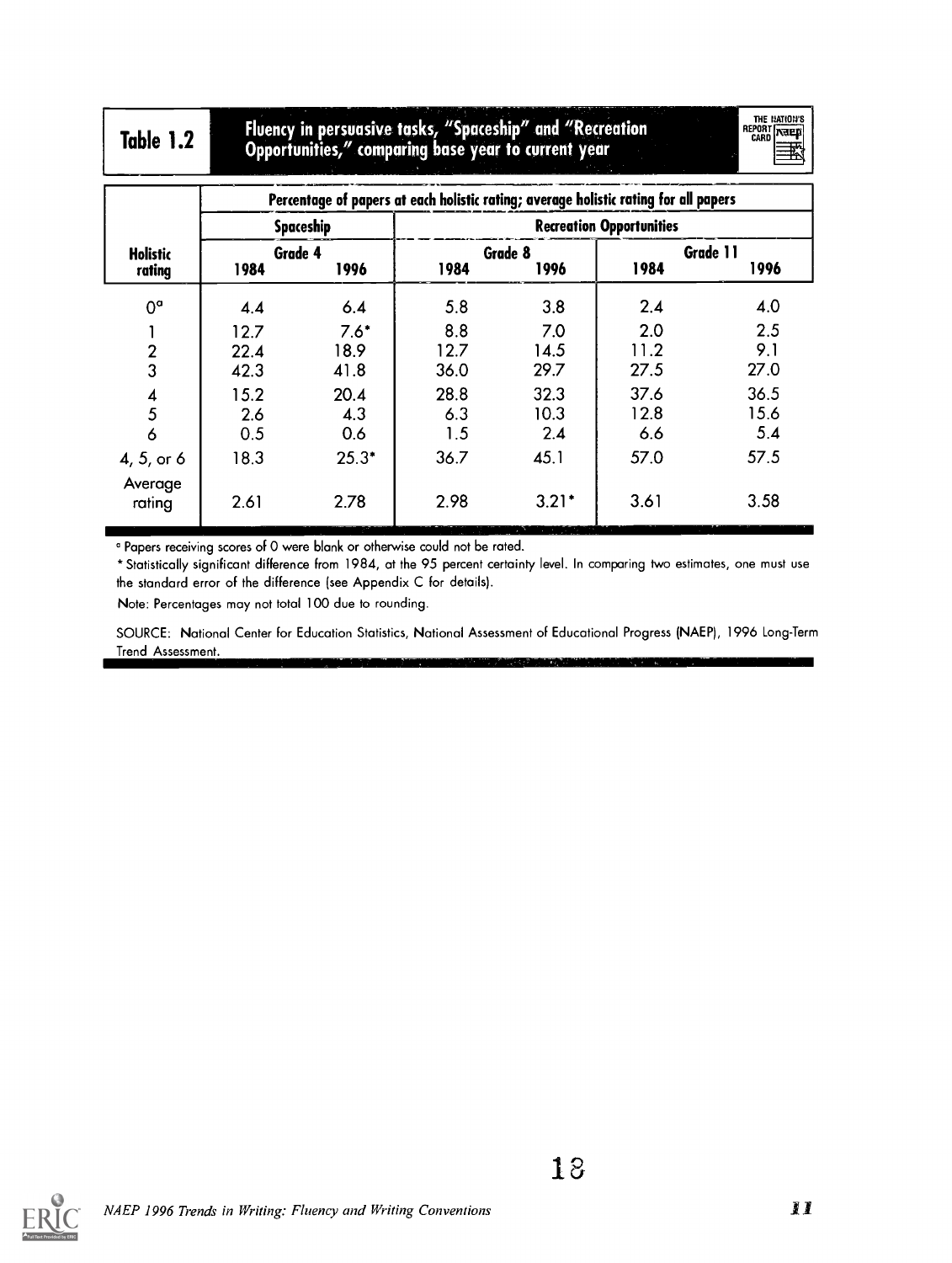#### **Fluency in Narrative Writing**

Narrative writing involves the production of stories or personal essays, and requires observation of people, objects, and/or places. At its best, narrative writing fosters creativity, imagination, and speculation by allowing writers to express their thoughts and emotions, and offers an opportunity for writers to analyze and understand their actions and those of others.

"Flashlight" was a narrative task presented at grade 4. As shown in Table 1.3, the average fluency of fourth graders' written responses to the "Flashlight" task remained essentially the same in 1996 (3.02) as in 1984 (2.82). However, there was an increase in the percentage of papers receiving a holistic rating of 4 (from 15 percent in 1984 to 23 percent in 1996).

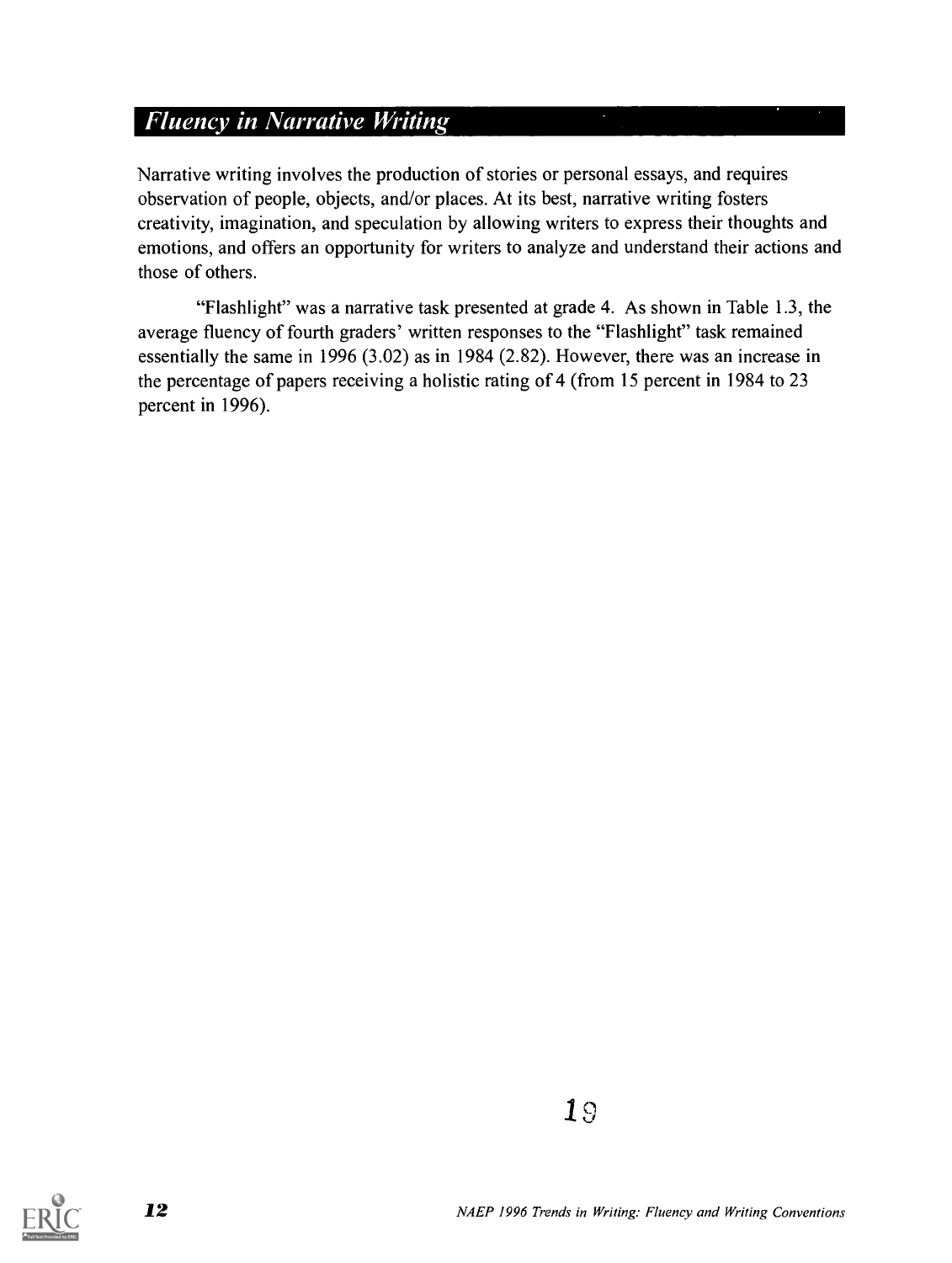| Table 1.3  | Fluency in a narrative task, "Flashlight,"<br>comparing base year to current year | THE NATION'S<br>REPORT NEED<br>CARD                                                     |
|------------|-----------------------------------------------------------------------------------|-----------------------------------------------------------------------------------------|
|            |                                                                                   | Percentage of papers at each holistic rating;<br>average holistic rating for all papers |
| Holistic   |                                                                                   | Grade 4                                                                                 |
| rating     | 1984                                                                              | 1996                                                                                    |
| Va         | 6.2                                                                               | 5.4                                                                                     |
|            | 10.4                                                                              | 6.6                                                                                     |
| 2          | 24.6                                                                              | 24.2                                                                                    |
| 3          | 30.1                                                                              | 26.6                                                                                    |
| 4          | 14.8                                                                              | $22.6*$                                                                                 |
| 5          | 11.0                                                                              | 10.7                                                                                    |
| 6          | 3.0                                                                               | 3.8                                                                                     |
| 4, 5, or 6 | 28.8                                                                              | 37.2                                                                                    |
| Average    |                                                                                   |                                                                                         |
| rating     | 2.82                                                                              | 3.02                                                                                    |

° Papers receiving scores of 0 were blank or otherwise could not be rated. \*Statistically significant difference from 1984, at the 95 percent certainty level. In comparing two estimates, one must use the standard error of the difference (see Appendix C for details).

Note: Percentages may not total 100 due to rounding.

SOURCE: National Center for Education Statistics, National Assessment of Educational Progress (NAEP), 1996 Long-Term Trend Assessment.

### **Overall Changes in Fluency from 1984 to 1996**

Across the four tasks assessed at 3 grades, the changes in writing fluency since 1984 have been few but positive. For grade 8, there were improvements for both tasks. For the tasks at grades 4 and 11, the average ratings either remained unchanged, or appeared to increase slightly, although this increase was not by a statistically significant amount.

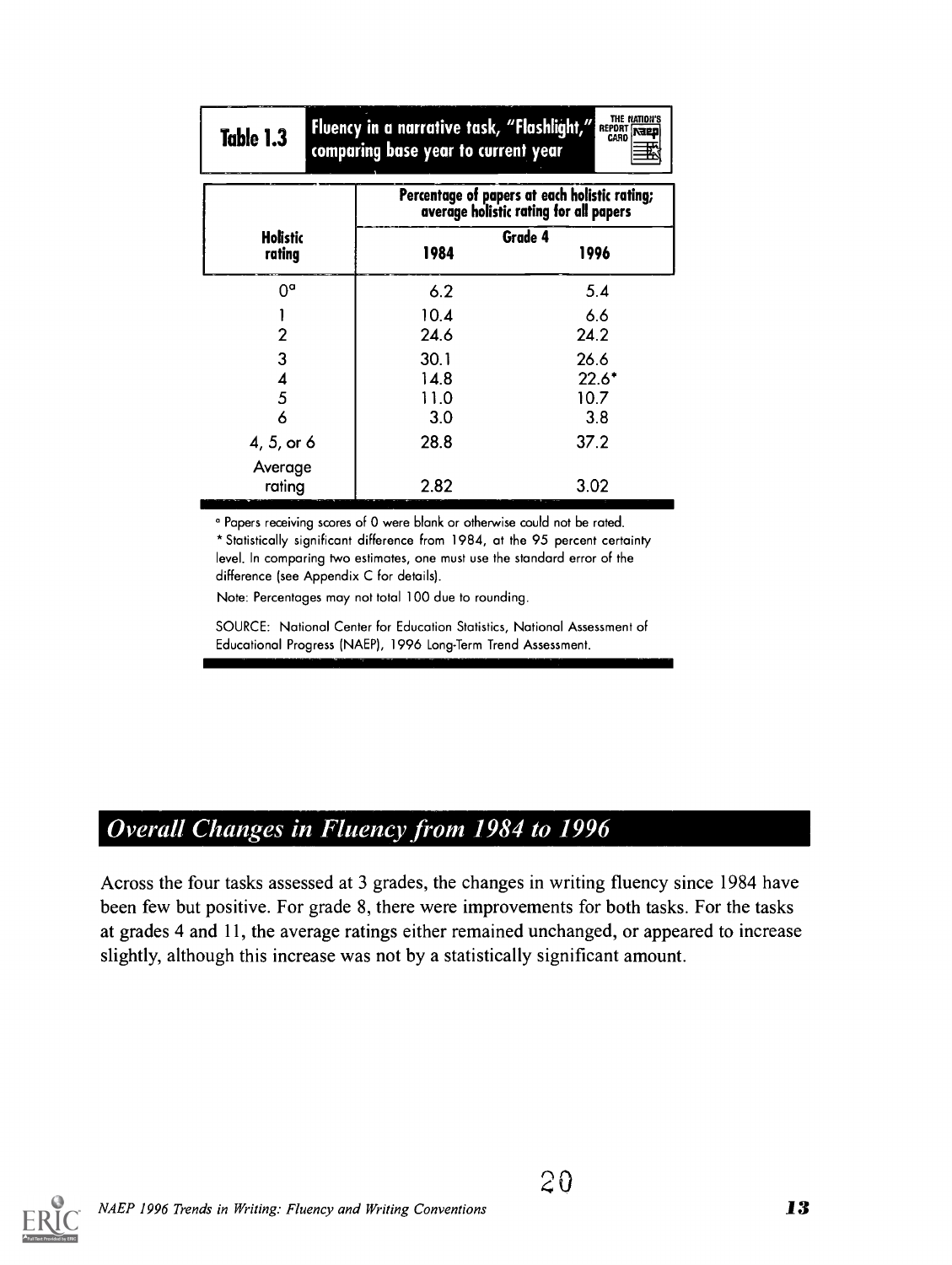## Chapter 2

## Grammar, Spelling, and Punctuation: Mechanics Scores in 1984 and 1996

Has student writing improved in terms of writing conventions? Are students consistently creating longer essays with ease and doing so with fewer errors? In an attempt to answer this question, student responses to one task at each grade were selected for further analysis.

The tasks chosen were "Spaceship" at grade 4 and "Recreation Opportunities" at grades 8 and 11. For the detailed analysis of writing mechanics, approximately 500 essays were drawn from the total national sample in each of the long-term trend assessment years. In addition to receiving measures indicative of overall quality as represented by primary trait and holistic scores, each of these papers was analyzed for various aspects of spelling, word choice, punctuation, and syntax.

Because these two writing tasks were not identical across all three grades, improvement in use of writing conventions cannot be measured from one grade to another nor is growth by grade level the primary issue addressed by the NAEP long-term trend assessment. Since NAEP 1996 Trends in Academic Progress reports primary trait scoring for all 12 writing tasks, it can serve as a rough gauge of growth from grade 4 to grade 8 and from grade 8 to grade 11. However, the more important question, for that report as well as this, is one of trend: what changes have occurred at a particular grade level since 1984? Improvement in some measures and decline in others provide a complex answer to the question of how students' writing achievement has changed between 1984 and 1996.

In this Chapter, the evidence of change in students' use of the conventions of written English is examined through the analysis of responses to the "Spaceship" task at grade 4 and the "Recreation Opportunities" task at grades 8 and 11. Students' performance in the base year, 1984, is compared with their performance in the current year, 1996. The emphasis of this chapter is on *average* performance according to mechanics scoring of the students' papers. Included in the tables and in the discussion are mechanics measures for papers judged to be in the lower half of the holistic scale for fluency (with holistic scores of 1, 2, or 3) and in the upper half of the holistic scale for fluency (with holistic scores of 4, 5, or 6), to permit comparisons between lower half or upper half papers in 1984 and 1996.12 For instance, it might be anticipated that the papers in the upper half of the holistic scale might show an increase in number of sentences and punctuation marks used, as a product of increased emphasis in writing. For the same reason, a differential decrease in

 $12$  Note that because the mechanics scores are determined only once, in the year of the assessment, the lower- or upperhalf assignment of the papers is determined by the papers' holistic scores in the year of the assessment.

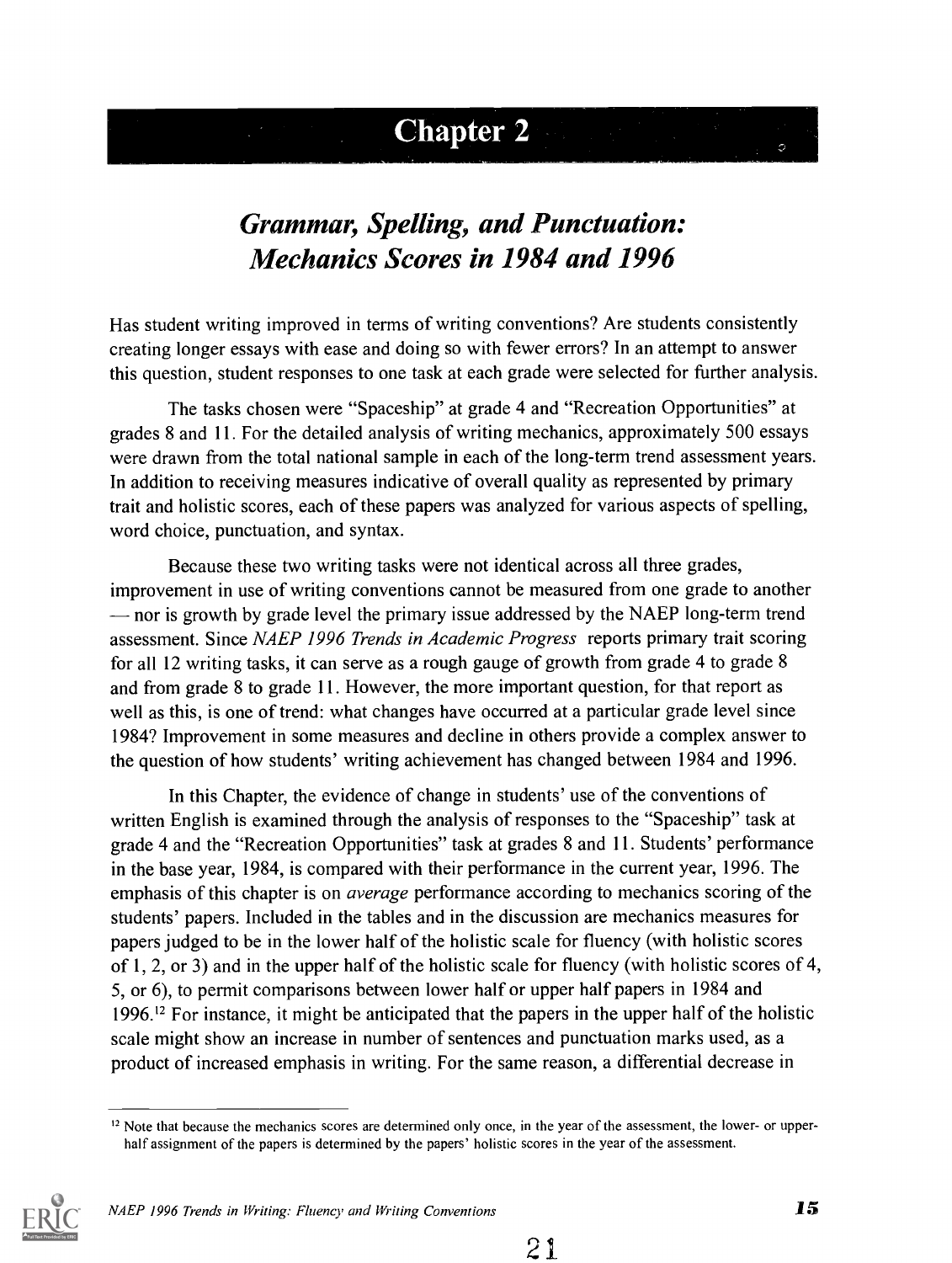the percentage of sentence errors might be expected in the better papers. Comparing papers at the two different levels may provide additional information about whether changes occurred at only one level or at both halves of the holistic scale.

In the next section, the following elements of student papers are examined: length of the papers (number of words and number of sentences) and all types of errors (the total of errors in sentence structure, word choice errors, misspellings, and wrong or missing punctuation). Table 2.1 summarizes the comparisons between student performance in 1984 and in 1996.

### Overall Characteristics of Papers

After expert scorers coded students' responses to the "Spaceship" and "Recreation Opportunities" tasks for various aspects of grammar, spelling, and punctuation, their codings were entered into a computer-readable database. Measures including numbers of sentences per essay, words per essay, and words per sentence appear in Table 2.1.

Errors also were coded by the expert scorers, and tabulated by computer. This included all errors in sentence structure, such as agreement errors, awkward sentences, runon sentences, and sentence fragments; word use errors; punctuation and spelling errors; and incorrect word choices.

#### Comparing Overall Characteristics (Table 2.1)

- $\rightarrow$  On average in 1996 papers, two overall measures usually associated with improvement in writing skills (average number of full words per paper and average number of sentences per paper) increased when compared to average performance in 1984. Both of the increases were at grades 8 and 11 only.
- $\rightarrow$  Average number of words per sentence showed no change between 1984 and 1996, with one exception: for fourth graders' papers at the lower half of the holistic scale, the sentence length increased in 1996.
- $\rightarrow$  Even though eighth- and eleventh-graders' papers were longer in 1996, their error rates (average number of all errors per 100 words) did not change from 1984 to 1996.

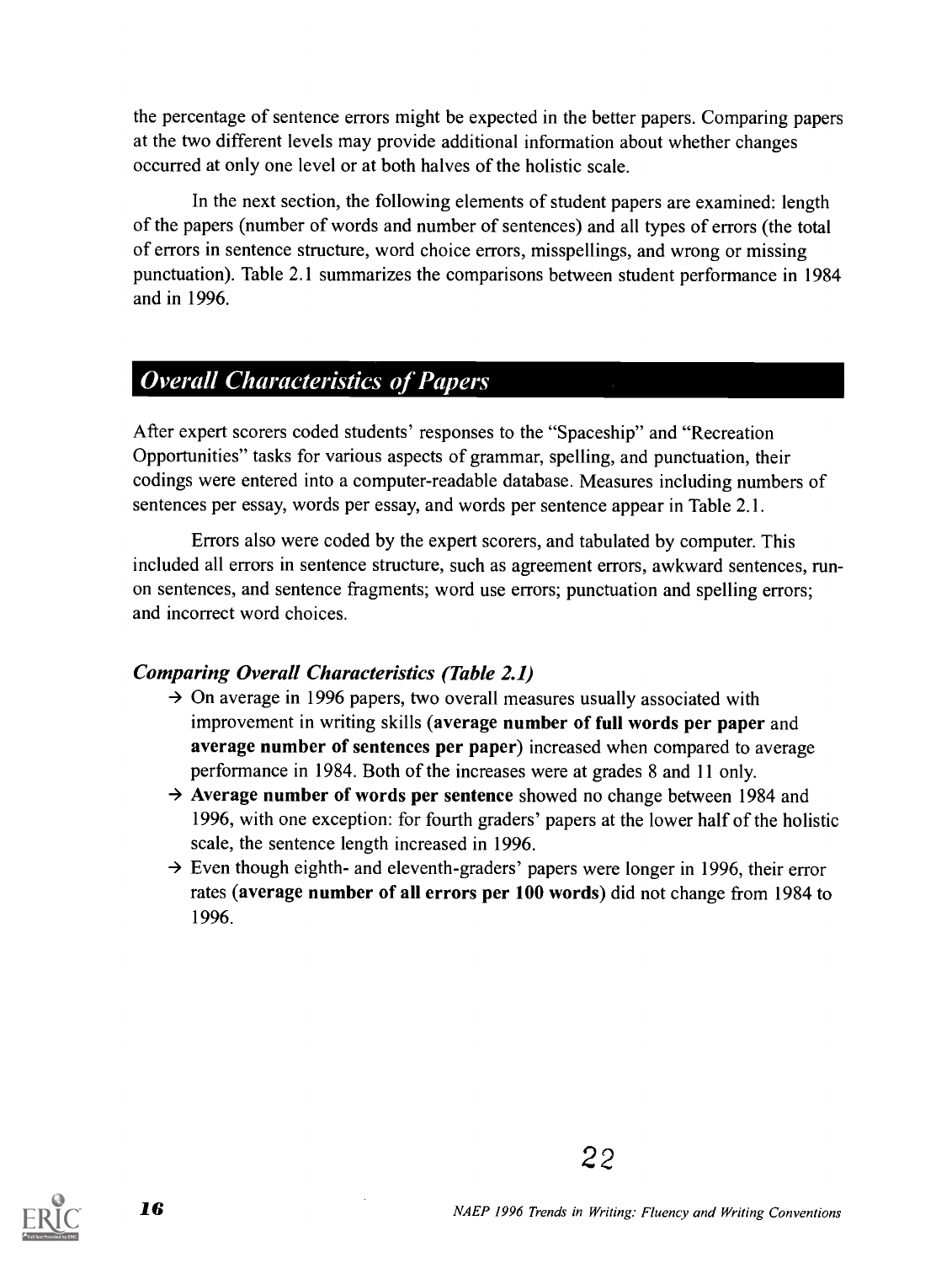| Table 2.1                                     | THE NATION'S<br>REPORT <b>NEED</b><br>Overall characteristics of papers: 1984 and 1996 |              |                           |                                 |                                        |  |
|-----------------------------------------------|----------------------------------------------------------------------------------------|--------------|---------------------------|---------------------------------|----------------------------------------|--|
|                                               |                                                                                        |              |                           | <b>Holistic scores</b>          |                                        |  |
| <b>Mechanics</b><br>measure                   | Grade                                                                                  | Year         | <b>Overall</b><br>Average | 1,2,3<br>Lower half<br>of scale | 4,5,6<br><b>Upper half</b><br>of scale |  |
| Average number of<br>full words per paper     | $\overline{\mathbf{4}}$                                                                | 1996<br>1984 | 35.4<br>33.8              | 28.4<br>$27.9^{\circ}$          | 53.9<br>47.7                           |  |
|                                               | 8                                                                                      | 1996<br>1984 | $79.4*$<br>67.5           | $59.2*$<br>51.1                 | $104.2*$<br>89.5                       |  |
|                                               | 11                                                                                     | 1996<br>1984 | $104.4*$<br>93.3          | 68.6<br>62.0                    | 124.4<br>115.0                         |  |
| Average number of<br>sentences per paper      | $\boldsymbol{4}$                                                                       | 1996<br>1984 | 2.6<br>2.6                | 2.1<br>2.2                      | 3.9<br>3.6                             |  |
|                                               | 8                                                                                      | 1996<br>1984 | $5.2*$<br>4.4             | 3.8<br>3.4                      | $6.8*$<br>5.8                          |  |
|                                               | 11                                                                                     | 1996<br>1984 | $6.5*$<br>5.6             | 4.1<br>3.7                      | $7.8*$<br>6.9                          |  |
| Average number of<br>words per sentence       | 4                                                                                      | 1996<br>1984 | 16.1<br>15.1              | $16.1*$<br>14.3                 | 16.0<br>16.8                           |  |
|                                               | 8                                                                                      | 1996<br>1984 | 17.7<br>17.3              | 18.3<br>17.5                    | 16.9<br>17.0                           |  |
|                                               | 11                                                                                     | 1996<br>1984 | 17.7<br>18.2              | 18.8<br>18.8                    | 17.0<br>17.7                           |  |
| Average number of all<br>errors per 100 words | 4                                                                                      | 1996<br>1984 | 17.2<br>15.5              | 19.2<br>17.1                    | 11.8<br>11.6                           |  |
|                                               | 8                                                                                      | 1996<br>1984 | 10.2<br>9.2               | 12.1<br>10.3                    | 7.9<br>7.7                             |  |
|                                               | 11                                                                                     | 1996<br>1984 | 7.4<br>7.0                | 9.2<br>8.4                      | 6.3<br>6.0                             |  |

\*Statistically significant difference from 1984, at the 95-percent certainty level. In comparing two estimates, one must use the standard error of the difference (see Appendix C for details).

Definitions of these measures appear in Appendix B.

Note: For the first three characteristics, average number of full words divided by average number of sentences does not necessarily produce average number of words per sentence. Consider a simplified example using four papers, with two papers each containing one sentence with 20 words and two papers each containing 10 sentences with 100 words. In this example, the average number of words would be 60, the average number of sentences would be 5.5, and the average number of words per sentence would be 15. Consequently, in this example, words per paper divided by average number of sentences per paper yields 10.5 (instead of 15) as the average number of words per sentence.

SOURCE: National Center for Education Statistics, National Assessment of Educational Progress (NAEP), 1996 Long-Term Trend Assessment.

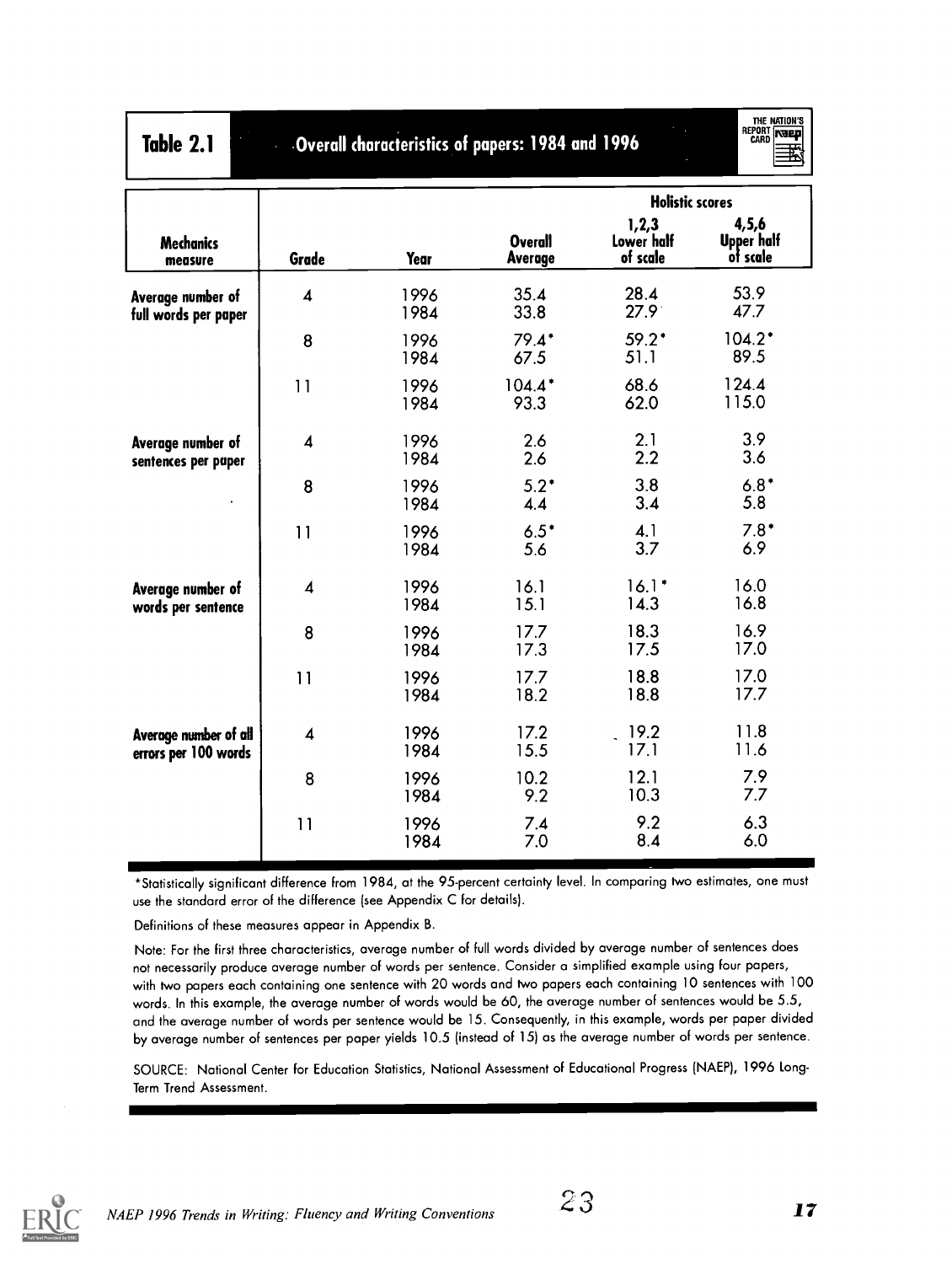#### A Profile by Grade (Table 2.1) Grade 4

In 1984 and 1996, fourth-grade students on average wrote responses of comparable length in terms of number of words per paper, number of sentences per paper, and number of words per sentence. In terms of all errors per 100 words in student papers, there was no change between 1984 and 1996. The only change noted in this table is an increase in fourth graders' lower-level papers, with more words per sentence in 1996 (16.1) than in 1984  $(14.3).$ 

#### Grade 8

Overall, papers written in 1996 were longer than those written in 1984 in terms of number of full words per response (79.4 words compared to 67.5 in 1984). This increase in number of words can be seen in the papers in the lower half of the holistic scale as well as those in the upper half.

Overall, the papers also showed an increase in the number of sentences (5.2 in 1996 compared to 4.4 in 1984). This increase was also seen in the upper-level papers. Even though the length of the papers increased, the number of all errors per 100 words remained unchanged.

#### Grade 11

In a comparison of papers written in 1996 to those written in 1984, eleventh-grade students on average wrote longer responses in terms of number of full words per response (104.4 words in 1996 compared to 93.3 in 1984).

Overall, eleventh graders' papers also showed an increase in the number of sentences (6.5 in 1996 compared to 5.6 in 1984). This increase was seen in the upper-level papers but not in the lower-level papers, similar to the pattern seen at grade 8. Just as for grade 8, the number of all errors per 100 words remained unchanged as the number of words increased.



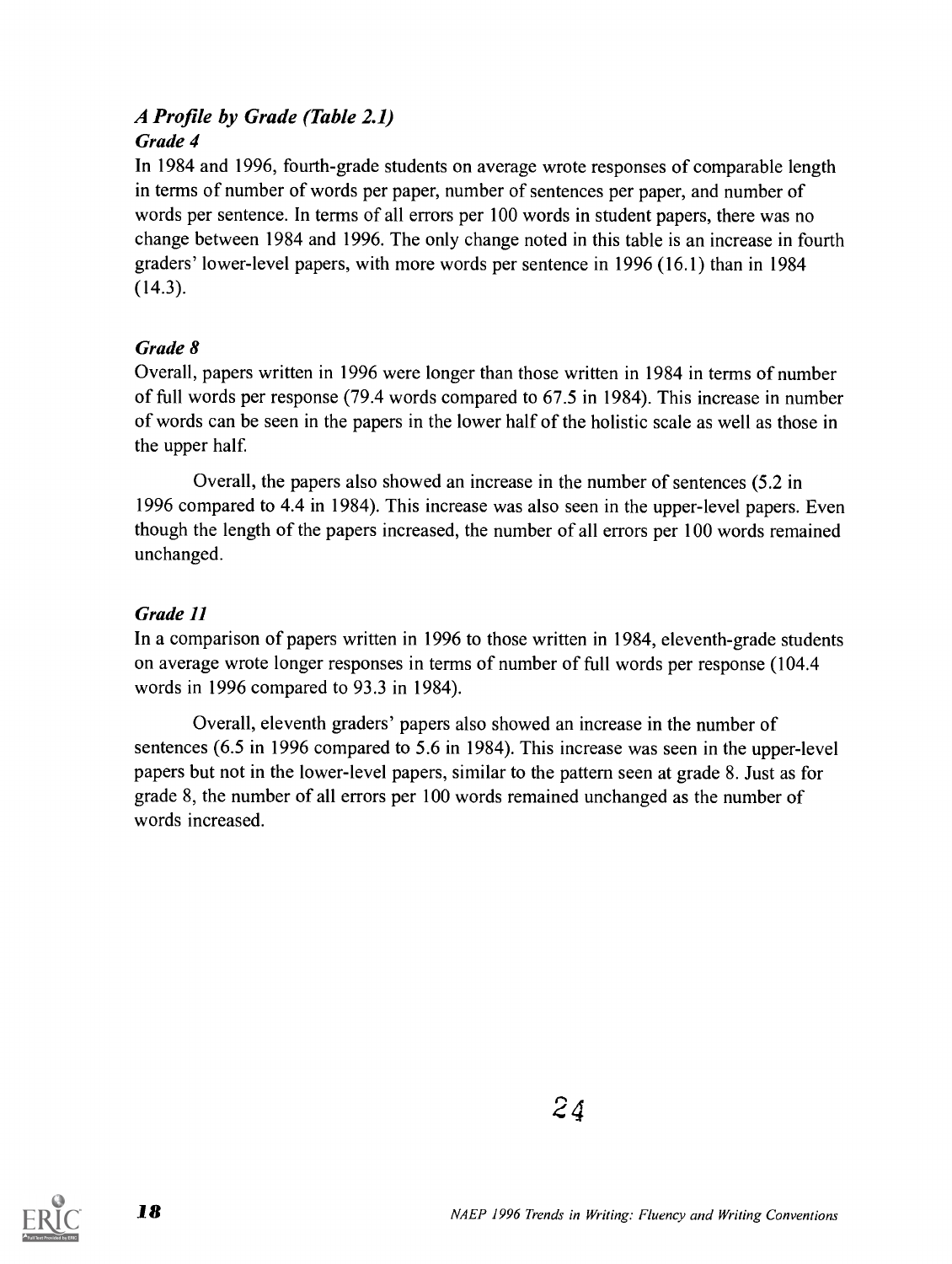### Use of Sentence Types

Students' control of syntax is reflected in the types of sentences they create and the number and types of faulty constructions found in these sentences. To examine changes across time in students' command of sentence structure, simple sentences and complex or compound sentences were identified by scorers, coded, and counted by computer.

#### Types of sentences

- Simple A sentence that contains a subject and a verb. It may also contain an object, subject complement, phrase, appositive, nominative absolute, or verbal. (See Appendix B for descriptions.) Also, it may have a word group used in dialogue, for emphasis, or as an exclamation that is not an independent clause.
- Compound  $-A$  sentence containing two or more simple sentences joined by something other than a comma.
- Complex (and compound-complex)  $A$  sentence that contains at least one independent clause and one dependent clause.

Table 2.2a first repeats (from Table 2.1) the average number of sentences per paper. These data are also repeated in Table 2.2b to serve as a reminder that when we say, for example, around 50 percent of the sentences were complex or compound, we are talking about only a few sentences  $-$  from just over one sentence at grade 4 to around 3 sentences at grade 11. The remainder of Table 2.2a contains the average percentages of sentence types in the student papers.

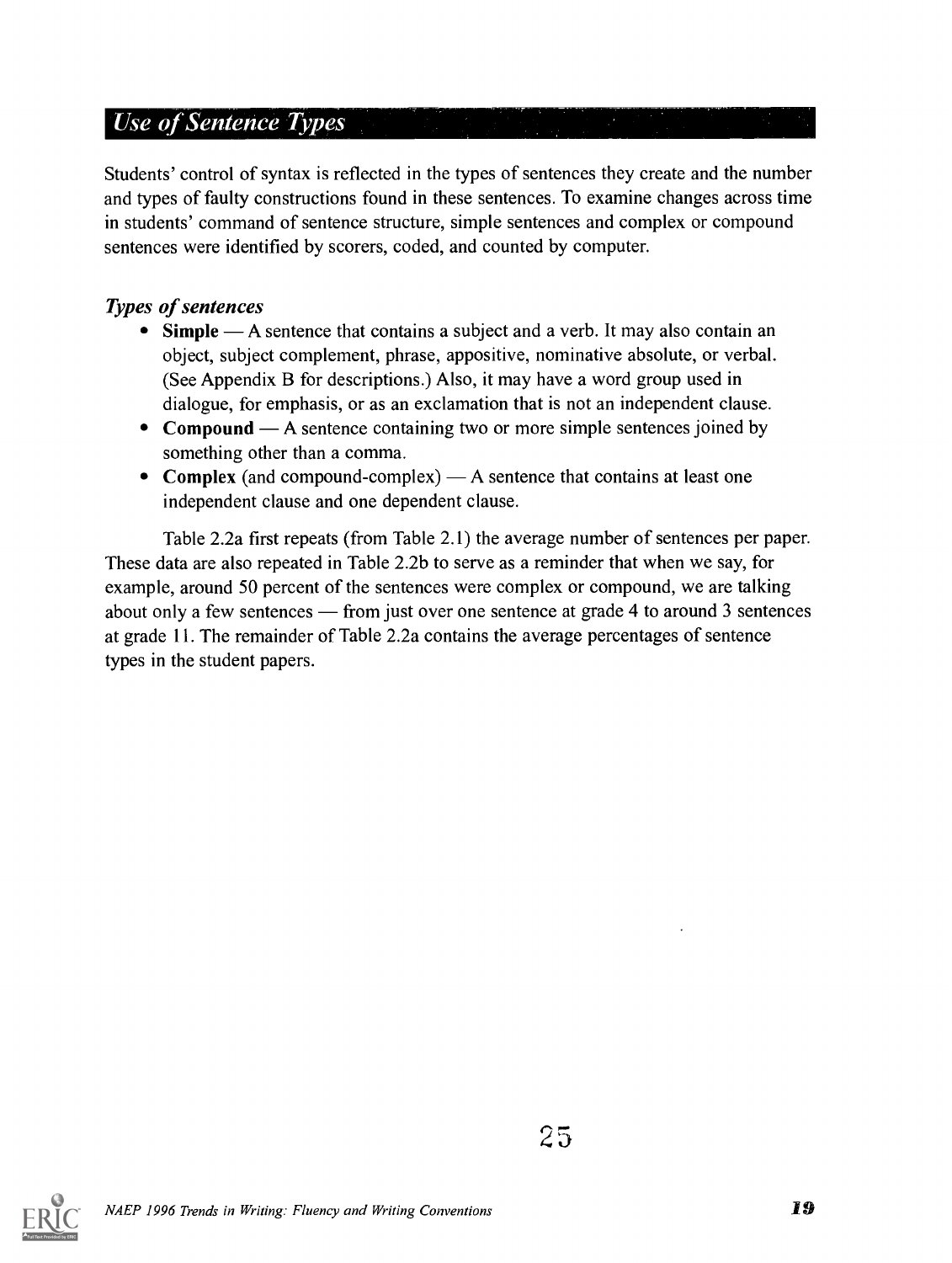#### Comparing Sentence Types (Table 2.2a)

- $\rightarrow$  As mentioned in the discussion of Table 2.1, the average number of sentences per paper was higher in 1996 than in 1984 at grades 8 and 11; this increase is reflected in papers rated in the upper half of the holistic scale. This measure is repeated here to provide a gauge for the numbers of simple and complex or compound sentences per paper.
- $\rightarrow$  At grade 11 only, the **percentage of simple sentences** increased since 1984; this increase also could be seen in the upper-level papers at grade 11.
- $\rightarrow$  The percentage of complex or compound sentences decreased at grades 8 and 11. The decrease at grade 11 was also seen in upper-level papers.

| Table 2.2a                                            | Number and types of sentences: 1984 and 1996 | THE NATION'S<br>REPORT NEED |                                  |                                                           |                                        |
|-------------------------------------------------------|----------------------------------------------|-----------------------------|----------------------------------|-----------------------------------------------------------|----------------------------------------|
| <b>Mechanics</b><br>measure                           | Grade                                        | Year                        | <b>Overall</b><br><b>Average</b> | <b>Holistic scores</b><br>1,2,3<br>Lower half<br>of scale | 4,5,6<br><b>Upper half</b><br>of scale |
| Average number of<br>sentences per paper <sup>1</sup> | $\overline{\mathbf{A}}$                      | 1996<br>1984                | 2.6<br>2.6                       | 2.1<br>2.2                                                | 3.9<br>3.6                             |
|                                                       | 8                                            | 1996<br>1984                | $5.2*$<br>4.4                    | 3.8<br>3.4                                                | $6.8*$<br>5.8                          |
|                                                       | 11                                           | 1996<br>1984                | $6.5*$<br>5.6                    | 4.1<br>3.7                                                | $7.8*$<br>6.9                          |
| Percentage of<br>simple sentences                     | $\overline{\mathbf{A}}$                      | 1996<br>1984                | 21.9<br>23.1                     | 20.5<br>23.3                                              | 25.6<br>22.2                           |
|                                                       | 8                                            | 1996<br>1984                | 34.9<br>33.7                     | 30.0<br>32.3                                              | 40.9<br>35.6                           |
|                                                       | 11                                           | 1996<br>1984                | $40.9*$<br>35.7                  | 31.8<br>32.7                                              | 46.0*<br>37.8                          |
| Percentage of complex<br>or compound sentences!       | $\overline{\mathbf{4}}$                      | 1996<br>1984                | 52.0<br>54.8                     | 52.6<br>56.4                                              | 50.3<br>51.2                           |
|                                                       | 8                                            | 1996<br>1984                | $44.8*$<br>49.8                  | 45.7<br>50.6                                              | 43.8<br>48.6                           |
|                                                       | 11                                           | 1996<br>1984                | 44.0*<br>52.4                    | 50.5<br>54.3                                              | $40.4*$<br>51.1                        |

\* Statistically significant difference from 1984, at the 95-percent certainty level. In comparing two estimates, one must use the standard error of the difference (see Appendix C for details).

<sup>1</sup> Average number of sentences per paper is repeated in this table because it can be used to estimate the numbers implied by the percentages of the different sentence types that follow. Definitions of these measures appear in Appendix B.

SOURCE: National Center for Education Statistics, National Assessment of Educational Progress (NAEP), 1996 Long-Term Trend Assessment.



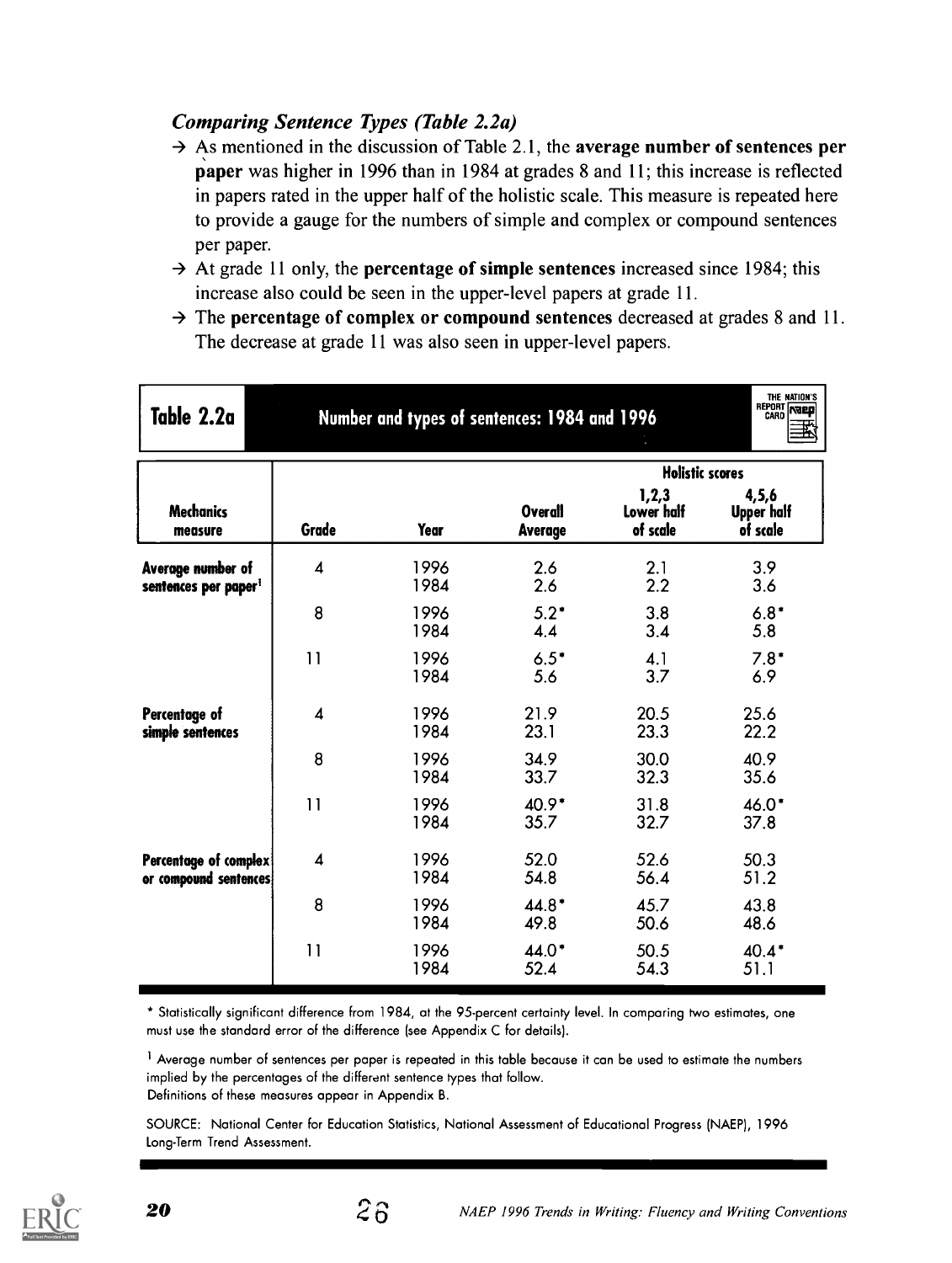### Control of Sentence Structure

Sentence construction errors were also identified, coded, and tallied; four types of construction errors in the 1984 and 1996 student essays are reported here  $-$  run-on sentences, sentence fragments, agreement errors, and awkward sentences. It is important to remember that students' responses to the assessment tasks are examples of first draft writing. There is little time within the assessment period for students to proofread and correct their work. Therefore, a certain number of sentence-level errors, as well as other types of errors, can be expected.

#### Sentence structure errors

Run-On Sentences:

**Fused**  $\mathbf{A}$  sentence containing two or more independent clauses with no punctuation or conjunction separating them.

On and on  $-A$  sentence consisting of four or more independent clauses strung together with conjunctions.

**Comma splice**  $\mathbf{A}$  sentence containing two or more independent clauses separated by a comma instead of a semicolon or a coordinating conjunction.

- Sentence Fragment  $-A$  word group, other than an independent clause, written and punctuated as a sentence.
- Awkward Sentence (The awkward categories are listed in order of category precedence, since only one score was given to a sentence.)

**Faulty parallelism**  $\rightarrow$  A parallel construction that is semantically or structurally dysfunctional.

Unclear pronoun reference  $- A$  pronoun's antecedent is unclear.

**Illogical construction**  $\rightarrow$  A sentence containing a faulty modification or a dangling modifier or a functionally misarranged or misproportioned sentence.

**Other dysfunctions** — A sentence omitting a word, containing an extra word, or using a split construction that definitely detracts from readability.

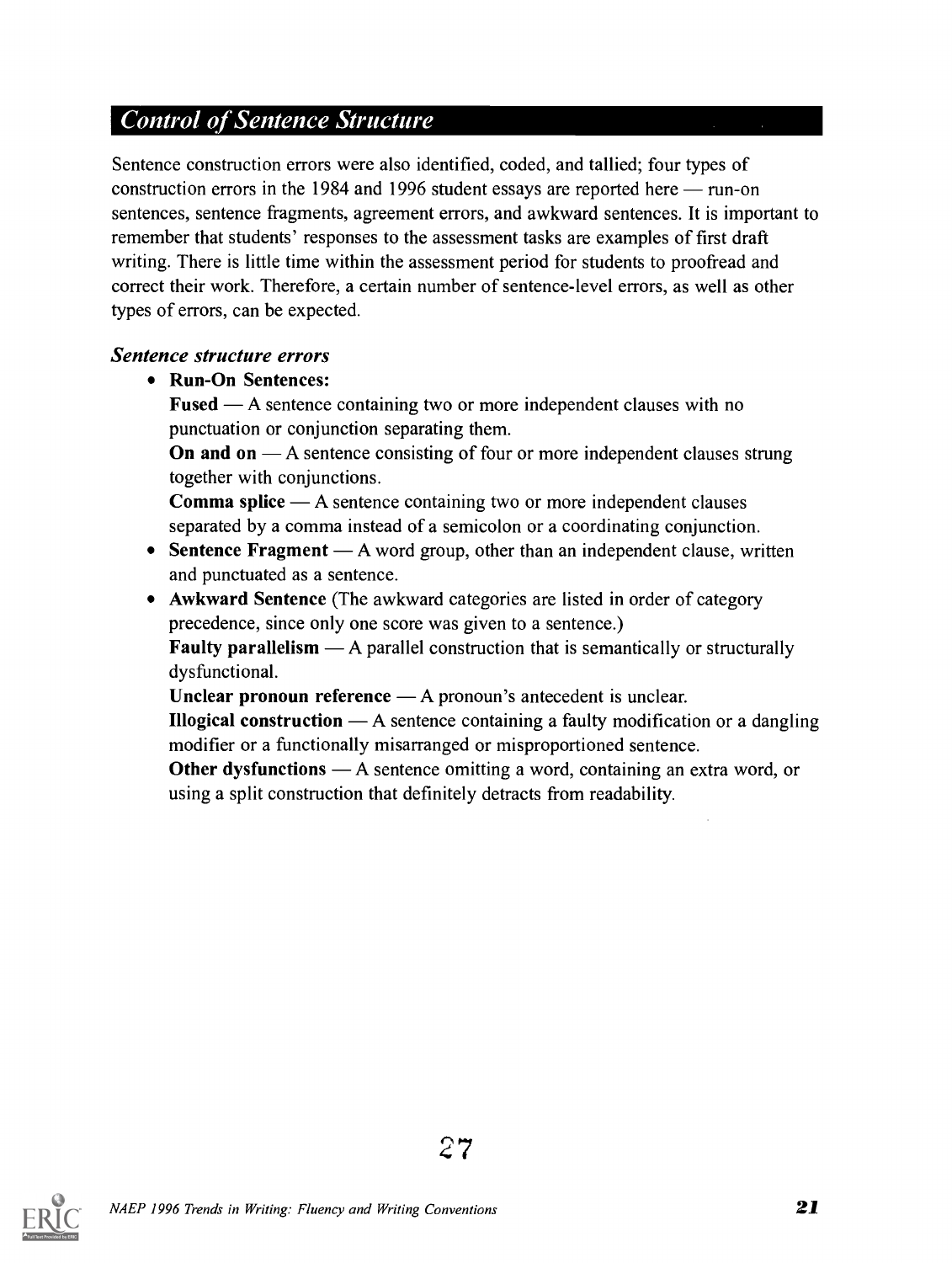#### Comparing Control of Sentence Structure (Table 2.2b)

- $\rightarrow$  For all three grades, the **percentage of run-on sentences** was equivalent in students' papers in 1984 and in 1996.
- $\rightarrow$  At the fourth and eighth grades, the average percentage of sentence fragments in students' papers was higher in 1996 than in 1984 papers; papers with scores in the lower half of the holistic scale also follow this pattern. In eleventh graders' papers, the percentage of sentence fragments was essentially the same in 1984 and 1996.
- $\rightarrow$  At the eighth and eleventh grades, the **percentage of awkward sentences** decreased. This is seen in the upper-level papers, although at grade eight, even the lower-level papers showed a decrease in the percentage of awkward sentences. At grade four, this measure was comparable in 1984 and 1996.

#### A Profile by Grade (Tables 2.2a and 2.2b) Grade 4

The fourth graders' papers showed no increase in the number of sentences in their essays in 1996 compared to 1984. However, these papers averaged a higher percentage of sentence fragments in 1996, as did the papers at the lower half of the holistic scale.

#### Grade 8

Eighth graders' papers in 1996 contained more sentences on average, a pattern seen in papers in the upper half of the holistic scale. On average, the percentage of complex or compound sentences decreased in 1996 compared to 1984 papers. The percentage of sentence fragments increased in 1996 on average, as in papers in the lower half of the holistic scale. The percentage of awkward sentences decreased overall, and at both halves of the holistic scale.

#### Grade 11

A comparison of papers written in 1984 and 1996 at grade 11 reveals that the number of sentences per paper increased overall, as well as for papers in the upper half of the holistic scale. The percentage of complex or compound sentences decreased on average and for papers in the upper half of the holistic scale. Encouragingly, the percentage of awkward sentences decreased in 1996 on average and also in the upper-level papers.

Grade 11 performance differed from grades 4 and 8 in that the percentage of simple sentences increased at grade 11 but not at the other grades, and the percentage of sentence fragments was unchanged at grade 11, while it increased for the other two grades.

 $2a$ 

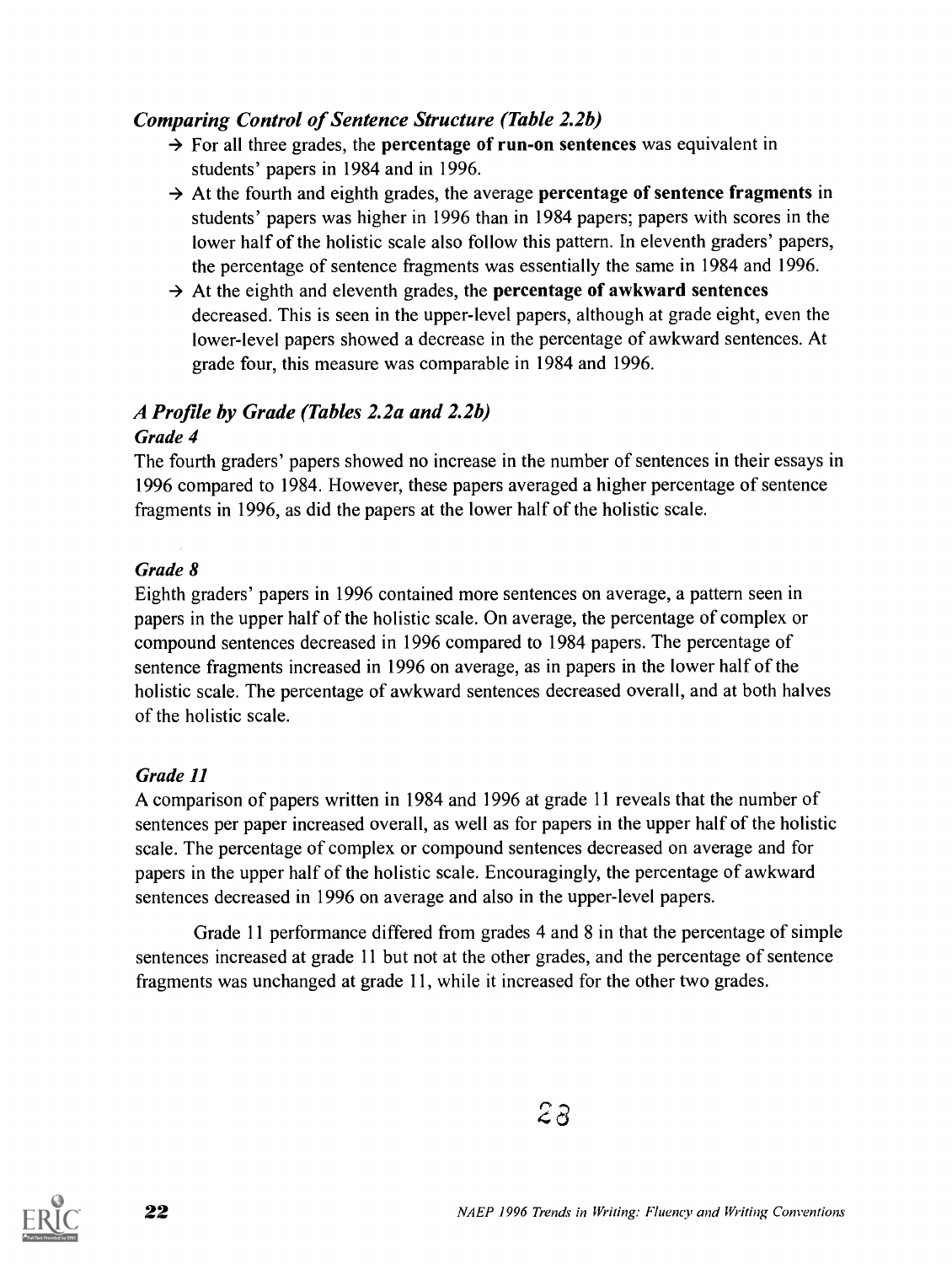| Table 2.2b                                            | THE NATION'S<br>REPORT FEBRE<br>Control of sentence structure: 1984 and 1996 |              |                           |                                 |                                          |  |  |
|-------------------------------------------------------|------------------------------------------------------------------------------|--------------|---------------------------|---------------------------------|------------------------------------------|--|--|
|                                                       |                                                                              |              |                           | <b>Holistic scores</b>          |                                          |  |  |
| <b>Mechanics</b><br>measure                           | Grade                                                                        | Year         | <b>Overall</b><br>Average | 1,2,3<br>Lower half<br>of scale | 4, 5, 6<br><b>Upper half</b><br>of scale |  |  |
| Average number of<br>sentences per paper <sup>1</sup> | $\overline{\mathbf{4}}$                                                      | 1996<br>1984 | 2.6<br>2.6                | 2.1<br>2.2                      | 3.9<br>3.6                               |  |  |
|                                                       | 8                                                                            | 1996<br>1984 | $5.2*$<br>4.4             | 3.8<br>3.4                      | $6.8*$<br>5.8                            |  |  |
|                                                       | 11                                                                           | 1996<br>1984 | $6.5*$<br>5.6             | 4.1<br>3.7                      | $7.8*$<br>6.9                            |  |  |
| Percentage of<br>run-on sentences                     | $\boldsymbol{4}$                                                             | 1996<br>1984 | 14.9<br>15.3              | 15.8<br>14.5                    | 12.5<br>17.3                             |  |  |
|                                                       | 8                                                                            | 1996<br>1984 | 9.2<br>7.2                | 12.0<br>8.6                     | 5.7<br>5.4                               |  |  |
|                                                       | 11                                                                           | 1996<br>1984 | 6.2<br>4.6                | 8.7<br>6.4                      | 4.9<br>3.4                               |  |  |
| Percentage of<br>sentence fragments                   | $\overline{\mathbf{4}}$                                                      | 1996<br>1984 | $5.8*$<br>3.2             | $6.1*$<br>3.2                   | 5.0<br>3.1                               |  |  |
|                                                       | 8                                                                            | 1996<br>1984 | $5.2*$<br>3.3             | $6.4*$<br>2.7                   | 3.6<br>4.0                               |  |  |
|                                                       | 11                                                                           | 1996<br>1984 | 3.8<br>3.0                | 5.7<br>3.0                      | 2.8<br>3.0                               |  |  |
| Percentage of<br>awkward sentences                    | $\boldsymbol{4}$                                                             | 1996<br>1984 | 26.1<br>25.4              | 28.7<br>28.2                    | 19.2<br>18.6                             |  |  |
|                                                       | 8                                                                            | 1996<br>1984 | $22.5*$<br>32.3           | $26.0*$<br>36.9                 | $18.1*$<br>26.1                          |  |  |
|                                                       | 11                                                                           | 1996<br>1984 | $19.0*$<br>31.2           | 26.2<br>36.0                    | $15.0*$<br>27.7                          |  |  |

\*Statistically significant difference from 1984, at the 95-percent certainty level. In comparing two estimates, one must use the standard error of the difference (see Appendix C for details).

<sup>1</sup> Average number of sentences per paper is repeated in this table because it can be used to estimate the numbers implied by the percentages for the different sentence types that follow.

Definitions of these measures appear in Appendix B.

SOURCE: National Center for Education Statistics, National Assessment of Educational Progress (NAEP), 1996 Long-Term Trend Assessment.



23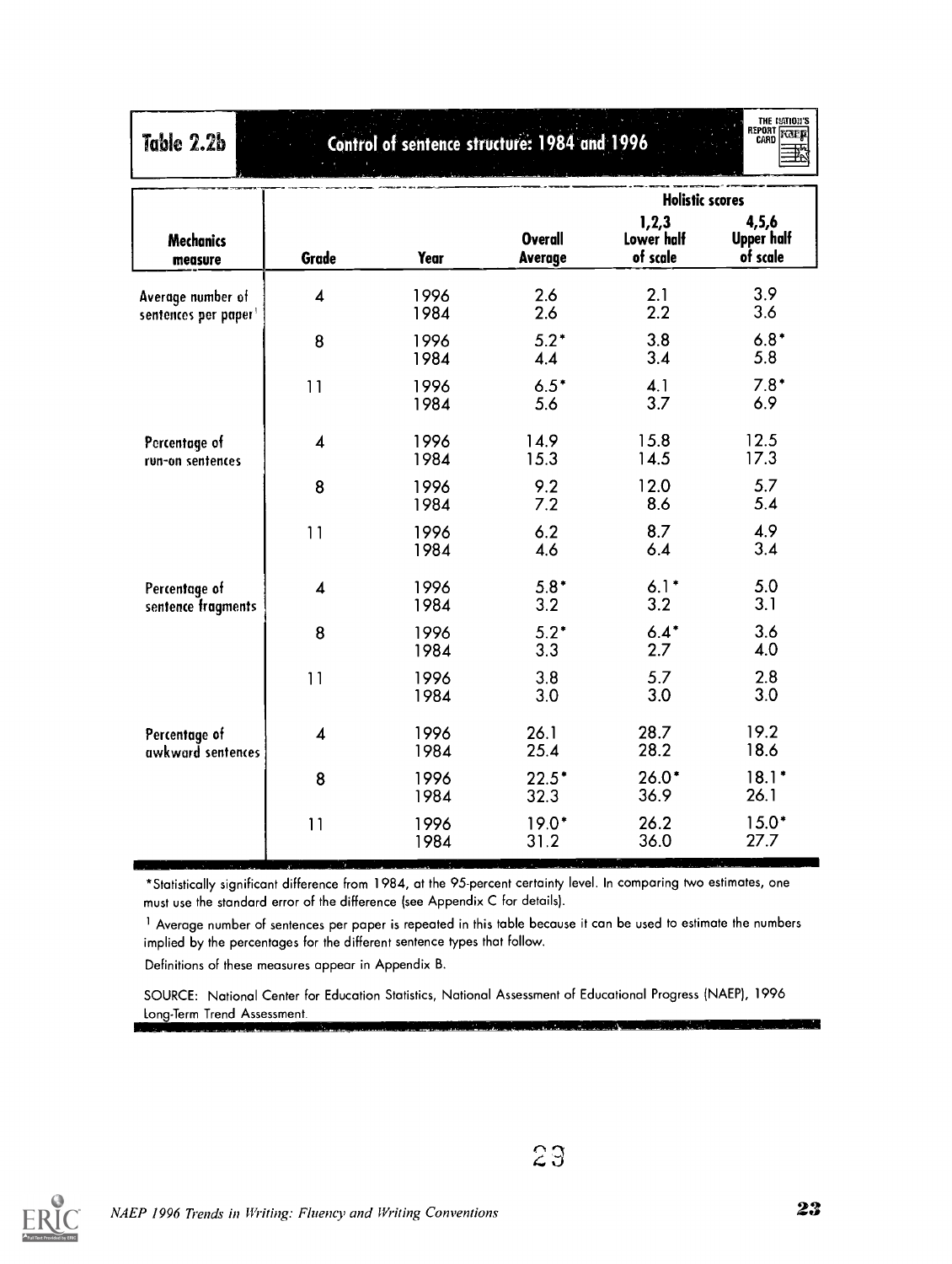#### **Control of Word-Level and Punctuation Conventions**

Students' control of the word-level conventions of written English may be seen in the data for word choice and spelling errors that are presented in Table 2.3a. Punctuation was also analyzed in terms of both the particular marks that students used correctly or incorrectly and the marks that should have been used when punctuation was omitted. Word-level measures shown in Table 2.3a include:

- Word Choice The writer needs a word that is different from the one written. This category also includes attempts at a verb, adjective, or adverb form that is nonexistent or unacceptable.
- Spelling  $-$  In addition to misspellings, this category includes word-division errors at the end of a line, two words written as one, one word written as two, superfluous plurals, and groups of distinguishable letters that do not make a legitimate word.

The measures shown in Table 2.3b include:

• Punctuation — Every error of commission and error of omission was coded for commas, dashes, quotation marks, semicolons, apostrophes, and end marks (periods, exclamation points, and question marks). Because standard punctuation rules may vary over time, informal rules of usage were applied, especially when coding the errors in comma usage, with the writer receiving the benefit of any doubt.

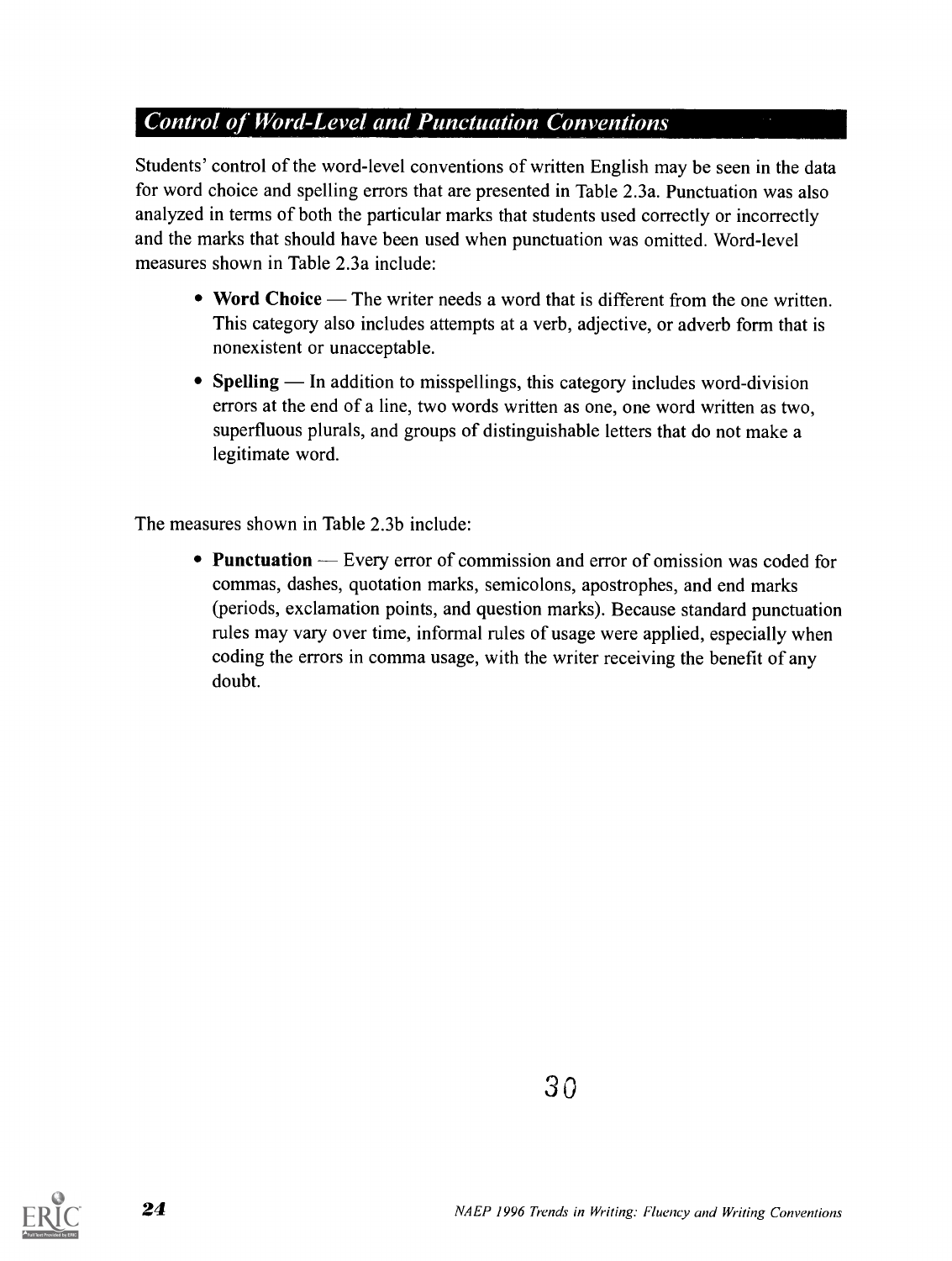#### Comparing Word-Level Conventions (Table 2.3a)

- $\rightarrow$  Only at grade 4 did the **percentage of incorrect word choices** change from 1984; it increased in both upper- and lower-level papers as well as for the overall group.
- $\rightarrow$  The **percentage of spelling errors** remained the same as in 1984, at all three grades.

In Table 2.3a, the average number of full words per paper is repeated from Table 2.1 to provide a gauge of the actual numbers of incorrect words or spelling errors in students' papers.

| Table 2.3a                                 |                         |              | Control of word-level conventions: 1984 and 1996 |                                 | THE IJATION'S<br>REPORT <b>NEED</b>    |
|--------------------------------------------|-------------------------|--------------|--------------------------------------------------|---------------------------------|----------------------------------------|
|                                            |                         |              |                                                  | <b>Holistic scores</b>          |                                        |
| <b>Mechanics</b><br>measure                | Grade                   | <b>Year</b>  | <b>Overall</b><br><b>Average</b>                 | 1,2,3<br>Lower half<br>of scale | 4,5,6<br><b>Upper half</b><br>of scale |
| Average number of<br>full words per paper1 | $\overline{\mathbf{A}}$ | 1996<br>1984 | 35.4<br>33.8                                     | 28.4<br>27.9                    | 53.9<br>47.7                           |
|                                            | 8                       | 1996<br>1984 | $79.4*$<br>67.5                                  | $59.2*$<br>51.1                 | $104.2*$<br>89.5                       |
|                                            | 11                      | 1996<br>1984 | $104.4*$<br>93.3                                 | 68.6<br>62.0                    | 124.4<br>115.0                         |
| Percentage of<br>incorrect word            | $\boldsymbol{A}$        | 1996<br>1984 | $1.8*$<br>0.8                                    | $2.0*$<br>0.9                   | $1.2*$<br>0.4                          |
| choices                                    | 8                       | 1996<br>1984 | 0.8<br>0.7                                       | 1.1<br>0.7                      | 0.5<br>0.6                             |
|                                            | 11                      | 1996<br>1984 | 0.5<br>0.6                                       | 0.6<br>0.8                      | 0.5<br>0.5                             |
| Percentage of<br>spelling errors           | 4                       | 1996<br>1984 | 7.8<br>8.4                                       | 8.7<br>9.0                      | 5.4<br>6.8                             |
|                                            | 8                       | 1996<br>1984 | 3.9<br>3.7                                       | 4.7<br>4.2                      | 2.9<br>3.1                             |
|                                            | 11                      | 1996<br>1984 | 2.7<br>2.3                                       | 3.2<br>2.7                      | 2.4<br>2.0                             |

\* Statistically significant difference from 1984, at the 95-percent certainty level. In comparing two estimates, one must use the standard error of the difference (see Appendix C for details).

 $<sup>1</sup>$  Average number of full words per paper is repeated in this table because it can be used to estimate the numbers</sup> implied by the percentages of the different sentence types that follow.

Definitions of these measures appear in Appendix B.

SOURCE: National Center for Education Statistics, National Assessment of Educational Progress (NAEP), 1996 Long-Term Trend Assessment.

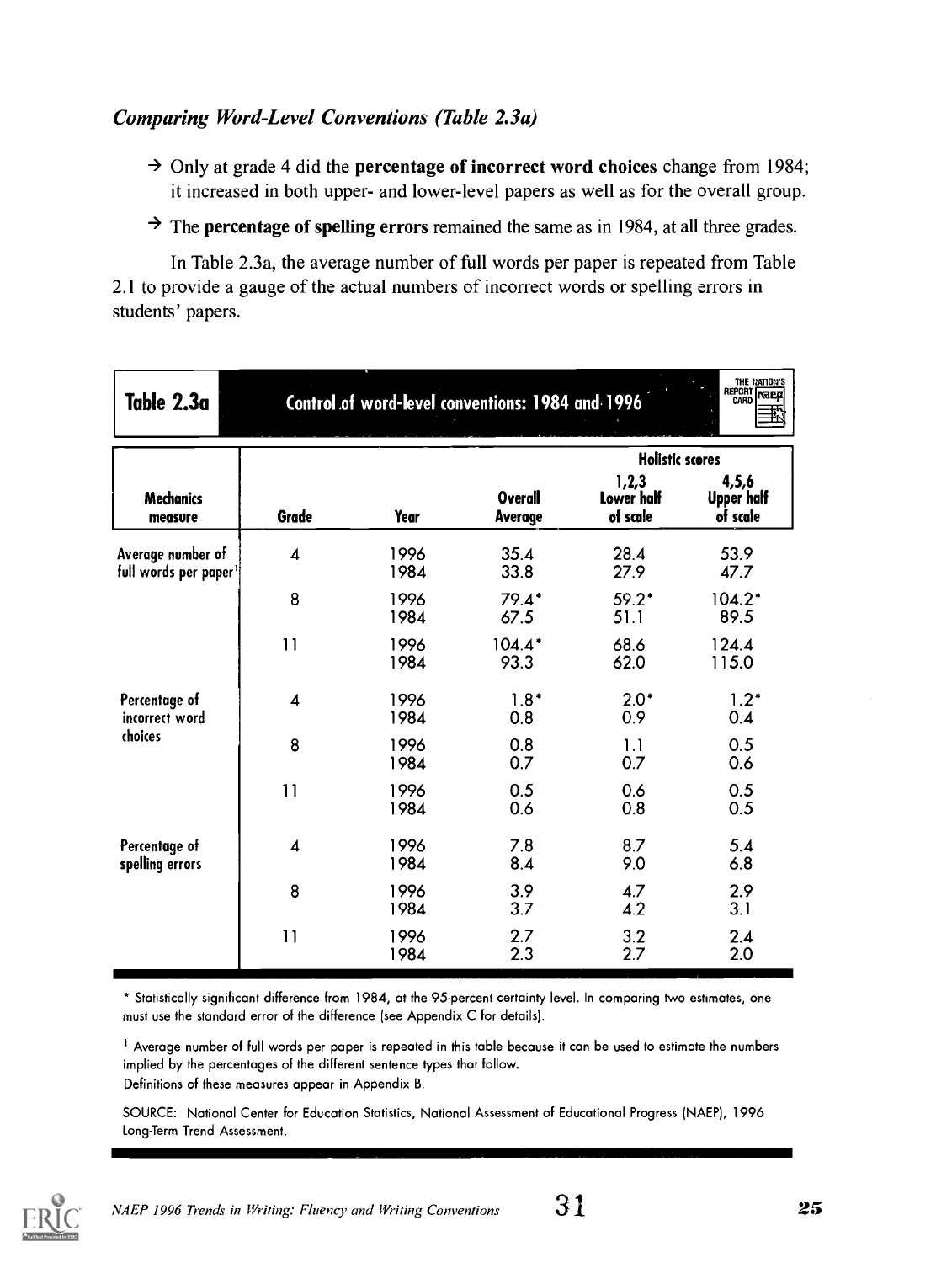#### Comparing Punctuation Conventions (Table 2.3b)

- $\rightarrow$  The average number of punctuation marks per paper serves as a way to estimate the punctuation use and error rates that follow it. At grades 8 and 11 only, the average number of punctuation marks was higher in 1996 than in 1984. This coincides with the increase in number of sentences and number of words at grades 8 and 11. There was no change at grade 4 in average punctuation marks or paper length (number of sentences and number of words).
- $\rightarrow$  Although the longer essays led to more punctuation, the punctuation error rate (not including omissions) declined for grades 8 and 11, compared to 1984. This decline of punctuation errors was reflected in the lower-level papers at grades 8 and 11 as well as in the upper-level papers at grade 11. There was no change at grade 4.
- $\rightarrow$  The punctuation omission rate has not changed at any of the three grades.
- $\rightarrow$  The comma and dash use rate has stayed the same since 1984, and the comma and dash error rate has changed only at grade 4, where it has increased since 1984.
- $\rightarrow$  The end mark use rate has increased only at grade 11, and the end mark error rate decreased only at grade 8. However, the percentage of sentences with end mark errors decreased at grades 4 and 11, but not at grade 8.
- $\rightarrow$  Although the other punctuation use rate increased at both grade 4 and grade 11, the other punctuation error rate was unchanged at any of the three grades.

3 2

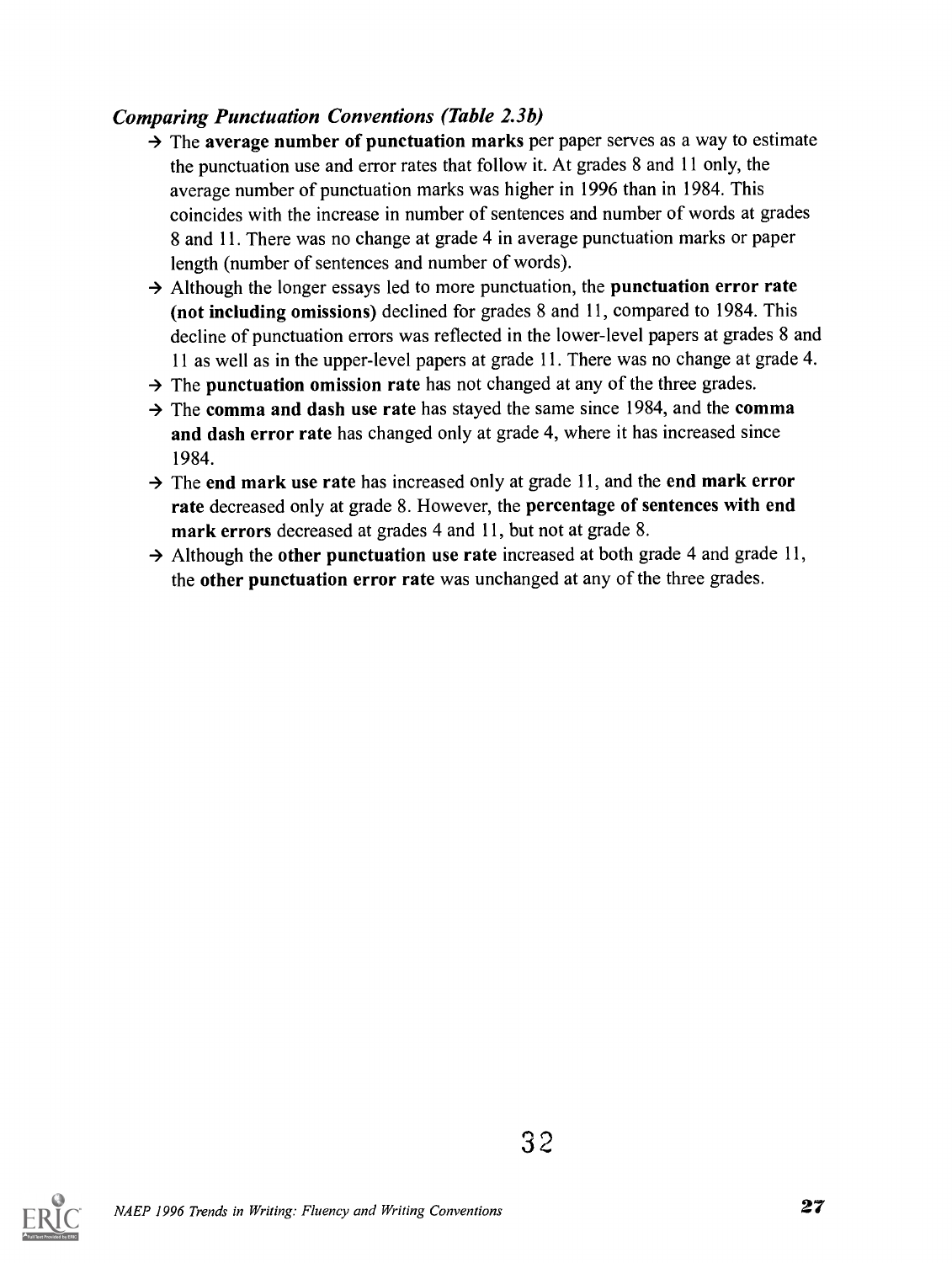| Table 2.3l |  |  |
|------------|--|--|
|            |  |  |

Table 2.3b Control of punctuation conventions: 1984 and 1996

THE NATION'S<br>CARD NATELY

|                                                          |                         |              |                           | <b>Holistic scores</b>          |                                          |
|----------------------------------------------------------|-------------------------|--------------|---------------------------|---------------------------------|------------------------------------------|
| <b>Mechanics</b><br>meosure                              | Grade                   | Year         | <b>Overall</b><br>Averoge | 1,2,3<br>Lower holf<br>of scole | 4, 5, 6<br><b>Upper half</b><br>of scale |
| Average number of<br>punctuation morks used <sup>1</sup> | $\boldsymbol{4}$        | 1996<br>1984 | 3.3<br>3.0                | 2.6<br>2.4                      | 5.3<br>4.6                               |
|                                                          | 8                       | 1996<br>1984 | $7.8*$<br>6.3             | 5.1<br>4.5                      | $11.1*$<br>8.8                           |
|                                                          | 11                      | 1996<br>1984 | $10.2*$<br>8.2            | 6.0<br>5.0                      | $12.6*$<br>10.4                          |
| Punctuotion error rote<br>(not including omissions)      | $\overline{\mathbf{4}}$ | 1996<br>1984 | 0.2<br>0.3                | 0.3<br>0.3                      | 0.2<br>0.3                               |
|                                                          | 8                       | 1996<br>1984 | $0.2*$<br>0.5             | $0.2*$<br>0.5                   | 0.2<br>0.4                               |
|                                                          | 11                      | 1996<br>1984 | $0.2*$<br>0.4             | $0.1*$<br>0.4                   | $0.2*$<br>0.3                            |
| Punctuotion<br>omission rote                             | $\boldsymbol{4}$        | 1996<br>1984 | 2.3<br>2.3                | 2.5<br>2.8                      | 1.7<br>1.4                               |
|                                                          | 8                       | 1996<br>1984 | 1.4<br>1.3                | 1.7<br>1.5                      | 1.2<br>1.1                               |
|                                                          | 11                      | 1996<br>1984 | 1.3<br>1.3                | 1.7<br>1.8                      | 1.1<br>0.9                               |
| Commo and<br>dosh use rate                               | $\boldsymbol{4}$        | 1996<br>1984 | 0.8<br>0.6                | 0.8<br>0.5                      | 0.9<br>1.0                               |
|                                                          | 8                       | 1996<br>1984 | 2.4<br>2.3                | 1.8<br>2.1                      | 3.1<br>2.6                               |
|                                                          | 11                      | 1996<br>1984 | 2.6<br>2.5                | 1.6<br>1.9                      | 3.1<br>2.8                               |
| Commo and<br>dosh error rote                             | $\boldsymbol{4}$        | 1996<br>1984 | $1.2*$<br>0.8             | $1.1*$<br>0.7                   | 1.3<br>0.9                               |
|                                                          | 8                       | 1996<br>1984 | 1.0<br>1.0                | 1.0<br>1.0                      | 0.9<br>0.9                               |
|                                                          | 11                      | 1996<br>1984 | 0.8<br>0.9                | 0.8<br>1.1                      | 0.9<br>0.8                               |

(continued)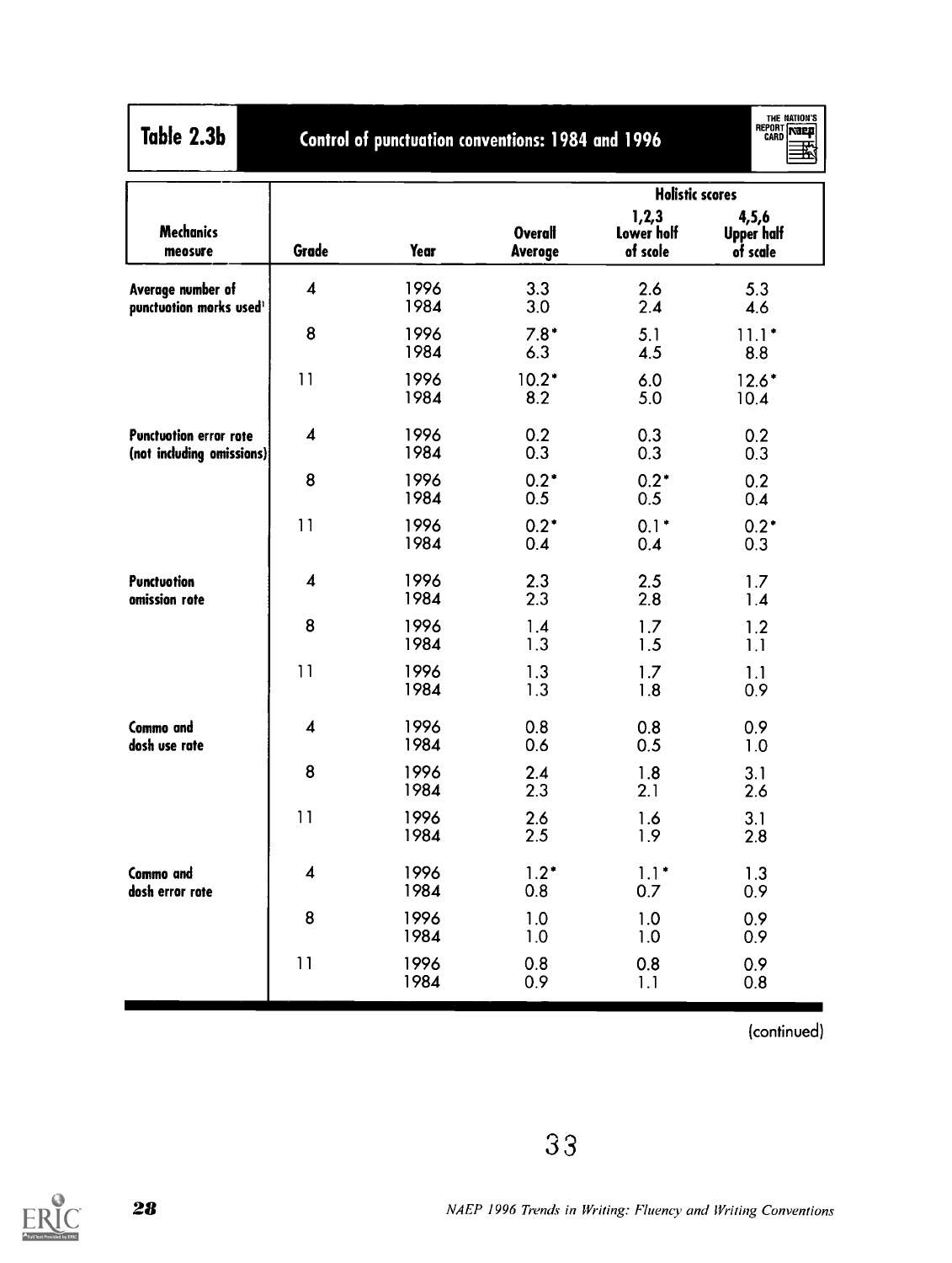| Table 2.3b                          |       |              |                                  | Control of punctuation conventions: 1984 and 1996 (continued) | <b>CARD THEFT</b>                        |  |
|-------------------------------------|-------|--------------|----------------------------------|---------------------------------------------------------------|------------------------------------------|--|
|                                     |       |              |                                  | <b>Holistic scores</b>                                        |                                          |  |
| <b>Mechanics</b><br>measure         | Grade | Year         | <b>Overall</b><br><b>Average</b> | 1,2,3<br>Lower half<br>of scale                               | 4, 5, 6<br><b>Upper half</b><br>of scale |  |
| <b>End mark</b><br>use rate         | 4     | 1996<br>1984 | 7.0<br>6.9                       | 6.8<br>6.9                                                    | 7.5<br>7.0                               |  |
|                                     | 8     | 1996<br>1984 | 6.3<br>6.1                       | 6.2<br>5.9                                                    | 6.4<br>6.4                               |  |
|                                     | 11    | 1996<br>1984 | $6.0*$<br>5.6                    | 5.6<br>5.5                                                    | $6.2*$<br>5.6                            |  |
| <b>End mark</b><br>error rate       | 4     | 1996<br>1984 | 1.1<br>1.6                       | 1.4<br>2.1                                                    | 0.4<br>0.5                               |  |
|                                     | 8     | 1996<br>1984 | $0.5*$<br>0.7                    | 0.6<br>0.9                                                    | 0.3<br>0.4                               |  |
|                                     | 11    | 1996<br>1984 | 0.5<br>0.7                       | 1.0<br>1.1                                                    | 0.3<br>0.4                               |  |
| Percentage of<br>sentences with end | 4     | 1996<br>1984 | $13.0*$<br>19.0                  | $15.3*$<br>23.5                                               | 6.8<br>8.8                               |  |
| mark errors                         | 8     | 1996<br>1984 | 8.8<br>10.7                      | 11.3<br>13.4                                                  | 5.7<br>7.2                               |  |
|                                     | 11    | 1996<br>1984 | $6.3*$<br>10.3                   | 8.6<br>14.4                                                   | 5.0<br>7.4                               |  |
| Other punctuation<br>use rate       | 4     | 1996<br>1984 | $1.6*$<br>1.2                    | 1.4<br>1.0                                                    | 2.1<br>1.5                               |  |
|                                     | 8     | 1996<br>1984 | 0.9<br>0.8                       | 0.8<br>0.7                                                    | 0.9<br>1.0                               |  |
|                                     | 11    | 1996<br>1984 | $1.0*$<br>0.6                    | 1.5<br>0.6                                                    | 0.8<br>0.7                               |  |
| Other punctuation<br>error rate     | 4     | 1996<br>1984 | 0.3<br>0.3                       | 0.3<br>0.3                                                    | 0.2<br>0.2                               |  |
|                                     | 8     | 1996<br>1984 | 0.2<br>0.2                       | 0.3<br>0.1                                                    | 0.2<br>0.2                               |  |
|                                     | 11    | 1996<br>1984 | 0.1<br>0.2                       | 0.1<br>0.1                                                    | 0.1<br>0.2                               |  |

\* Statistically significant difference from 1984, at the 95-percent certainty level. In comparing two estimates, one must use the standard error of the difference (see Appendix C for details).

<sup>1</sup> Average number of punctuation marks per paper is repeated in this table because it can be used to estimate the numbers implied by the percentages of the different sentence types that follow.

Definitions of these measures appear in Appendix B.

SOURCE: National Center for Education Statistics, National Assessment of Educational Progress (NAEP), 1996 Long-Term Trend Assessment.



THE NATION'S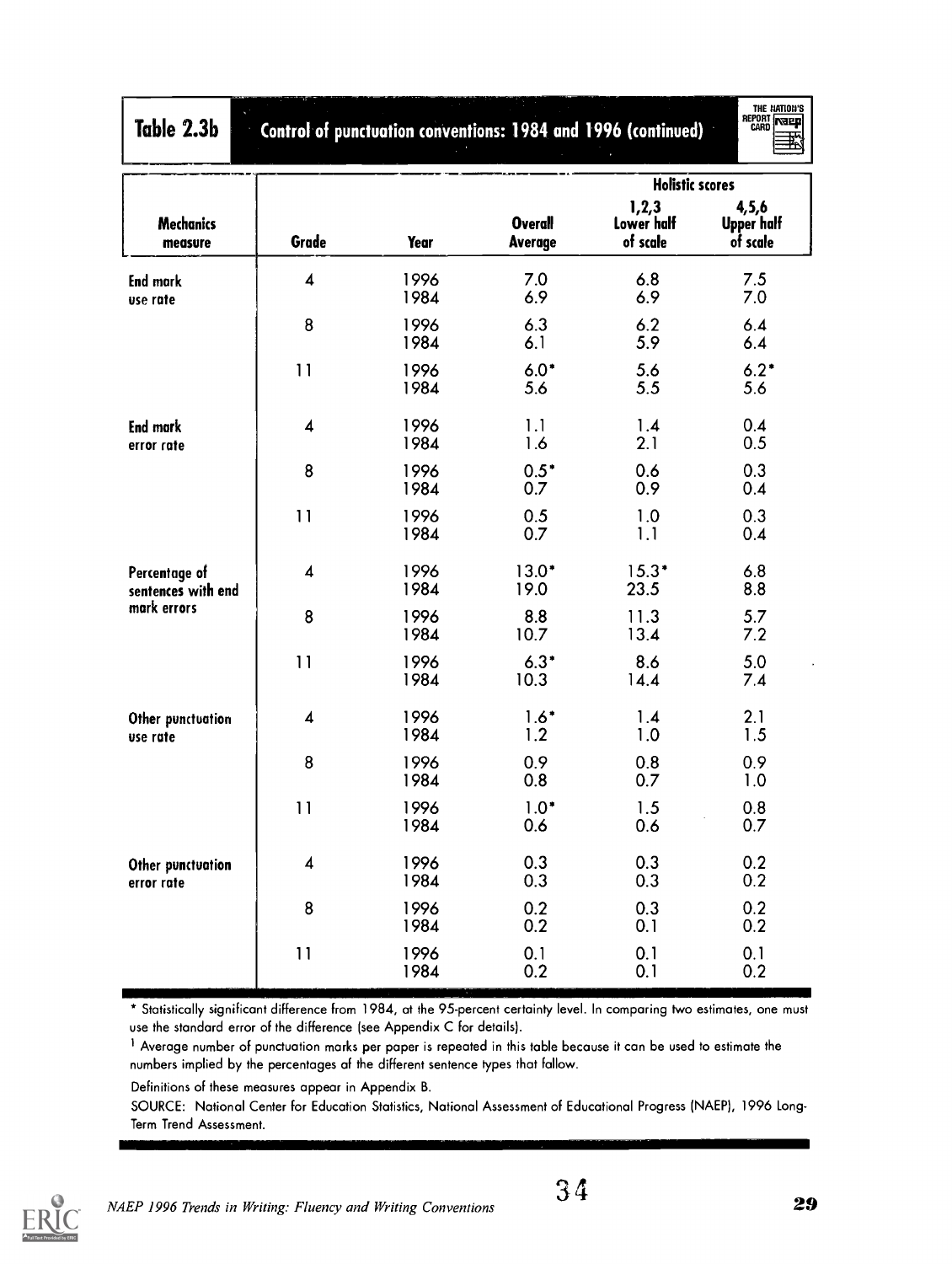#### A Profile by Grade (Tables 2.3a and 2.3b) Grade 4

Fourth graders' papers showed an increase in percentage of incorrect word choices in 1996. This decline was reflected in the average of all papers as well as in the lower- and upper: level papers. For spelling errors, there was no change for fourth graders in comparison with 1984.

The comma and dash error rate increased and the percentage of sentences with end mark errors decreased in 1996. The increase in the rate of use of other punctuation did not result in an increase in the error rate for other types of punctuation.

#### Grade 8

For grade 8, there was no change in percentage of incorrect word choice or spelling errors, even though the essays were longer than in 1984. The number of punctuation marks used increased for eighth graders in 1996, while the punctuation error rate, not including omissions, declined. The only other change in the components of punctuation error rates was a decline in end mark error rate.

#### Grade 11

The rate of spelling errors did not change even though the number of words increased in 1996. With the increase in paper length, the number of all punctuation marks used, the use rates of end marks and of other punctuation have all risen compared to 1984. At the same time, the overall punctuation error rate (not including omissions) has declined. Although the rate of end mark use has risen, the end mark error rate was unchanged, and the percentage of sentences with end mark errors was lower than in 1984.

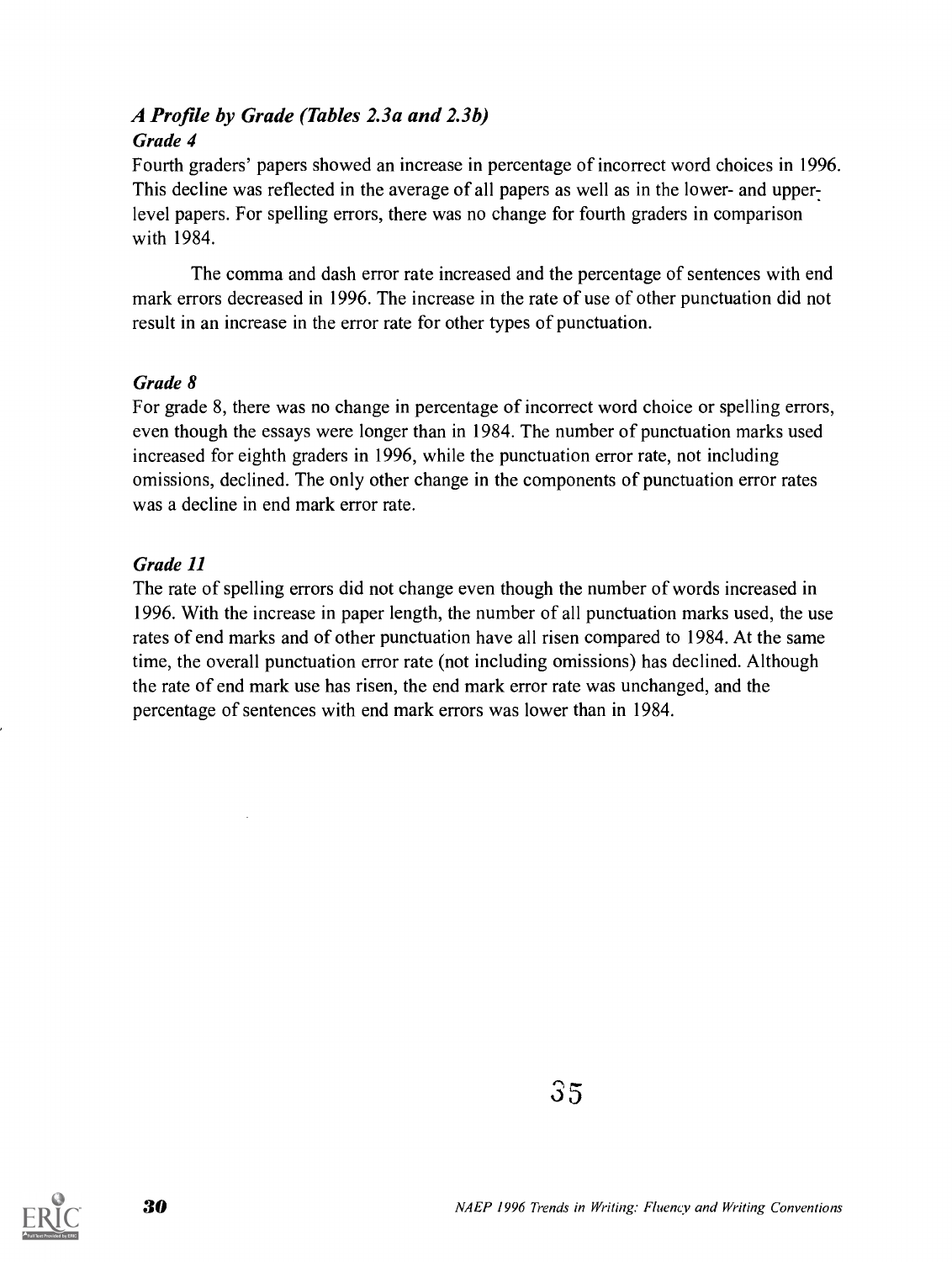## **Summary**

## Fluency in Writing

Modest improvements in writing fluency between 1984 and 1996 are seen in fourth- and eighth-grade students' essays (Table  $1.1$  – Table 1.3).

At grade 4, holistic scoring of the persuasive task "Spaceship" showed no overall increase in students' writing fluency between 1984 and 1996. However, there was a significant increase in the percentage of papers rated in the upper half of the holistic scale (that is, papers receiving a rating of 4, 5, or 6). Fourth graders writing for the narrative task "Flashlight" showed an increase in the percentage of papers receiving a rating of 4, but no change in the overall rating of performance between 1984 and 1996.

Eighth graders' essays showed improvement in 1996 on both of the tasks analyzed holistically, the informative task "Food on the Frontier" and the persuasive task "Recreation Opportunities." At grade 11, no change was seen in writing fluency on either of these tasks when comparing 1996 papers to those written in 1984.

## Grammar, Spelling, and Punctuation

Differences in the use of grammar, spelling, and punctuation conventions between 1984 and 1996 were primarily in the direction of improvement at grades 8 and 11. For both  $8<sup>th</sup>$ and  $11<sup>th</sup>$  graders, the percentage of awkward sentences and punctuation error rates decreased, even as papers contained more sentences and more words. But there was a more mixed picture at grade 4: Fourth graders showed a decrease in one kind of error but an increase in three other kinds of errors.

English language conventions were examined in papers written in 1984 and 1996 for the task "Spaceship" at grade 4 and for the task "Recreation Opportunities" at grades 8 and 11. A subsample of papers from 1984 and 1996 had been coded by experts so that students' control of the conventions of the English language could be analyzed. Many of the results of these analyses appear in Tables 2.1 - 2.3. Overall, these indicators of performance at the three grades suggest that there have been some changes in students' mastery of English language conventions between 1984 and 1996.

Table 2.1 shows that the number of words and sentences written by eighth- and eleventh-grade students has increased since 1984. Over the same period, however, there has been no change in the rate of errors (number of errors per 100 words) in all three grades.

 $3\widehat{6}$ 

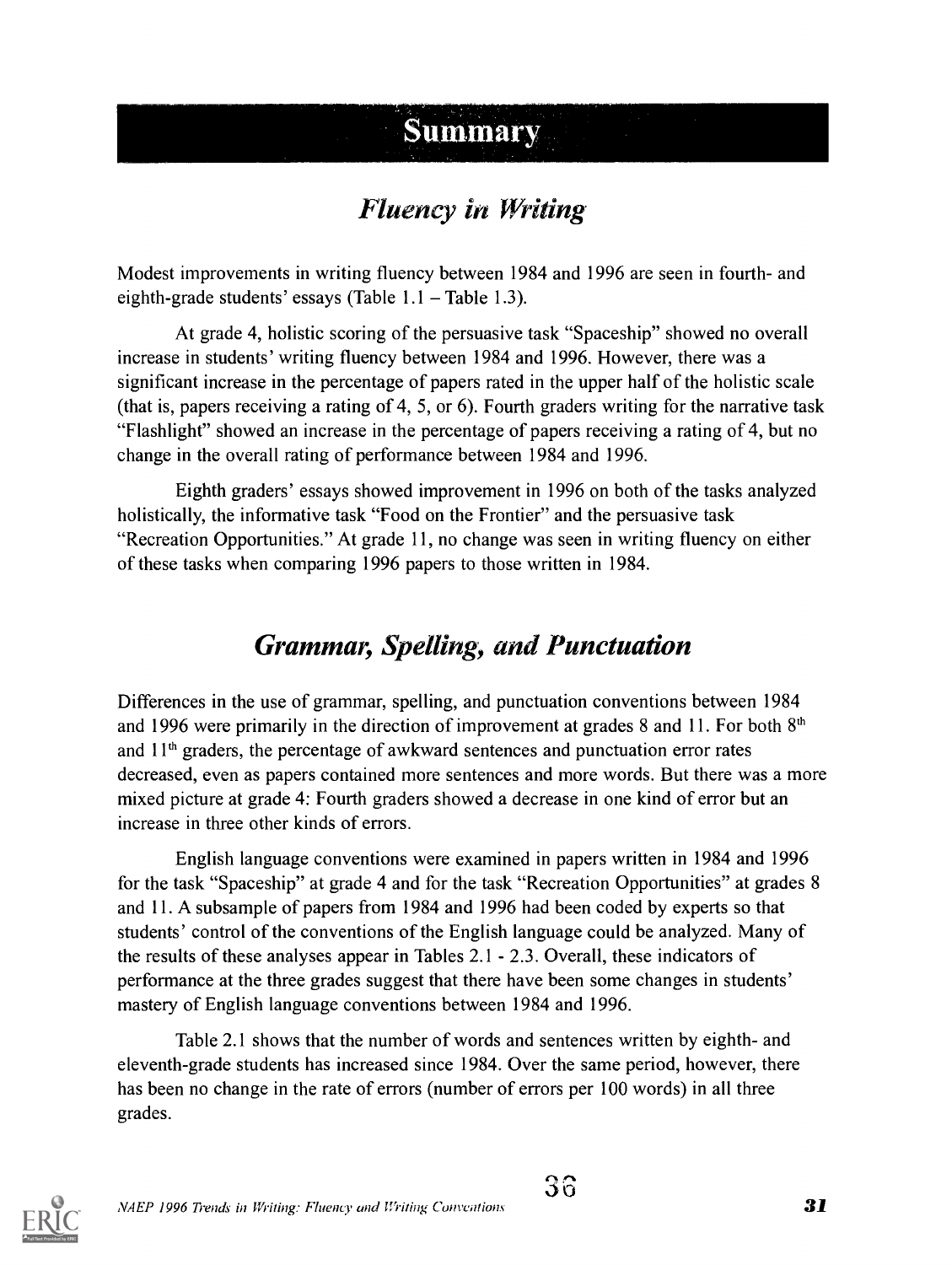While there were increases in percentages of sentence fragments in fourth- and eighth-grade papers (Table 2.2b), there were declines in the percentage of awkward sentences in eighth and eleventh graders' papers compared to 1984.

At all grades, the percentage of spelling errors has remained unchanged, comparing 1984 to 1996 (Table 2.3a). The percentage of incorrect word choices is unchanged in grades 8 and 11 but has increased at grade 4. From Table 2.3b, at grades 8 and 11, the punctuation error rate decreased while the number of punctuation marks used per paper increased.

Figure S.1 provides a synopsis of Tables  $2.1 - 2.3$ , comparing student use of grammar, punctuation, and spelling conventions in 1984 and 1996. The column on the left indicates which table contains the data for the comparison. Measures in the first section are characteristics desirable for these NAEP long-term trend writing tasks. An increase in prevalence in 1996 compared to 1984 is desirable, and "increase" is shown in bold text. Decreases in 1996 compared to 1984 are undesirable, and those cells are shaded. The middle section contains characteristics that are neutral; that is, changes in these measures are of interest, but there is no clear advantage or disadvantage to either increase or decrease. The lower section contains measures of writing error, with the notation of increase or decrease. In this section, decreases are desirable and are in bold text, while increases (undesirable) are shaded. Throughout the table, empty cells indicate that no statistically significant change occurred in 1996 compared to 1984.

Of the measures of students' control of writing reported here, at grade 4, one measure of writing error showed improvement (that is, the percentage of sentences with end mark errors declined), while three showed increases in error rate (that is, the prevalence of sentence fragments, incorrect word choice, and comma/dash errors increased). At grade 4, there was no change in most characteristics reported here. At grades 8 and 11, students are writing more in 1996, although the rate at which they use more sophisticated sentence constructions has decreased. At grade 8, the good news was that two desirable characteristics improved and three errors decreased, and only two changes indicated problems (that is, the use of complex sentence structures decreased while sentence fragments increased). At grade 11, improvement occurred in two desirable characteristics and for three types of error, while only one change in a desirable characteristic indicated a problem (that is, the use of complex sentence structures decreased).



37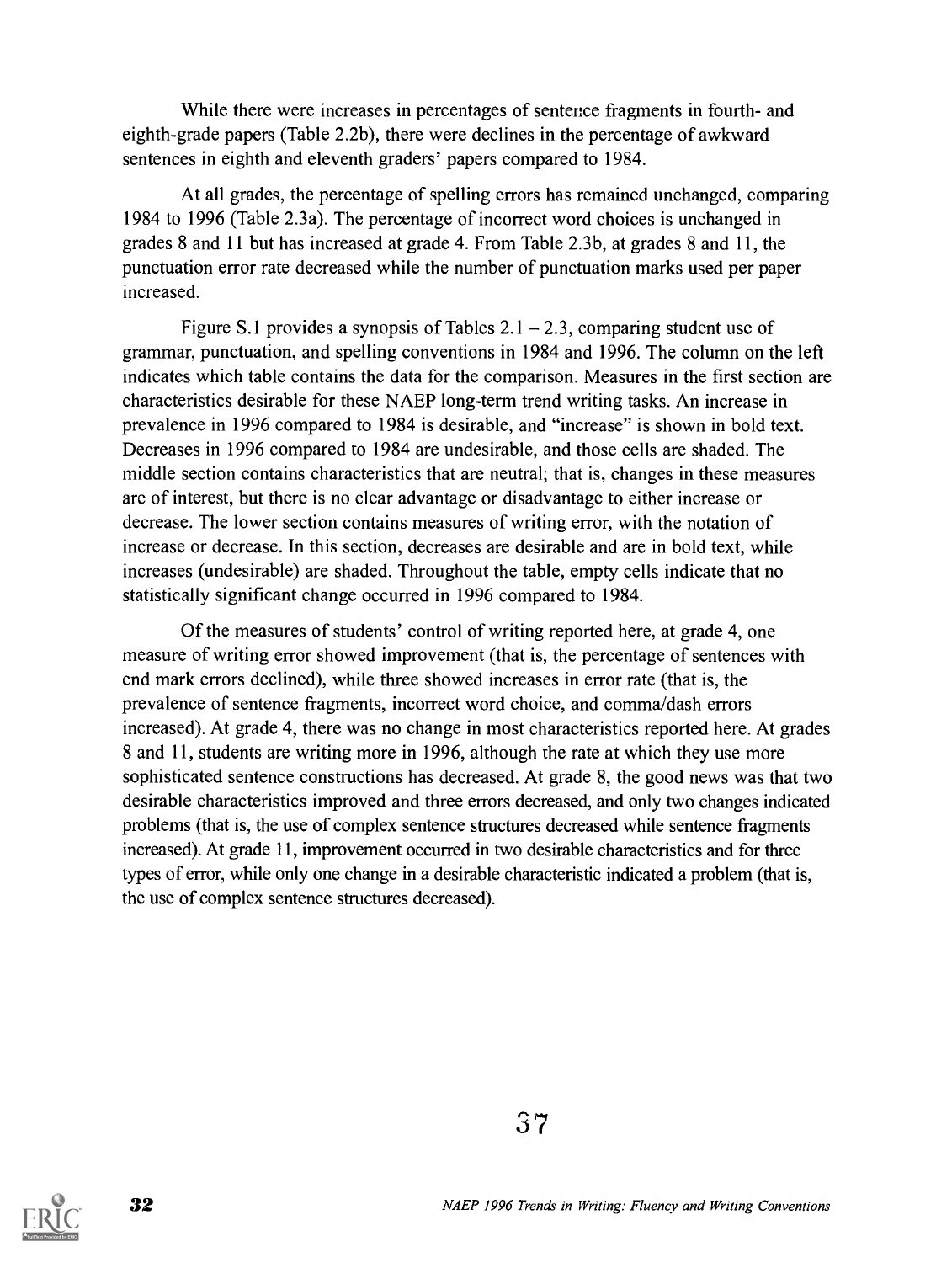| <b>Figure S.1</b>      | Average change from 1984 to 1996 in writing<br>mechanics measures in this report |          |            | THE NATION'S<br>REPORT<br>CARO <b>NATELY</b> |
|------------------------|----------------------------------------------------------------------------------|----------|------------|----------------------------------------------|
| <b>Table</b><br>number | <b>Mechanics measures</b>                                                        | 4        | Grade<br>8 | $\mathbf{1}$                                 |
|                        | DESIRABLE CHARACTERISTICS-Increase shows improvement                             |          |            |                                              |
| $\overline{2.1}$       | Average number of full words per paper                                           |          | increase   | increase                                     |
| $\overline{2.1}$       | Average number of sentences per paper                                            |          | increase   | increase                                     |
| 2.1                    | Average number of words per sentence                                             |          |            |                                              |
| 2.2 <sub>a</sub>       | Percentage of complex or compound sentences                                      |          | decrease   | decrease                                     |
|                        | <b>NEUTRAL CHARACTERISTCS</b>                                                    |          |            |                                              |
| 2.2 <sub>a</sub>       | Percentage of simple sentences                                                   |          |            | increase                                     |
| 2.3 <sub>b</sub>       | Average number of punctuation marks used                                         |          | increase   | increase                                     |
| 2.3 <sub>b</sub>       | Comma and dash use rate                                                          |          |            |                                              |
| 2.3 <sub>b</sub>       | End mark use rate                                                                |          |            | increase                                     |
| 2.3 <sub>b</sub>       | Other punctuation use rate                                                       | increase |            | <b>Increase</b>                              |
|                        | <b>WRITING ERRORS-decrease shows improvement</b>                                 |          |            |                                              |
| 2.1                    | Average number of all errors per 100 words                                       |          |            |                                              |
| 2.2 <sub>b</sub>       | Percentage of run-on sentences                                                   |          |            |                                              |
| 2.2 <sub>b</sub>       | Percentage of sentence fragments                                                 | increase | increase   |                                              |
| 2.2 <sub>b</sub>       | Percentage of awkward sentences                                                  |          | decrease   | decrease                                     |
| 2.3 <sub>a</sub>       | Percentage of incorrect word choice                                              | increase |            |                                              |
| 2.3 <sub>a</sub>       | Percentage of spelling errors                                                    |          |            |                                              |
| $\overline{2.3b}$      | Punctuation error rate (without omissions)                                       |          | decrease   | decrease                                     |
| 2.3 <sub>b</sub>       | Punctuation omission rate                                                        |          |            |                                              |
| 2.3 <sub>b</sub>       | Comma and dash error rate                                                        | increase |            |                                              |
| 2.3 <sub>b</sub>       | End mark error rate                                                              |          | decrease   |                                              |
| 2.3 <sub>b</sub>       | Percentage of sentences with end mark errors                                     | decrease |            | decrease                                     |
| 2.3 <sub>b</sub>       | Other punctuation error rate                                                     |          |            |                                              |

Note: Shadina indicates a decline in performance and bold text indicates an improvement since 1984. If neither increase nor decrease is shown, there was no statistically significant change.

SOURCE: National Center for Education Statistics, National Assessment of Educational Progress (NAEP), 1996 Long-Term Trend Assessment.

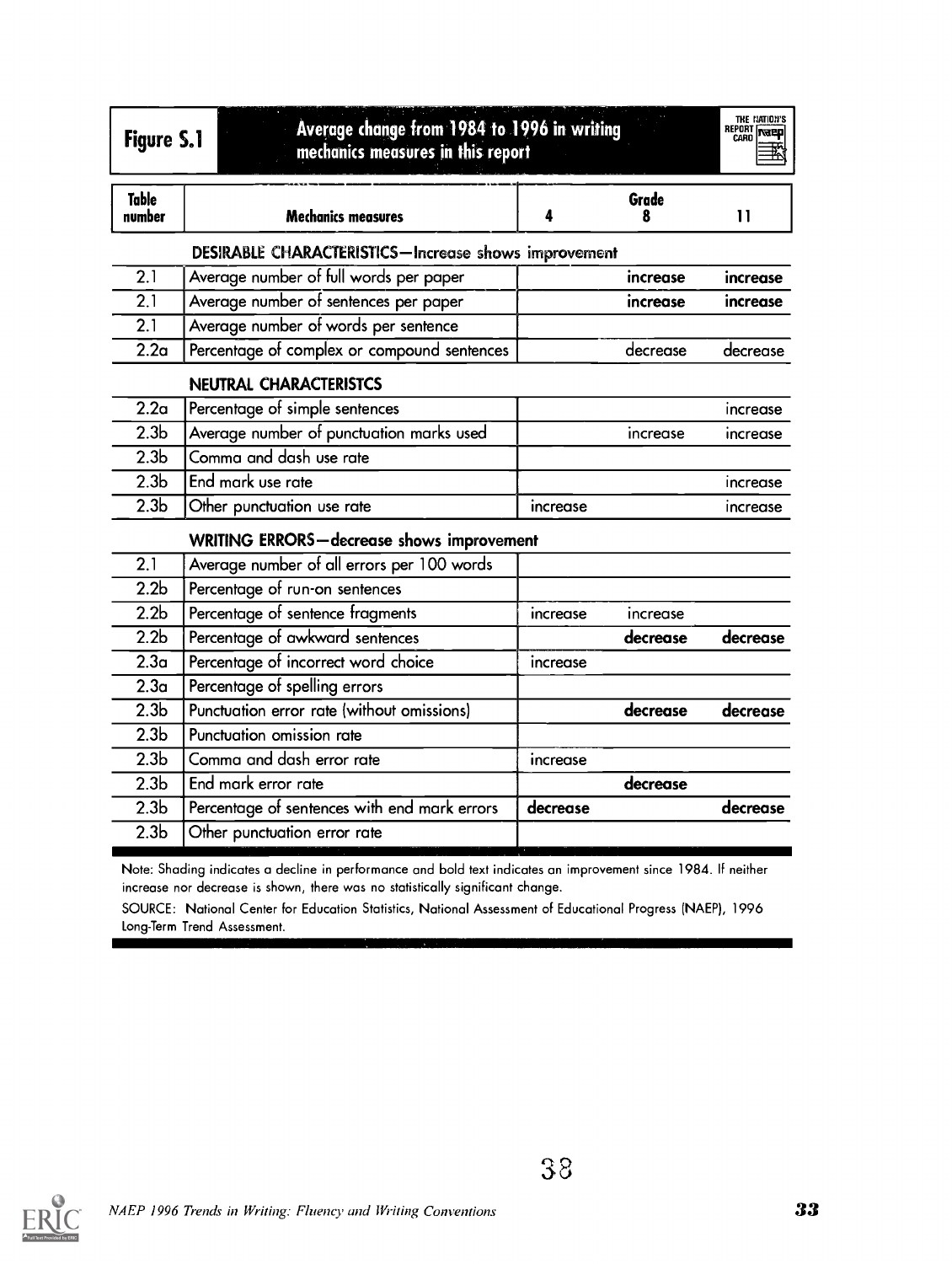### **Observations**

Students at all three grade levels wrote at least as fluently in 1996 as they did in 1984, while students at eighth grade demonstrated improved fluency on the informative and persuasive tasks.

When writing mechanics are considered, the overall picture is of improvement in grades 8 and 11, but there are several declines at grade 4. In the eighth and eleventh grades, students wrote more, as indicated by the increase in the number of words and sentences in their responses, while demonstrating no increase in the number of errors per 100 words. A summary of the measures can be seen in the previous table.

Thus, increased instructional emphasis on writing processes over the 12 years between 1984 and 1996 appears associated with modest improvements in students' mastery of the conventions of written English at grades 8 and 11. During this time period, the overall fluency of eighth graders' writing has also improved. It appears that the process approach to writing, in which planning, writing, and revision through several drafts are practiced, gives students the opportunity to write more and to employ editing strategies, which in turn affords them the opportunity to improve their mastery of the writing conventions reported here.

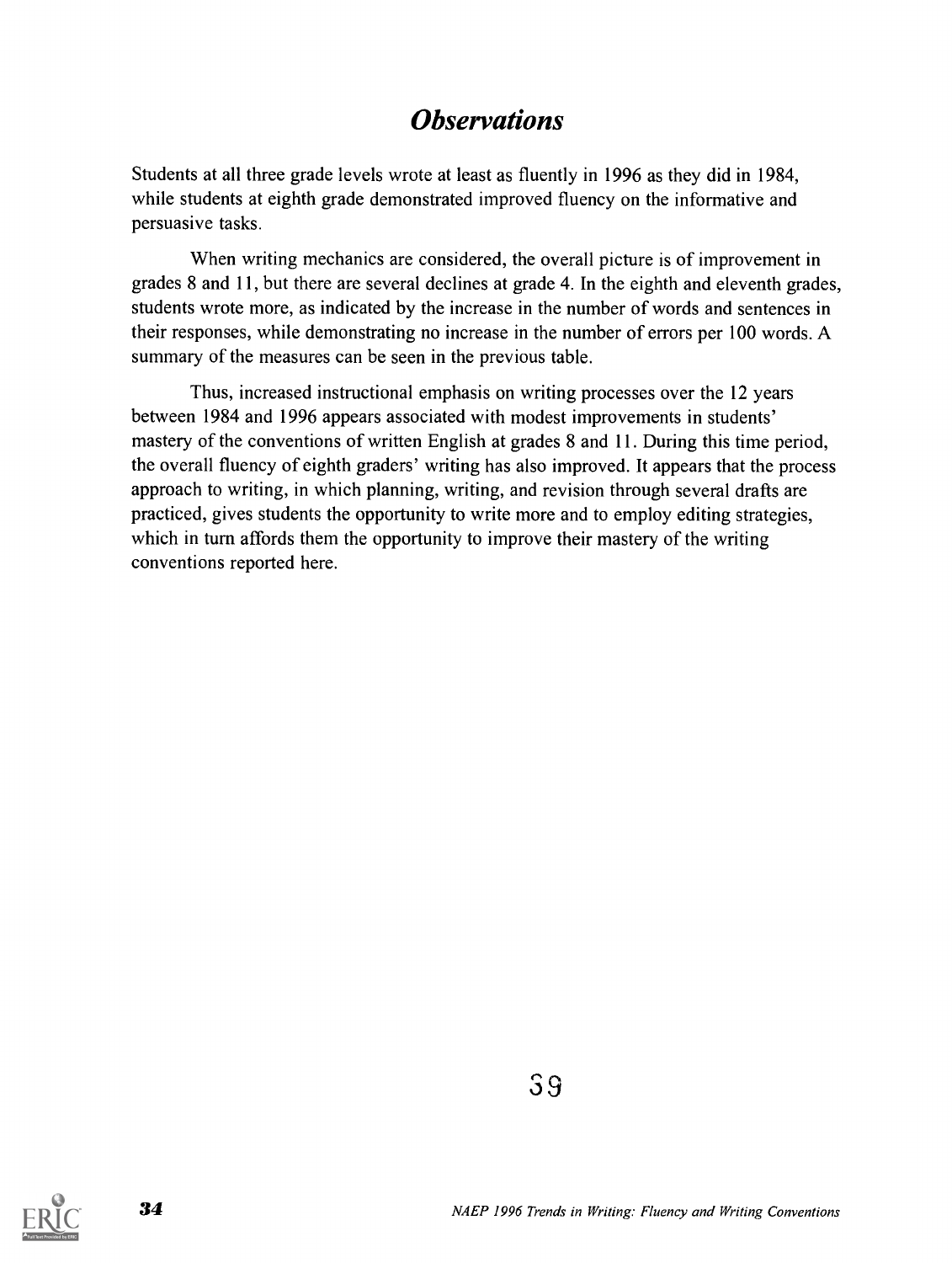## Appendix A: Procedures

## Overview of Holistic and Mechanics Scoring Procedures in the NAEP 1996 Long-Term Trend Writing Assessment

This appendix provides more detailed information about the methods and procedures used in NAEP's 1996 long-term trend assessments in writing, in particular concerning writing fluency and mechanics. The NAEP 1996 Technical Report contains more extensive information about the long-term trend writing assessment.

The first year of the administration and reporting of this writing assessment was 1984; it was administered and reported again in 1988, 1990, 1992, and 1994. For each ensuing year, the base year and the current year have been reported. This NAEP long-term trend report is based on two writing assessments, that conducted in 1983-1984 and the assessment conducted during the 1995-1996 school year.

In both assessments, the same tasks were administered in the same manner to comparable samples of students (see Table A.1 for sample sizes). The writing tasks and background questions were designed to measure aspects of writing performance and related factors that were designated as important by a nationally representative panel of writing specialists, educators, and concerned citizens. The primary objective of the trend assessment was to measure students' success in writing for various purposes. Related objectives were to evaluate the extent to which students managed the writing process and controlled the forms of written language.<sup>13</sup> At each grade, six different writing tasks were administered.

<sup>&</sup>quot;
<sup>13</sup> Educational Testing Service (1987). Writing objectives: 1988 assessment. Princeton, NJ: Author.

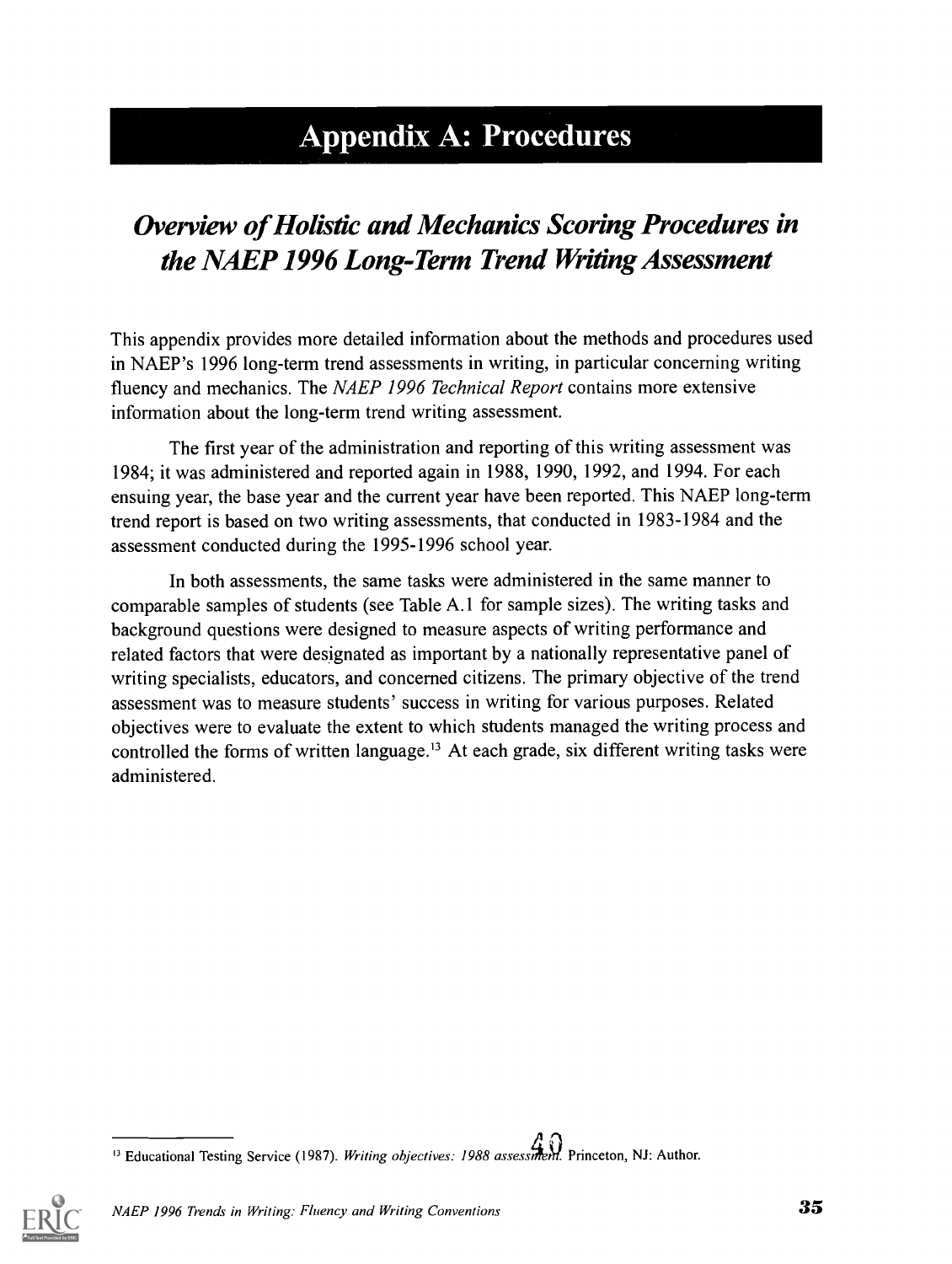| Table | л<br>м. |
|-------|---------|
|-------|---------|

## Table A.1 Sample sizes for the writing trend assessments<br>by task and scoring method



|                     |                         | 1984       |               |                                 | 1996       |              |  |
|---------------------|-------------------------|------------|---------------|---------------------------------|------------|--------------|--|
| <b>Writing Task</b> | $\overline{\mathbf{4}}$ | Grade<br>8 | $\mathbf{11}$ | 4                               | Grade<br>8 | $\mathbf{1}$ |  |
| <b>INFORMATIVE</b>  | Food on the Frontier    |            |               |                                 |            |              |  |
| Scoring:            |                         |            |               |                                 |            |              |  |
| primary trait       |                         | 603        | 629           |                                 | 1275       | 1151         |  |
| holistic            |                         | 637        | 663           |                                 | 1321       | 1194         |  |
| <b>PERSUASIVE</b>   | Spaceship               |            |               |                                 |            |              |  |
| Scoring:            |                         |            |               |                                 |            |              |  |
| primary trait       | 611                     |            |               | 1212                            |            |              |  |
| holistic            | 636                     |            |               | 1250                            |            |              |  |
| mechanics           | 506                     |            |               | 515                             |            |              |  |
| <b>PERSUASIVE</b>   |                         |            |               | <b>Recreation Opportunities</b> |            |              |  |
| Scoring:            |                         |            |               |                                 |            |              |  |
| primary trait       |                         | 494        | 521           |                                 | 1315       | 1235         |  |
| holistic            |                         | 531        | 536           |                                 | 1350       | 1269         |  |
| mechanics           |                         | 473        | 517           |                                 | 537        | 495          |  |
| <b>IMAGINATIVE</b>  |                         |            | Flashlight    |                                 |            |              |  |
| Scoring:            |                         |            |               |                                 |            |              |  |
| primary trait       | 609                     |            |               | 603                             |            |              |  |
| holistic            | 649                     |            |               | 636                             |            |              |  |

Note: The sample sizes for 1984 holistic scoring reflect numbers of papers rescored in 1996, and so may differ sightly from numbers in previous reports. Sample sizes for primary trait papers are for those scored in the specified year; sample sizes for 1984 mechanics papers were for 1984 papers scored in 1988 as detailed in Focusing the New Design: The NAEP 1988 Technical Report.

SOURCE: National Center for Education Statistics, National Assessment of Educational Progress (NAEP), 1996 Long-Term Trend Assessment.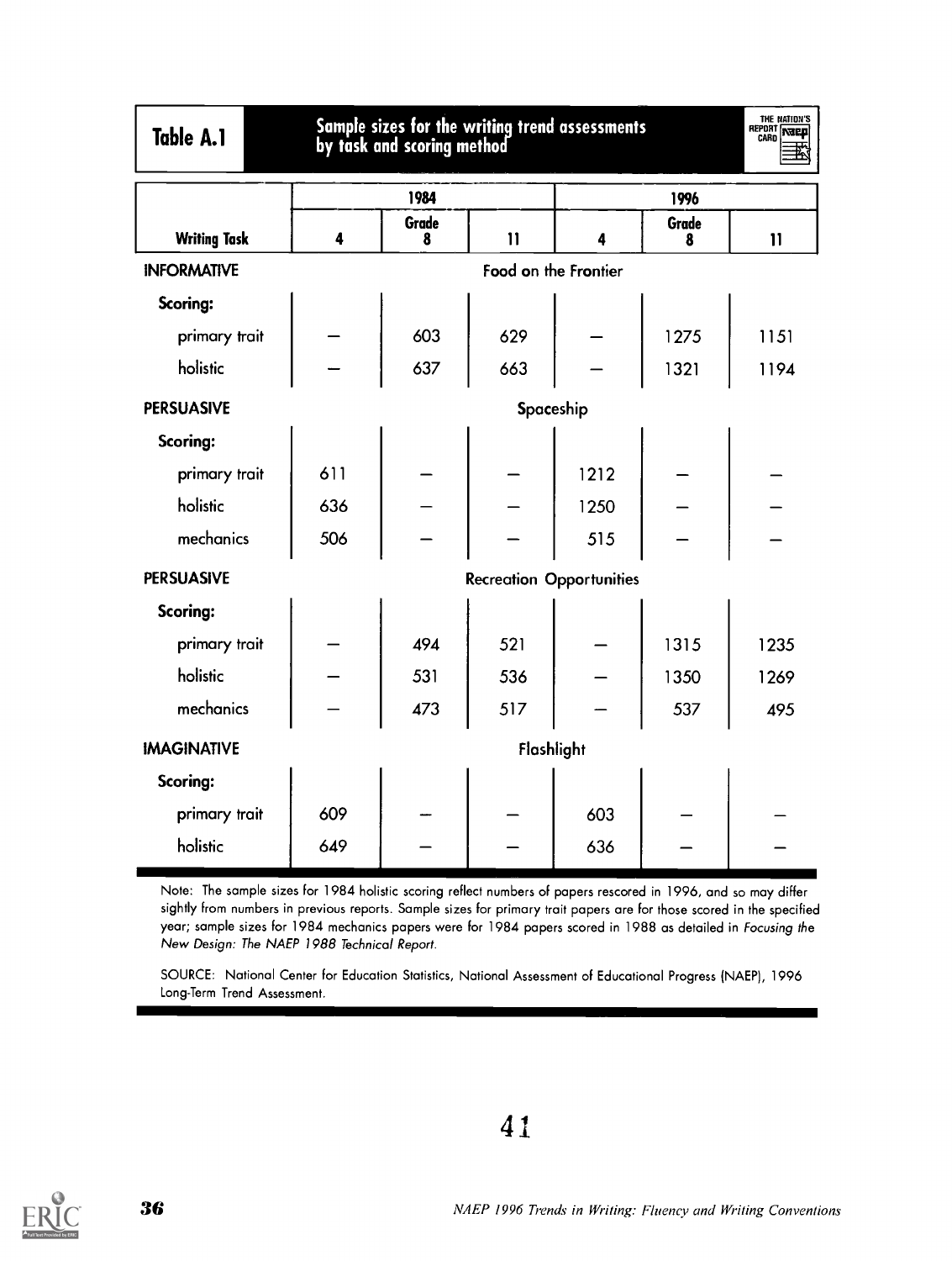### **Scoring the Writing Tasks**

Materials from NAEP 1996 assessments, including the trend assessments, were shipped to National Computer Systems (NCS) in Iowa City, Iowa, for processing. Receipt and quality control were managed through a sophisticated bar-coding and tracking system. After all appropriate materials were received from a school, they were forwarded to the professional scoring area, where the responses to the essay questions were evaluated by trained staff using guidelines prepared by NAEP. Each processing activity was conducted with rigorous quality control. An overview of the professional scoring for writing as well as for mathematics and reading is in the Procedural Appendix in the NAEP 1996 Trends in Academic Progress (no constructed-response questions were scored for science).

#### Holistic Scoring

Selected tasks included in the trend assessment were scored holistically for overall fluency. As previously noted, these tasks were "Spaceship" and "Flashlight" at grade 4, and "Recreation Opportunities" and "Food on the Frontier" at grades 8 and 11. Trained readers evaluated the relative fluency of students' writing on a six-point scale. (See the scoring guides for informative, narrative, and persuasive writing in Appendix B.)

A chief reader and assistant chief reader, chosen for their expertise in holistic scoring, anchored the holistic scale. They, together with the table leaders and ETS staff members, studied the pool of 1996 student responses to select papers that represented each point on the holistic scale, and then used these sample papers to train the raters. In addition, for each task, a random sample of 50 papers from across all six prior assessment years was drawn and evaluated by the group for use as practice papers in the training. Using the sample papers as a guide, the readers were asked to determine whether papers corresponded to the top half or the bottom half of the holistic scale and then to make finer distinctions between adjacent points on the scale. Because the emphasis of the holistic scoring was to detect changes across time at each of the three grade levels assessed, when a task was given at more than one grade level, responses were rated separately for each grade. A training session preceded the scoring of responses to each task at each grade level. Because student papers are evaluated relative to one another in holistic scoring — rather than against specific criteria, as with primary trait scoring  $-$  the distribution of scores for the total sample of papers should be approximately normal, with scores evenly distributed around the center of the scale. To detect changes in writing fluency across time at each grade level, papers from the 1984, 1988, 1990, 1992, 1994, and 1996 assessments were randomly mixed prior to scoring. Thus, if more responses from one or another assessment were judged to be in the upper half of the scale, the results would indicate changes across time in overall writing fluency.

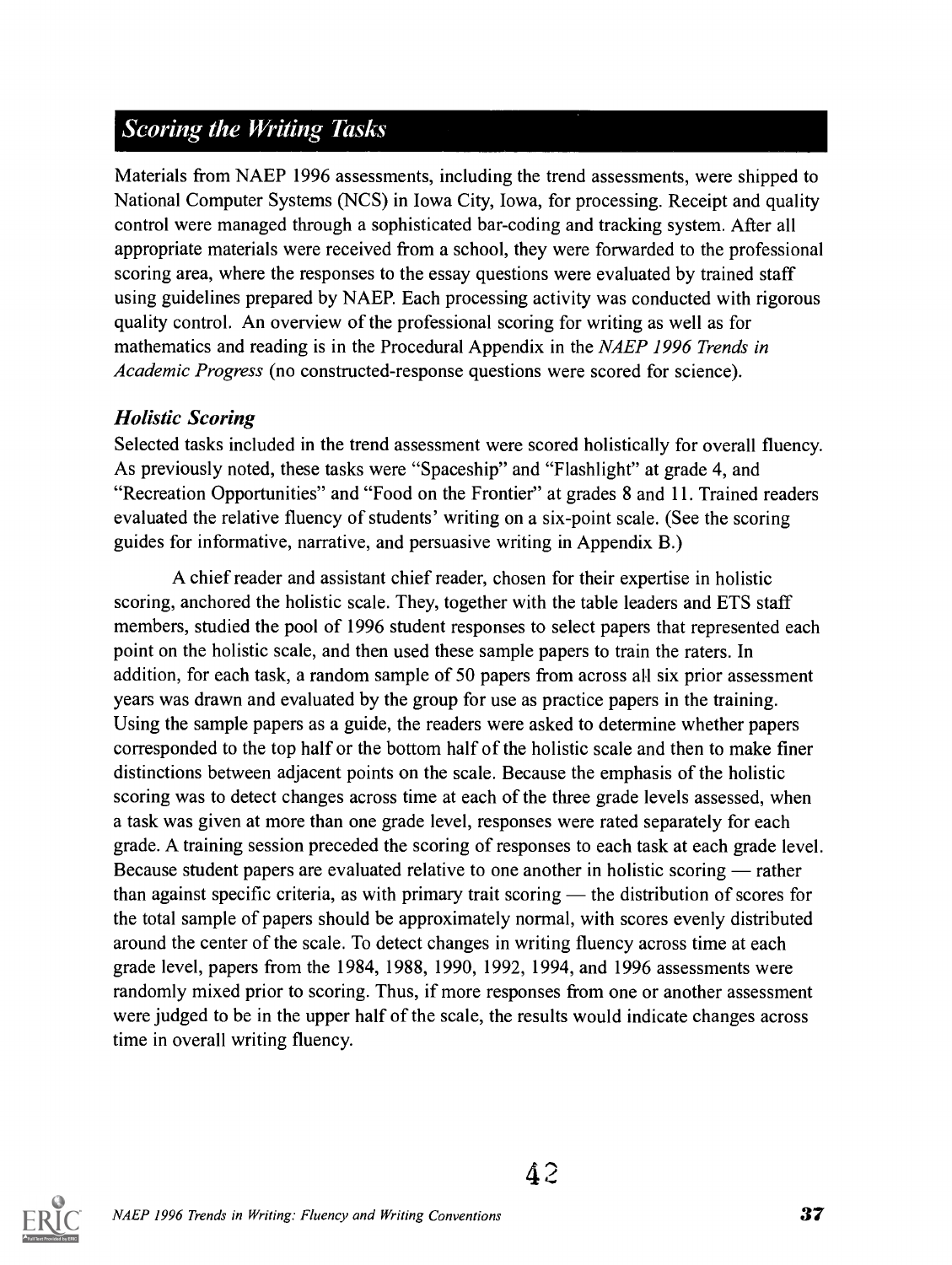#### Agreement Among Raters (Table A.2)

In order to ensure that all readers conform to the standards presented in the scoring guide, 20 percent of the 1996 responses were scored by a second reader to provide information on interrater agreement.

The exact agreement category shows the rate at which both the first and second reader awarded the same score to an essay. Exact agreement rates in the 50s are typical for holistic scorings using six-level rubrics. Adjacent agreement shows the rate at which scores given by the first and second readers were no more than one score point apart (e.g., the first reader assigned a score of 4 and the second reader assigned a score of 5 or 3). The criterion for an acceptable level of adjacent agreement for six-level holistic scorings is usually 80 percent. Interrater reliability correlation demonstrates the extent to which readers agreed with one another overall. Interrater correlations of .80 or above are usually accepted as indicating a sufficient degree of reliability for six-level holistic scorings. Thus, the data in Table A.2 indicate that the holistic scoring met reasonable criteria for interrater reliability for a holistic scoring using a six-level holistic rubric (C. A. Gentile, personal communication, January 25, 1999).'4

4 3

<sup>&</sup>lt;sup>14</sup> Most testing programs do not publish their rates of desired or acceptable interrater agreement. However, most state testing programs that use holistic scoring to evaluate students' writing achievement strive to have adjacent agreement percentages at 80 or above and interrater correlations of .80 or above.

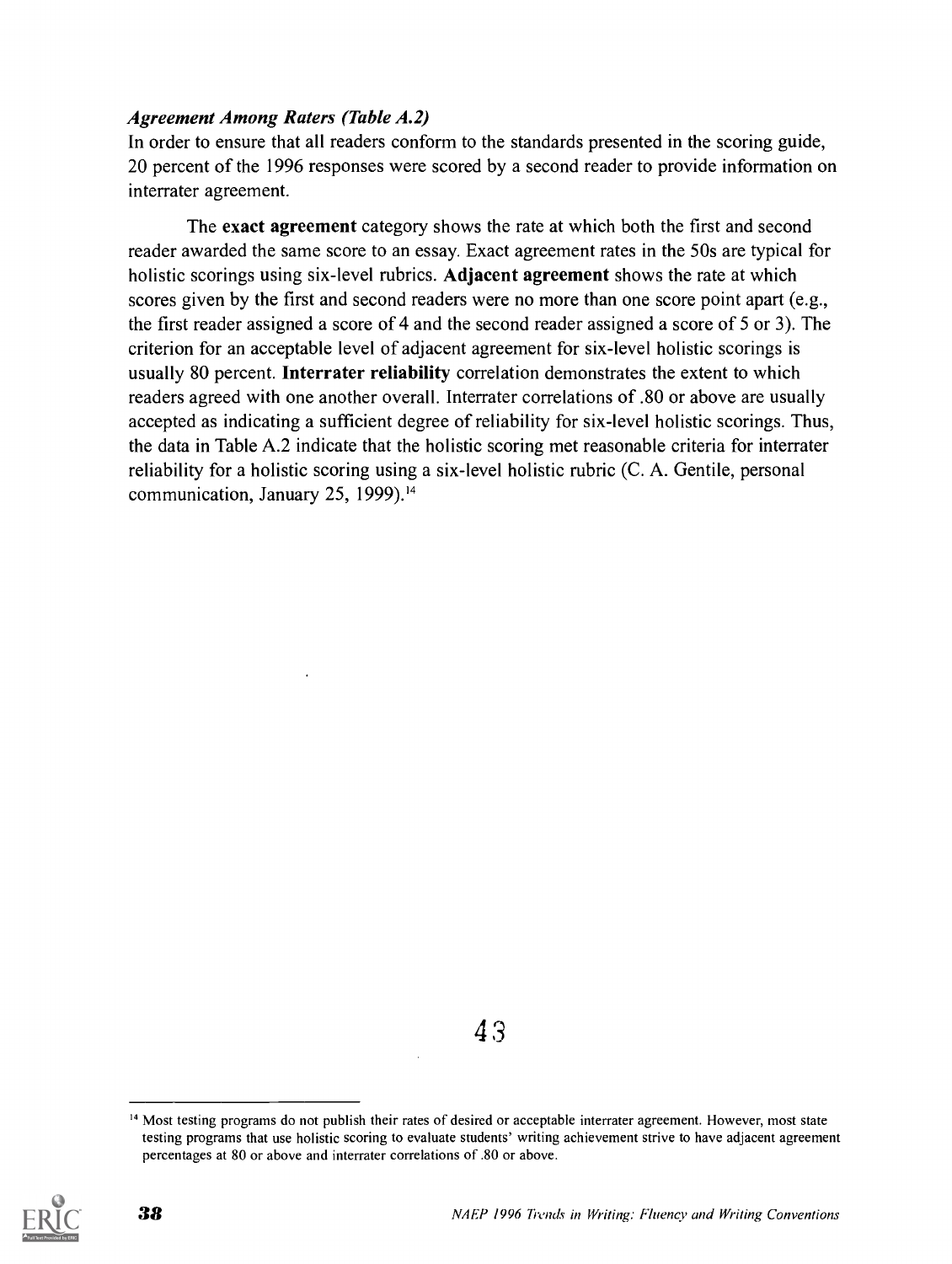| Table A.2                          |                                                                      |                                                    | Agreement and reliability of holistic scores in 1996:<br>A second rater rescored 20% of the papers<br>Percentage exact agreement, percentage adjacent scores,<br>and correlation of both scorers' ratings overall |                                                                      |                                                           |                           |                                                               |                                                    | THE NATION'S<br>REPORT <b>NEED</b><br>玜 |
|------------------------------------|----------------------------------------------------------------------|----------------------------------------------------|-------------------------------------------------------------------------------------------------------------------------------------------------------------------------------------------------------------------|----------------------------------------------------------------------|-----------------------------------------------------------|---------------------------|---------------------------------------------------------------|----------------------------------------------------|-----------------------------------------|
|                                    |                                                                      | Grade 4                                            |                                                                                                                                                                                                                   |                                                                      | Grade 8                                                   |                           |                                                               | Grade 11                                           |                                         |
|                                    |                                                                      | Percentage                                         | Correlation                                                                                                                                                                                                       | Percentage                                                           |                                                           | <b>Correlation</b>        |                                                               | Percentage                                         | <b>Correlation</b>                      |
| <b>Writing task</b>                | Exact<br>aareement<br><b>between</b><br>first and<br>second<br>rater | Adjacent<br>scores by<br>first and<br>second rater | Interrater<br>reliability                                                                                                                                                                                         | Exact<br>agreement<br><b>between</b><br>first and<br>second<br>rater | <b>Adjacent</b><br>scores by<br>first and<br>second rater | Interrater<br>reliability | Exact<br>agreement<br>between<br>first and<br>second<br>rater | Adjacent<br>scores by<br>first and<br>second rater | Interrater<br>reliability               |
| Spaceship                          | 59.6                                                                 | 94.0                                               | 0.86                                                                                                                                                                                                              |                                                                      |                                                           |                           |                                                               |                                                    |                                         |
| Flashlight                         | 55.3                                                                 | 93.7                                               | 0.82                                                                                                                                                                                                              |                                                                      |                                                           |                           |                                                               |                                                    |                                         |
| Recreation<br><b>Opportunities</b> |                                                                      |                                                    |                                                                                                                                                                                                                   | 58.9                                                                 | 95.5                                                      | 0.85                      | 53.7                                                          | 95.1                                               | 0.82                                    |
| Food on the<br><b>Frontier</b>     |                                                                      |                                                    |                                                                                                                                                                                                                   | 53.2                                                                 | 93.9                                                      | 0.81                      | 50.2                                                          | 91.2                                               | 0.82                                    |

- The task was not administered at this grade.

11111111111PP

SOURCE: National Center for Education Statistics, National Assessment of Educational Progress (NAEP), 1996 Long-Term Trend Assessment.



 $\Box$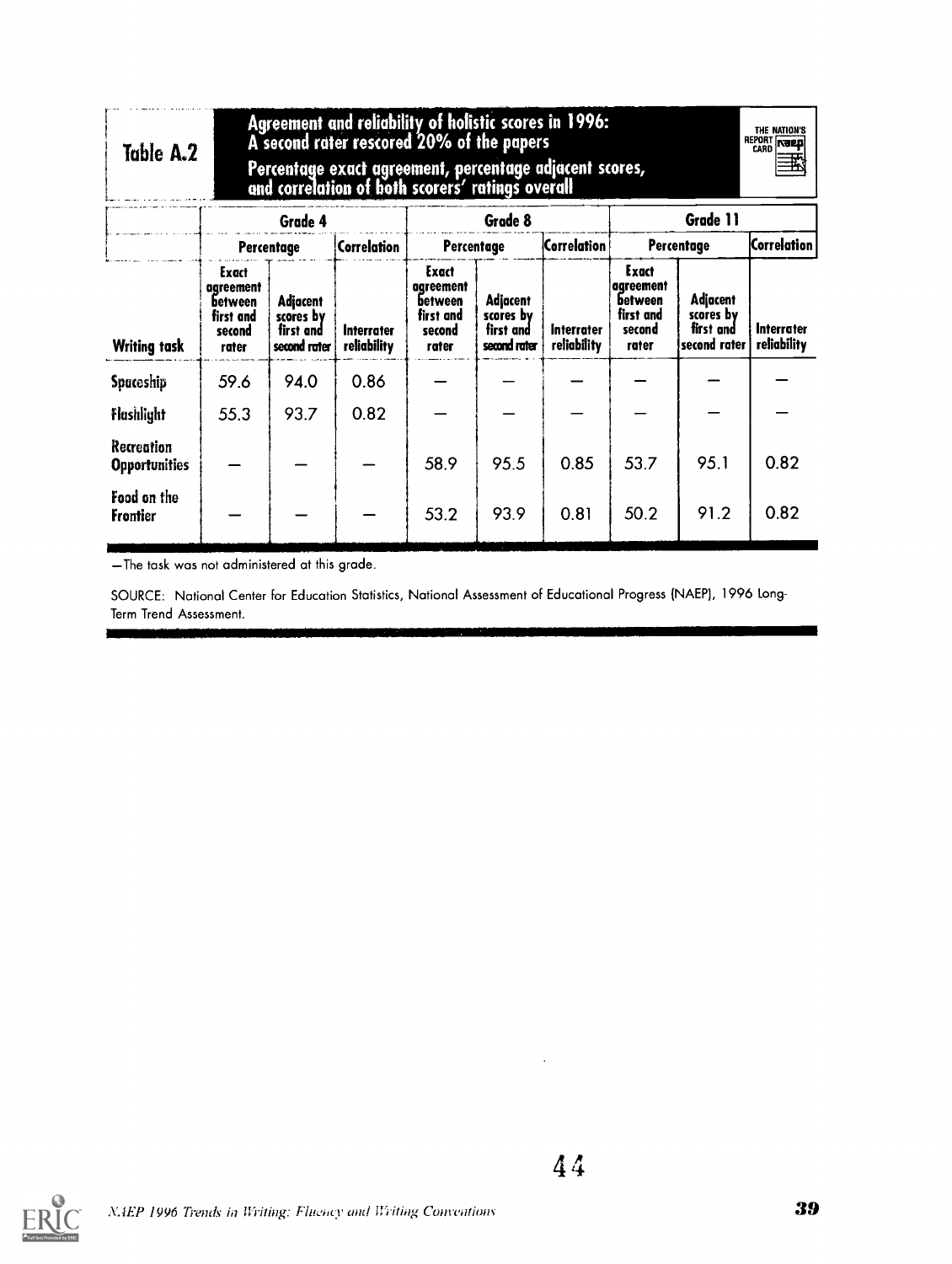#### Correlation Between Holistic and Primary Trait Scores (Table A.3)

Since certain writing tasks included in the writing trend assessments were submitted to both holistic and primary trait scoring, it is also possible to examine the relationship between the two sets of scores. As shown in Table A.3, the correlations range from 0.34 to 0.75. While the two scoring measures are clearly related, it is evident that they capture somewhat different aspects of writing performance. The primary trait score is closely tied to the features of specific writing tasks, providing a measure of students' success in accomplishing the assigned purpose of the writing. The holistic score provides a general measure of writing fluency, since the scores raters assign are affected by the writer's attention to organization, adherence to the conventions of written English, word choice, and quality of ideas.

| Table A.3                                 | THE NATION'S<br>Holistic and primary trait scores: Correlation between two<br>types of scores in 1984 and 1996<br><b>REPORT TOREP</b> |             |              |      |             |      |
|-------------------------------------------|---------------------------------------------------------------------------------------------------------------------------------------|-------------|--------------|------|-------------|------|
|                                           |                                                                                                                                       | 1984 Papers |              |      | 1996 Papers |      |
| <b>Writing task</b>                       | 4                                                                                                                                     | Grade<br>8  | $\mathbf{1}$ | 4    | Grade<br>8  | וו   |
| Spaceship                                 | 0.66                                                                                                                                  |             |              | 0.73 |             |      |
| Flashlight                                | 0.64                                                                                                                                  |             |              | 0.75 |             |      |
| <b>Recreation</b><br><b>Opportunities</b> |                                                                                                                                       | 0.34        | 0.48         |      | 0.57        | 0.60 |
| Food on the<br><b>Frontier</b>            |                                                                                                                                       | 0.43        | 0.43         |      | 0.66        | 0.68 |

The task was not administered at this grade.

SOURCE: National Center for Education Statistics, National Assessment of Educational Progress (NAEP), 1996 Long-Term Trend Assessment.

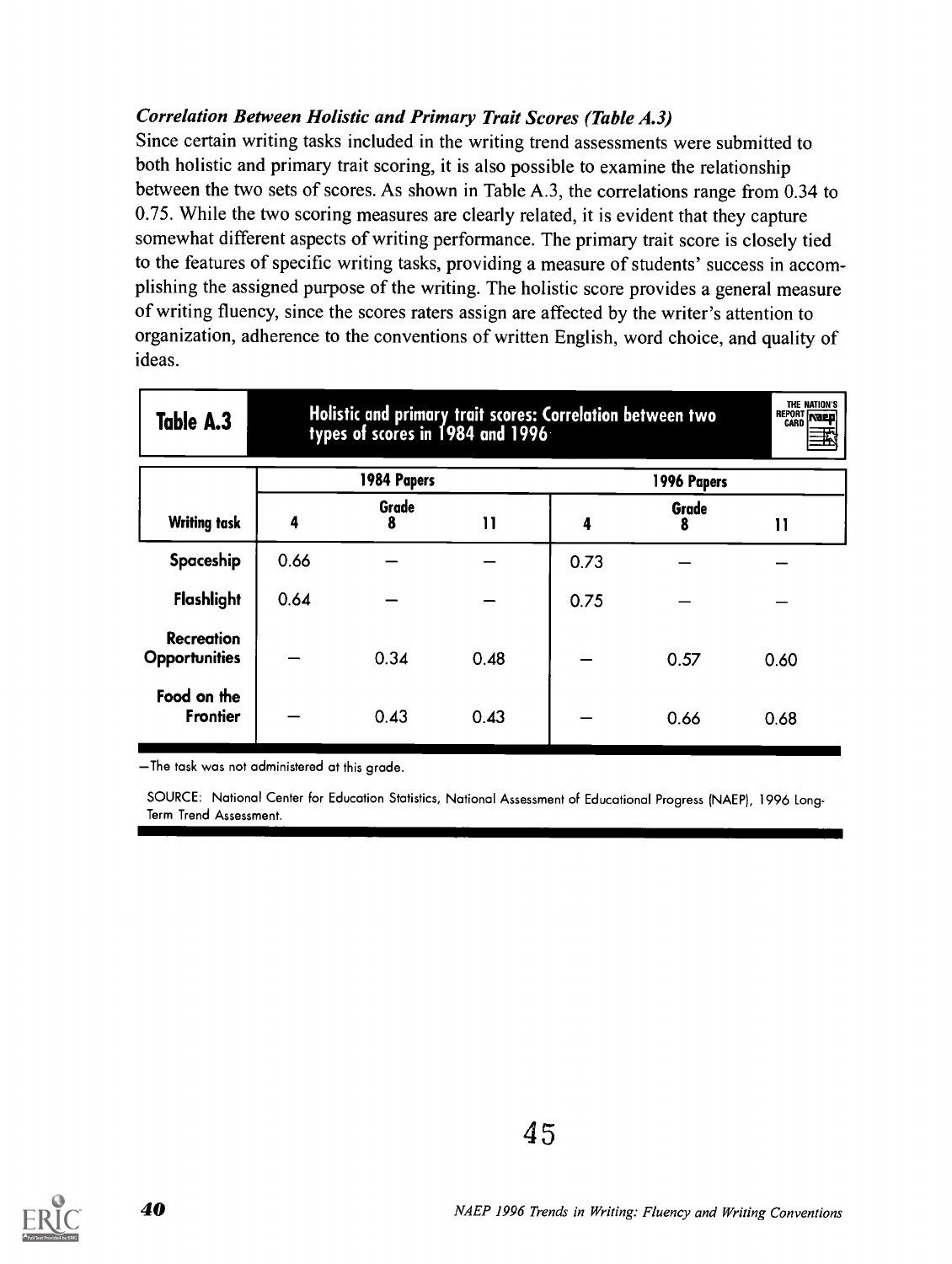#### Mechanics Scoring

To provide for an examination of trends in students' control of the conventions of written English, NAEP evaluated a random subsample of the 1996 writing responses using the mechanics scoring criteria it used to evaluate writing responses from the 1984, 1988, 1990, 1992, and 1994 assessments.<sup>15</sup> One task at each grade level was selected for the mechanics scoring; these tasks were "Spaceship" at grade 4 and "Recreation Opportunities" at grades 8 and 11. A random probability sample of approximately 500 responses to each task at each grade level was selected for evaluation (see Table A.1). Readers were trained by practicing on a 10-percent sample of the 1996 papers. Another 10-percent sample of essays previously scored for mechanics from the 1988, 1990, 1992, and 1994 assessments was rescored for reliability. A comparison of the 1996 data with the original scores indicated a between-year reliability ranging from .81 to .86 across the three grade levels.

In the mechanics scoring, each response was analyzed for a variety of aspects of spelling, punctuation, grammar, word choice, and syntax by English teachers who had been trained in the use of detailed criteria. The entire text of the scored papers, with the scoring marks, was then entered into a computer-readable database to provide for the subsequent analyses. An outline of the features of writing mechanics included in the scoring and analysis is provided in Appendix B.

Two raters scored the papers and the table leader resolved any discrepancies between the raters. Because the papers were entered into a computer-readable database, the number of words per paper, number of words per sentence, and number of letters per word were tabulated by computer.

Further details of writing scoring are available in Focusing the New Design: The NAEP 1988 Technical Report<sup>16</sup> and in the NAEP 1994 Trends in Academic Progress.<sup>17</sup>

<sup>&</sup>lt;sup>17</sup> Campbell, J. R., Reese, C. M., O'Sullivan, C., & Dossey, J. A. (1996). NAEP 1994 trends in academic progress: Achievement of U.S. students in science, 1969 to 1994; mathematics, 1973 to 1994; reading, 1971 to 1994; and writing, 1984 to 1994 (Publication No. NCES 97-095). Washington, DC: National Center for Education Statistics.



<sup>&</sup>lt;sup>15</sup> Applebee, A. N., Langer, J. A., & Mullis, I. V. S. (1987). Grammar, punctuation, and spelling: Controlling the conventions of written English. Princeton, NJ: Educational Testing Service, National Assessment of Educational Progress.

<sup>&</sup>lt;sup>16</sup> Johnson, E. G. (1990). Data analysis for the writing assessment. In E. G. Johnson & R. Zwick (Eds.), *Focusing the* new design: The NAEP 1988 technical report (pp. 267-296). Washington, DC: National Center for Education Statistics.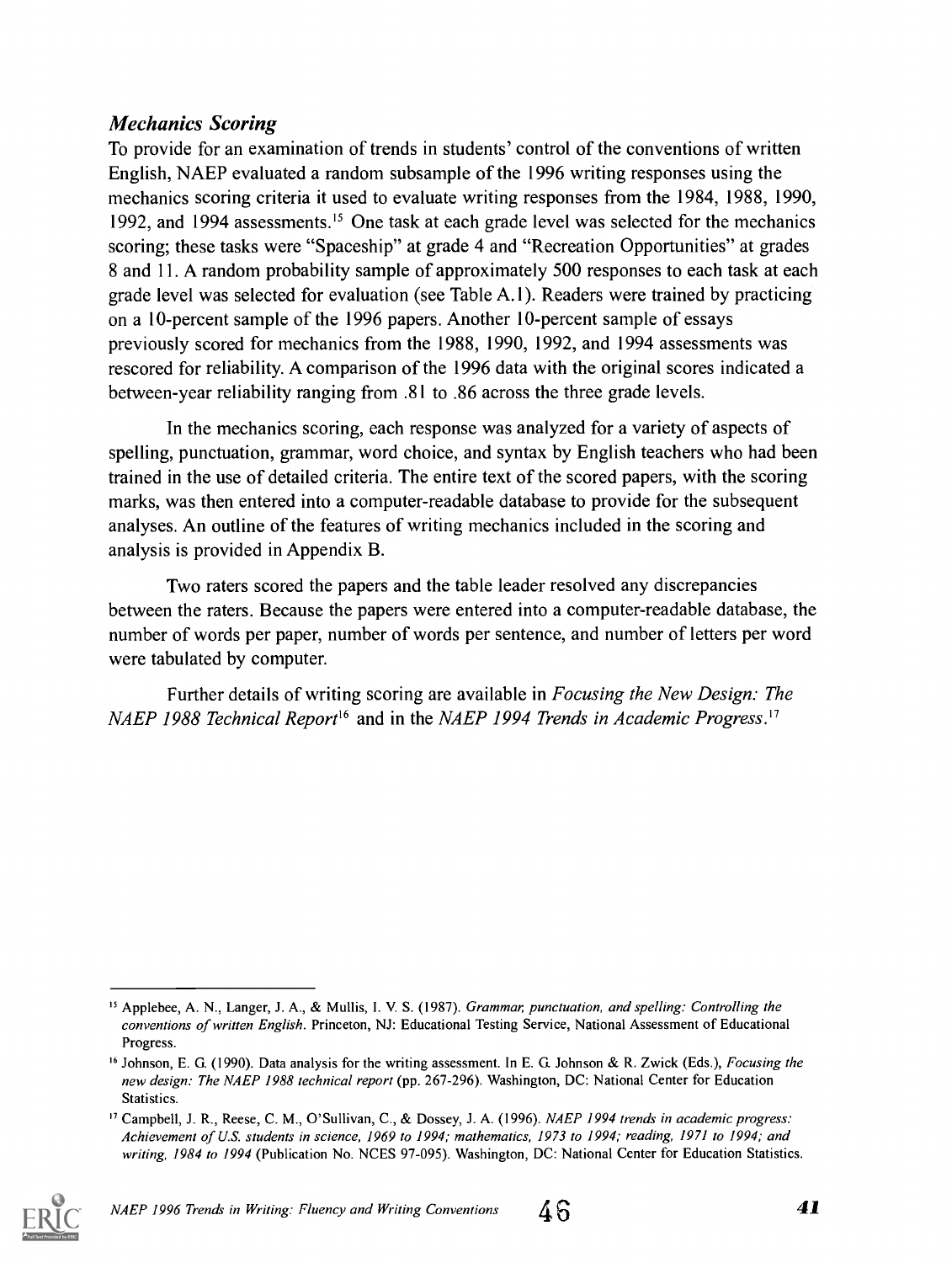## Appendix B: Scoring Guides

## NAEP HOLISTIC SCORING GUIDE

### Informative Task

#### Scores

- 6 A 6 essay demonstrates a high degree of competence in response to the prompt, but may have a few minor errors.
	- An essay in this category generally has the following features:
	- is clearly well organized and coherently developed
	- clearly explains or elaborates on key ideas
	- clearly displays facility in the use of language
	- is generally free from errors in mechanics, usage, and sentence structure
- 5 A 5 essay demonstrates clear competence in response to the prompt, but may have minor errors.
	- An essay in this category generally has the following features:
	- is generally well organized and coherently developed
	- explains or illustrates key ideas
	- displays facility in the use of language
	- contains few errors in mechanics, usage, and sentence structure

4 A 4 essay demonstrates competence in response to the prompt.

- An essay in this category generally has the following features:
- is adequately organized and developed
- partially explains or illustrates ideas
- demonstrates adequate facility with language
- may display some errors in mechanics, usage, or sentence structure, but not a consistent pattern of such errors
- 3 A 3 essay demonstrates some degree of competence in response to the prompt, but is clearly flawed.

An essay in this category reveals one or more of the following weaknesses:

4 7

- is inadequately organized or developed
- inadequately explains or illustrates ideas
- demonstrates inappropriate use of language
- reveals a pattern or accumulation of errors in mechanics, usage, or sentence structure

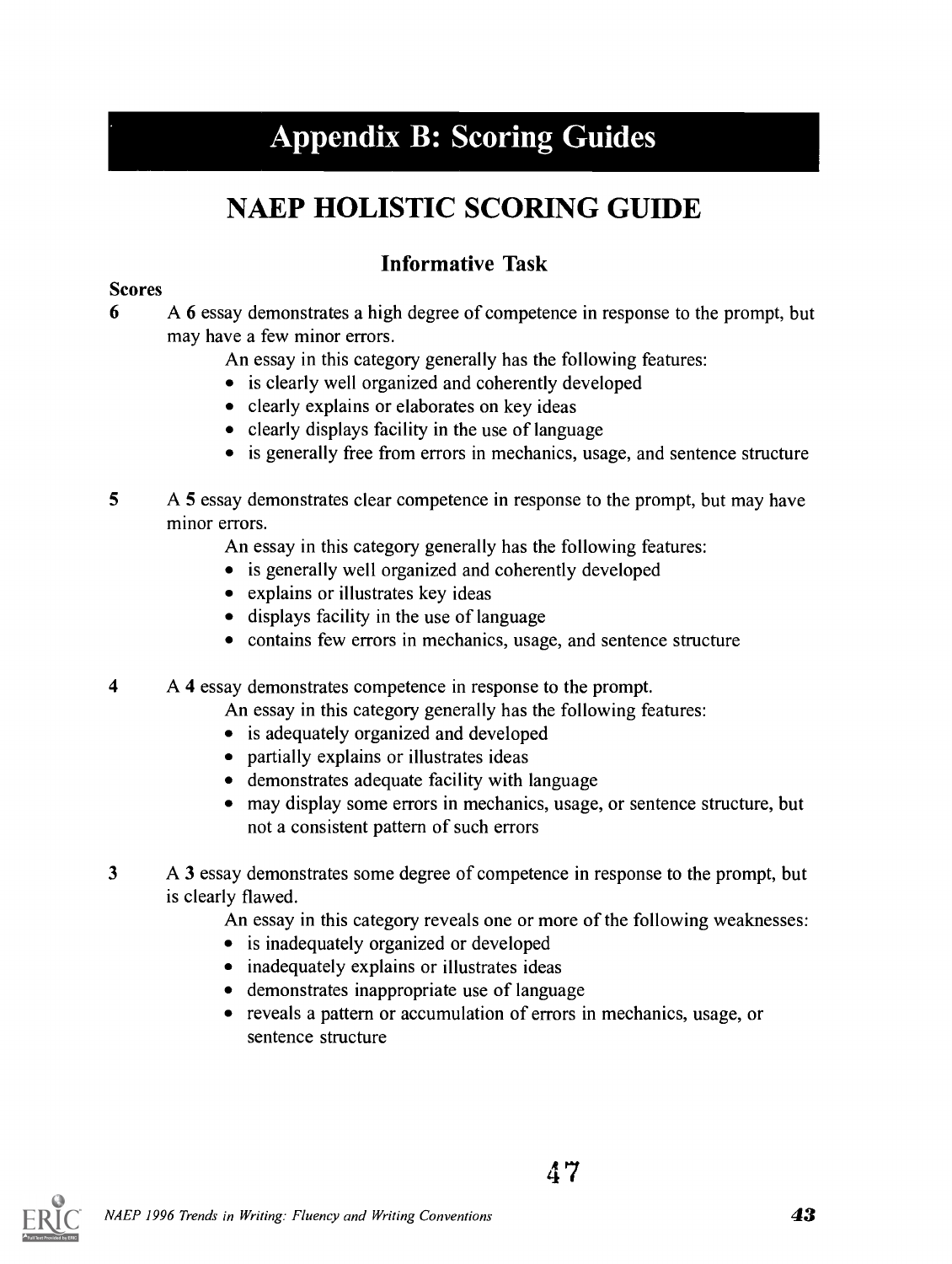2 A 2 essay demonstrates only limited competence and is seriously flawed.

An essay in this category reveals one or more of the following weaknesses:

- lacks organization or development
- presents no key ideas or does not explain or illustrate ideas given
- displays serious or persistent errors in use of language
- displays serious errors in mechanics, usage, or sentence structure

1 A 1 essay demonstrates fundamental deficiencies in writing skills.

An essay in this category reveals one or more of the following weaknesses:

- is undeveloped
- is incoherent
- contains serious and persistent writing errors

#### Persuasive Task

#### **Scores**

6 A 6 essay demonstrates a high degree of competence in response to the task, but may have a few errors.

An essay in this category generally has the following features:

- is clearly well organized and coherently developed
- supports a stand with a well-developed argument
- clearly demonstrates facility in the use of language
- is generally free from errors in mechanics, usage, and sentence structure
- 5 A 5 essay demonstrates clear competence in response to the assignment, but may have minor errors.

An essay in this category generally has the following features:

- is generally well organized and coherently developed
- supports a stand with an argument or interrelated list of ideas
- demonstrates facility in the use of language
- contains few errors in mechanics, usage, and sentence structure

4 A 4 essay demonstrates competence in response to the task.

An essay in this category generally has the following features:

- is adequately organized and developed
- supports a stand with a few reasons
- demonstrates adequate facility in the use of language
- may display some errors in mechanics, usage, or sentence structure, but not a consistent pattern of such errors

4 8

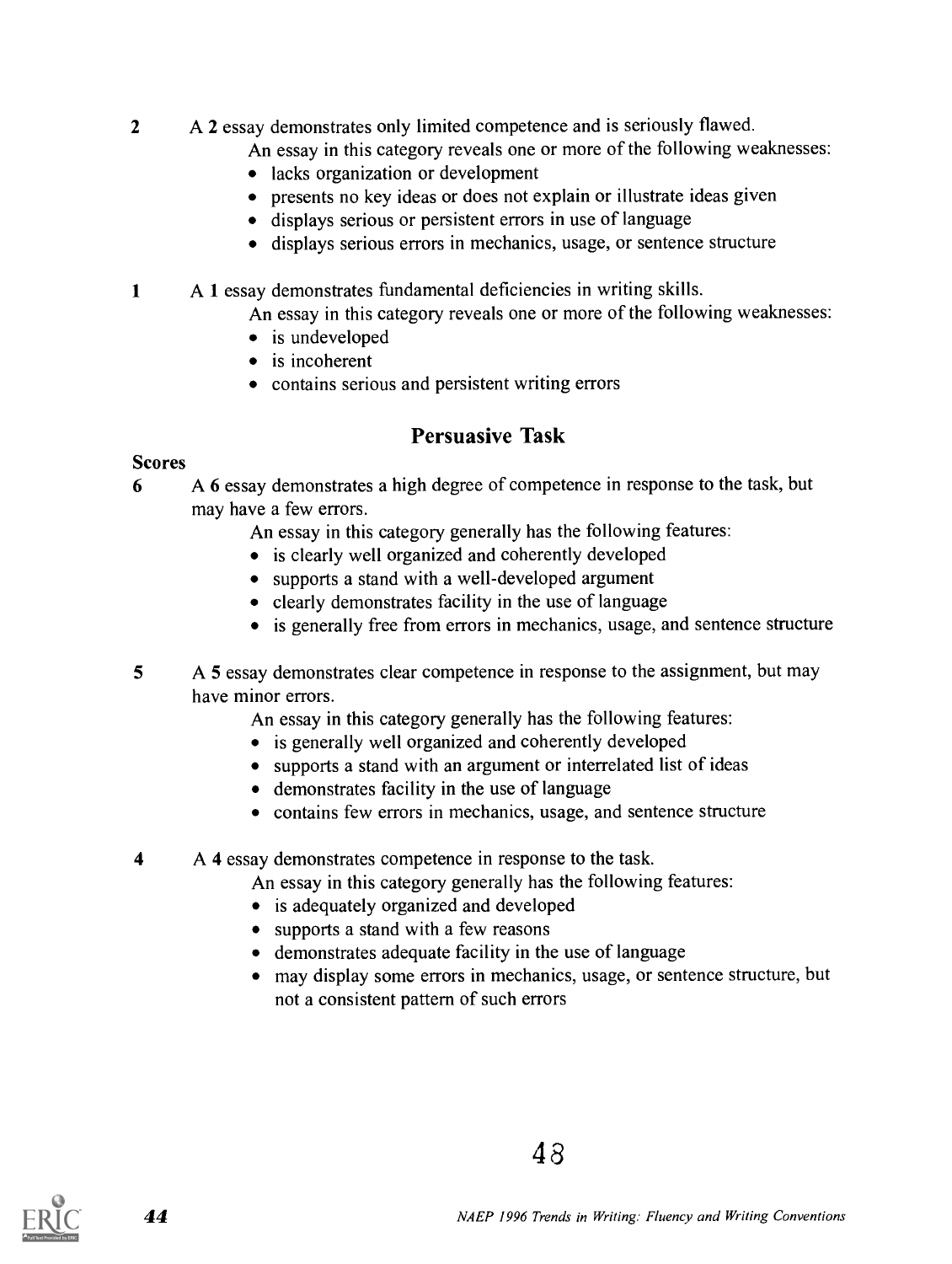- 3 A 3 essay demonstrates some degree of competence in response to the task, but is clearly flawed.
	- An essay in this category reveals one or more of the following weaknesses:
	- is inadequately organized or developed
	- inadequately supports a stand
	- demonstrates inappropriate use of language
	- reveals a pattern or accumulation of errors in mechanics, usage, or sentence structure

2 A 2 essay demonstrates only limited competence and is seriously flawed.

An essay in this category reveals one or more of the following weaknesses:

- lacks organization or development
- does not take a stand or does not provide support consistent with stand taken
- displays serious or persistent errors in use of language
- displays serious errors in mechanics, usage, sentence structure, or word choice
- <sup>1</sup> A 1 essay demonstrates fundamental deficiencies in writing skills.

An essay in this category reveals one or more of the following weaknesses:

- is undeveloped
- is incoherent
- contains serious and persistent writing errors

#### Narrative Task

#### Scores

- 6 A 6 story demonstrates a high degree of competence in response to the prompt but may have a few minor errors.
	- A story in this category generally has the following features:
	- is well developed with a clear narrative structure
	- contains considerable detail that enriches the narrative
	- clearly demonstrates facility in the use of language
	- is generally free from errors in mechanics, usage, and sentence structure

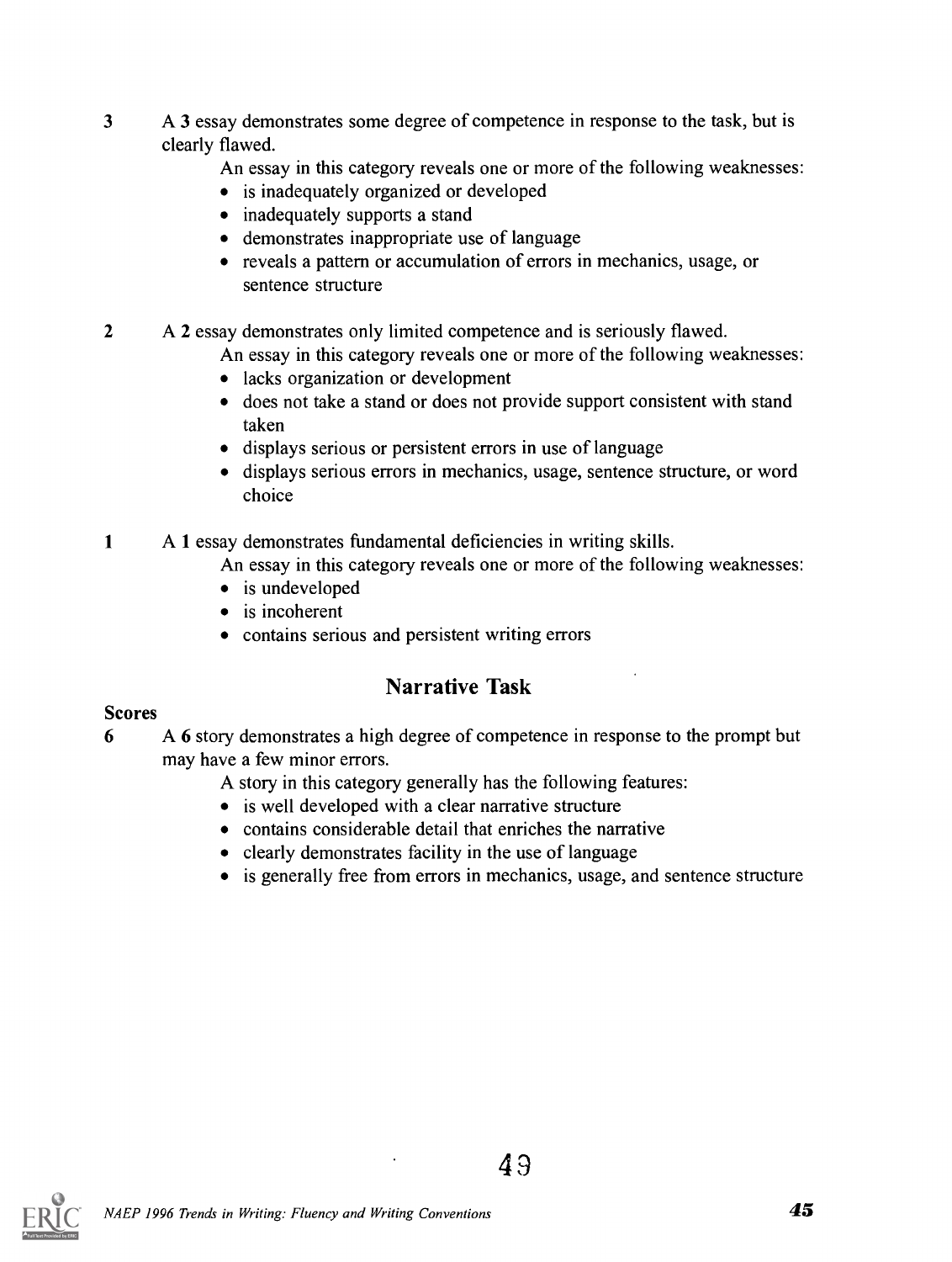- 5 A 5 story demonstrates clear competence in response to the prompt, but may have minor errors.
	- A story in this category generally has the following features:
	- is developed with a clear narrative structure
	- contains details that contribute effectively to the narrative
	- demonstrates facility in the use of language
	- contains few errors in mechanics, usage, and sentence structure
- 4 A 4 story demonstrates competence in response to the prompt.
	- A story in this category generally has the following features:
	- is adequately developed, but may have occasional weaknesses in narrative structure
	- contains details that contribute to the narrative
	- demonstrates adequate facility in the use of language
	- may display some errors in mechanics, usage, or sentence structure, but not a consistent pattern or accumulation of such errors
- 3 A 3 story demonstrates some degree of competence in response to the prompt but is clearly flawed.
	- A story in this category reveals one or more of the following weaknesses:
	- is somewhat developed, but lacks clear narrative structure
	- contains few details that contribute to the narrative
	- demonstrates inappropriate use of language
	- reveals a pattern or accumulation of errors in mechanics, usage, or sentence structure
- 2 A 2 story demonstrates only limited competence and is seriously flawed.
	- A story in this category reveals one or more of the following weaknesses:
	- lacks development and/or narrative structure
	- contains little or no relevant detail
	- displays serious or persistent errors in use of language
	- displays serious errors in mechanics, usage, or sentence structure
- 1 A 1 story demonstrates fundamental deficiencies in writing skills
	- A story in this category reveals one or more of the following weaknesses:
	- is undeveloped
	- is incoherent
	- contains serious and persistent writing errors

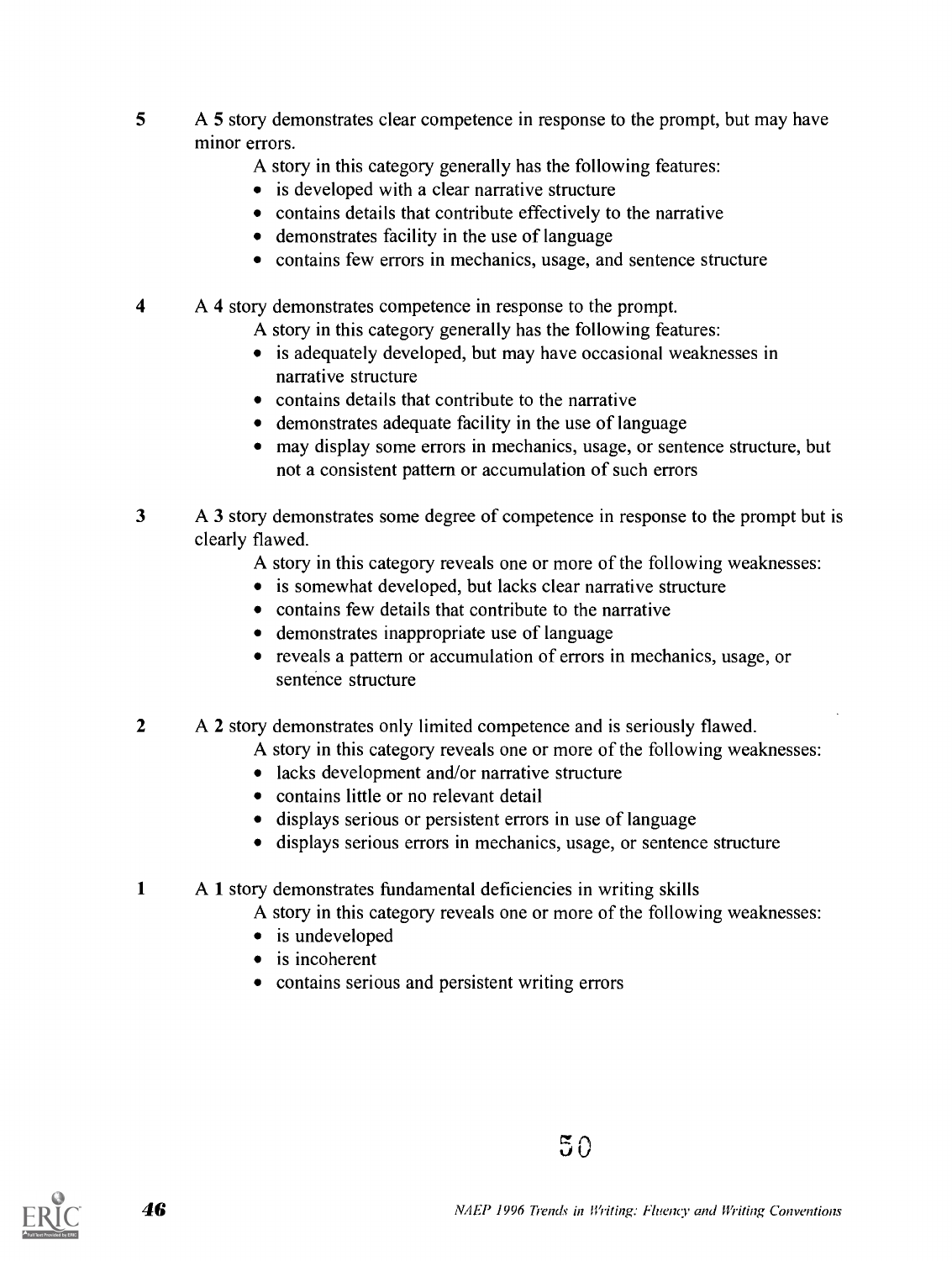### NAEP MECHANICS SCORING GUIDE

#### I. Sentence Types

- 1. Simple A sentence that contains a subject and a verb. It may also contain an object, subject complement, phrase, appositive, nominative absolute, or verbal.'8 Also, it may have a word group used in dialogue, for emphasis, or as an exclamation that is not an independent clause.
- 2. Compound  $-A$  sentence containing two or more simple sentences joined by something other than a comma.
- 3. Complex (and compound-complex)  $A$  sentence that contains at least one independent clause and one dependent clause.
- 4. Run-On Sentence
	- a. Fused  $-A$  sentence containing two or more independent clauses with no punctuation or conjunction separating them.
	- b. On and on  $-$  A sentence consisting of four or more independent clauses strung together with conjunctions.
	- c. Comma splice  $\overline{\phantom{a}}$  A sentence containing two or more independent clauses separated by a comma instead of a semicolon or a coordinating conjunction.
- 5. Fragment A word group, other than an independent clause, written and punctuated as a sentence.

#### II. Faulty Sentence Construction

- 1. Agreement Error A sentence in which at least one of the following occurs: subject/verb do not agree, pronoun/ antecedent do not agree, noun/modifier do not agree, subject/object pronoun is misused, or verb tense shifts.
- 2. Awkward Sentence (The awkward categories are listed in order of category precedence, since only one score was given to a sentence.)
	- a. Faulty parallelism  $\longrightarrow$  A parallel construction that is semantically or structurally dysfunctional.
	- b. Unclear pronoun reference  $A$  pronoun's antecedent is unclear.

<sup>&</sup>lt;sup>18</sup> A subject complement is a word or group of words functioning as an adjective or noun that is used in the predicate and describes or is identified with the subject; for example, "As the travelers became sleepy ..." An appositive is a noun or noun phrase that identifies another noun or pronoun that immediately precedes it; for example, "Washington, our first president, ..." A nominative absolute is a construction of a noun, noun phrase, or pronoun in the nominative case, followed by a predicate lacking a finite verb, used as a loose modifier of the whole sentence; for example, "The play done, the audience left ..." A verbal is a word that is derived from a verb but that functions in some other way (gerund, infinitive, participle); for example, "We need to translate the article ..."

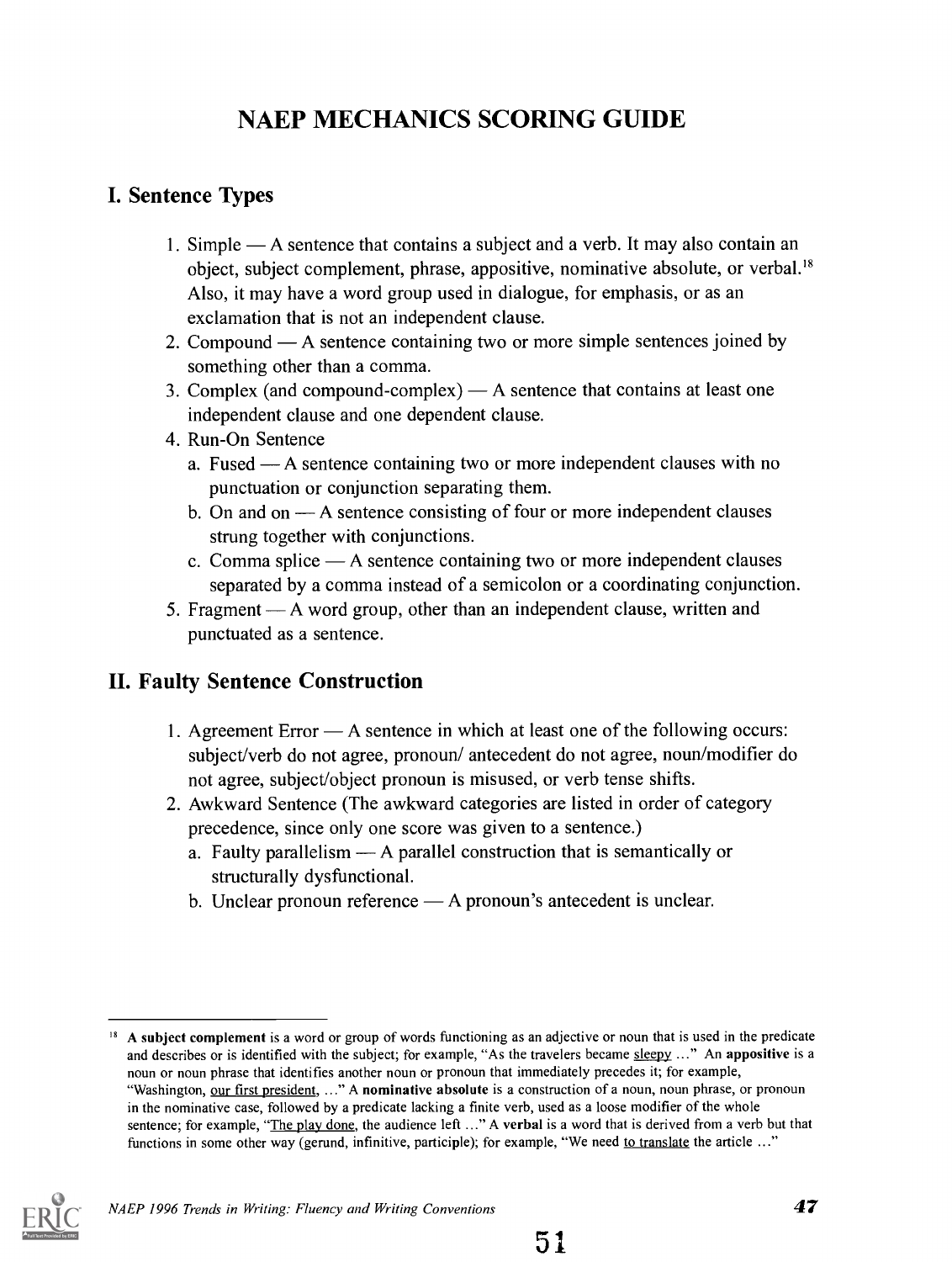- c. Illogical construction  $A$  sentence containing a faulty modification or a dangling modifier, or a functionally misarranged or misproportioned sentence.
- d. Other dysfunctions  $-A$  sentence omitting a word or containing an extra word or using a split construction that definitely detracts from readability.

#### III. Punctuation Errors

Every error of commission and error of omission was coded for commas, dashes, quotation marks, semicolons, apostrophes, and end marks. The most informal rules of usage were used, with the writer receiving the benefit of any doubt.

#### IV. Word-Level Conventions

- 1. Word Choice The writer needs a word that is different from the one written. This category also includes attempts at a verb, adjective, or adverb form that is nonexistent or unacceptable.
- 2. Spelling In addition to misspellings, this category includes word-division errors at the end of a line, two words written as one, one word written as two, superfluous plurals, and groups of distinguishable letters that do not make a legitimate word.
- 3. Capitalization  $-A$  word is given a capitalization error score if the first word in a sentence is not capitalized, if a proper noun or adjective within a sentence is not capitalized, and if the pronoun "I" is not capitalized.



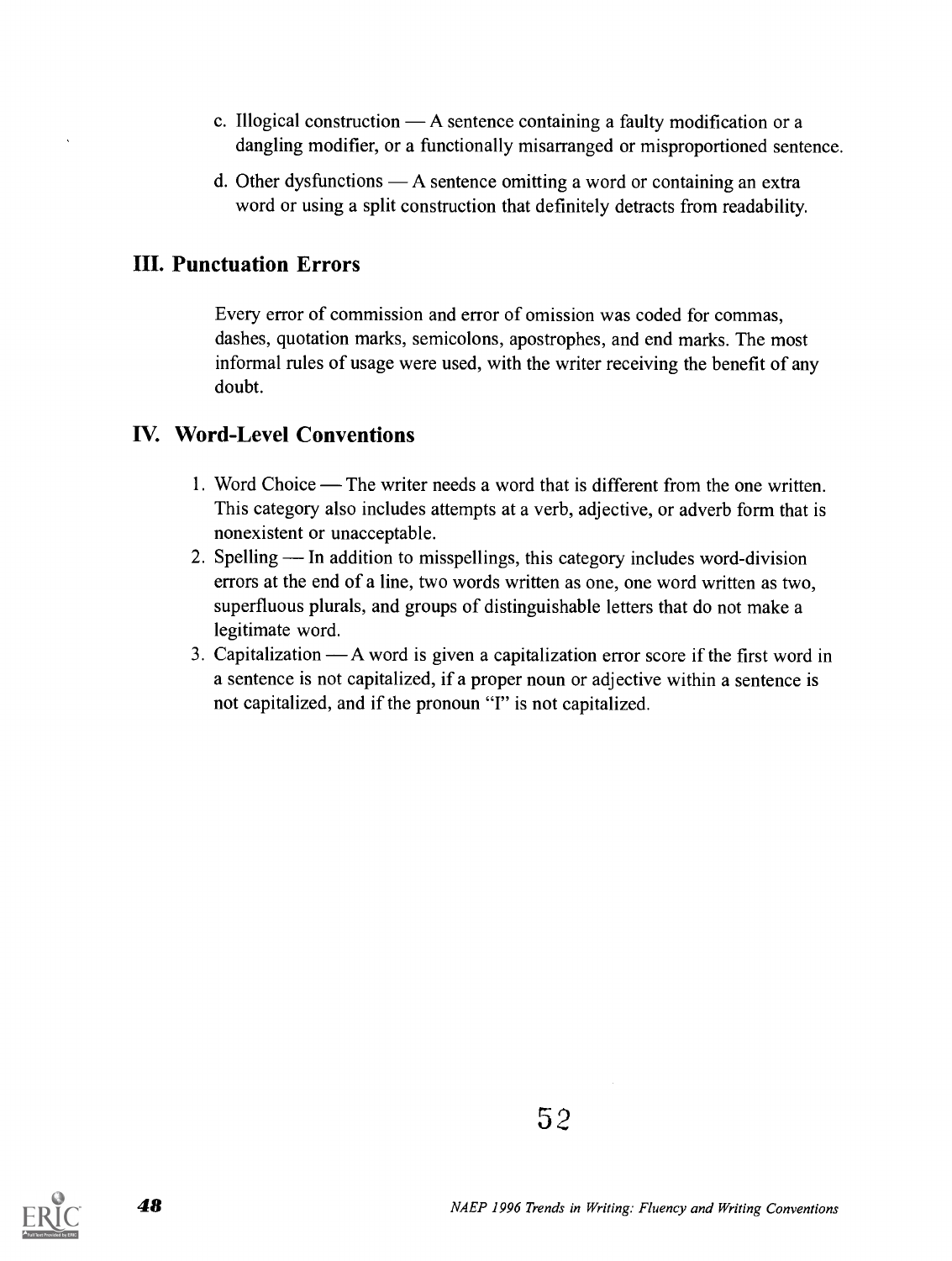#### V. Writing Mechanics Score Characteristics

After the essays were read and marked, the essay text and scoring symbols were entered into the computer, producing a comprehensive set of variables containing elements referred to as SCORE, CODE, PUNC, and PUNCER. These elements form mechanics characteristics, many of which are reported in Chapter 2. The characteristics are listed below, with table numbers for those used in Chapter 2. Following this list is a brief explanation of the elements composing the characteristics, with definitions.

| Table #          | Characteristic                                     | <b>Description</b> |
|------------------|----------------------------------------------------|--------------------|
| 2.1, 2.3, 2.3a   | 1 Number of full words per paper                   | $=$ SCORE 2        |
|                  | 2 Number of letters per word                       | $=$ SCORE 3        |
|                  | 3 Number of T-units                                | $=$ SCORE 4        |
| 2.1, 2.2a, 2.2b  | 4 Number of sentences                              | $=$ SCORE 5        |
|                  | 5 Number of good sentences                         | $=$ SCORE 6        |
|                  | 6 Number of bad sentences                          | $=$ SCORE 7        |
|                  | 7 Percent of sentences with agreement errors       | $=$ SCORE 8        |
| 2.2 <sub>b</sub> | 8 Percent of awkward sentences                     | $=$ SCORE 9        |
| 2.2a             | 9 Percent of simple sentences                      | $=$ SCORE 10       |
|                  | 10 Percent of compound sentences                   | $=$ SCORE 11       |
| 2.2a             | 11 Percent of complex, compound sentences          | $=$ SCORE 12       |
| 2.2 <sub>b</sub> | 12 Percent of run-on sentences                     | $=$ SCORE 13       |
| 2.2 <sub>b</sub> | 13 Percent of incorrect sentence fragments         | $=$ SCORE 14       |
|                  | 14 Percent of good sentences                       | $=$ SCORE 15       |
|                  | 15 Percent of bad sentences                        | $=$ SCORE 16       |
| 2.3a             | 16 Percent of spelling errors                      | $=$ SCORE 18       |
| 2.3 <sub>b</sub> | 17 Number of punctuation marks used                | $=$ SCORE 20       |
|                  | 18 Ratio of punctuation errors to punctuation used | $=$ SCORE 21       |
|                  | 19 Number of words per T-unit                      | $=$ SCORE 22       |
| 2.1              | 20 Number of words per sentence                    | $=$ SCORE 23       |
|                  | 21 Number of sentences with agreement errors       | $=$ CODE 2         |
|                  | 22 Number of awkward sentences                     | $=$ CODE 3         |
|                  | 23 Number of simple sentences                      | $=$ CODE 4         |
|                  | 24 Number of compound sentences                    | $=$ CODE 5         |
|                  | 25 Number of complex, compound sentences           | $=$ CODE 6         |
|                  | 26 Number of run-on sentences                      | $=$ CODE 7         |
|                  | 27 Number of incorrect sentence fragments          | $=$ CODE $8$       |
|                  | 28 Number of spelling errors                       | $=$ CODE 9         |
|                  | 29 Number of incorrect word choices                | $=$ CODE 10        |
|                  | 30 Number of capitalization errors                 | $=$ CODE 11        |
|                  | 31 Number of punctuation errors                    | $=$ CODE 14        |
|                  | 32 Number of end mark errors                       | $=$ CODE 15        |

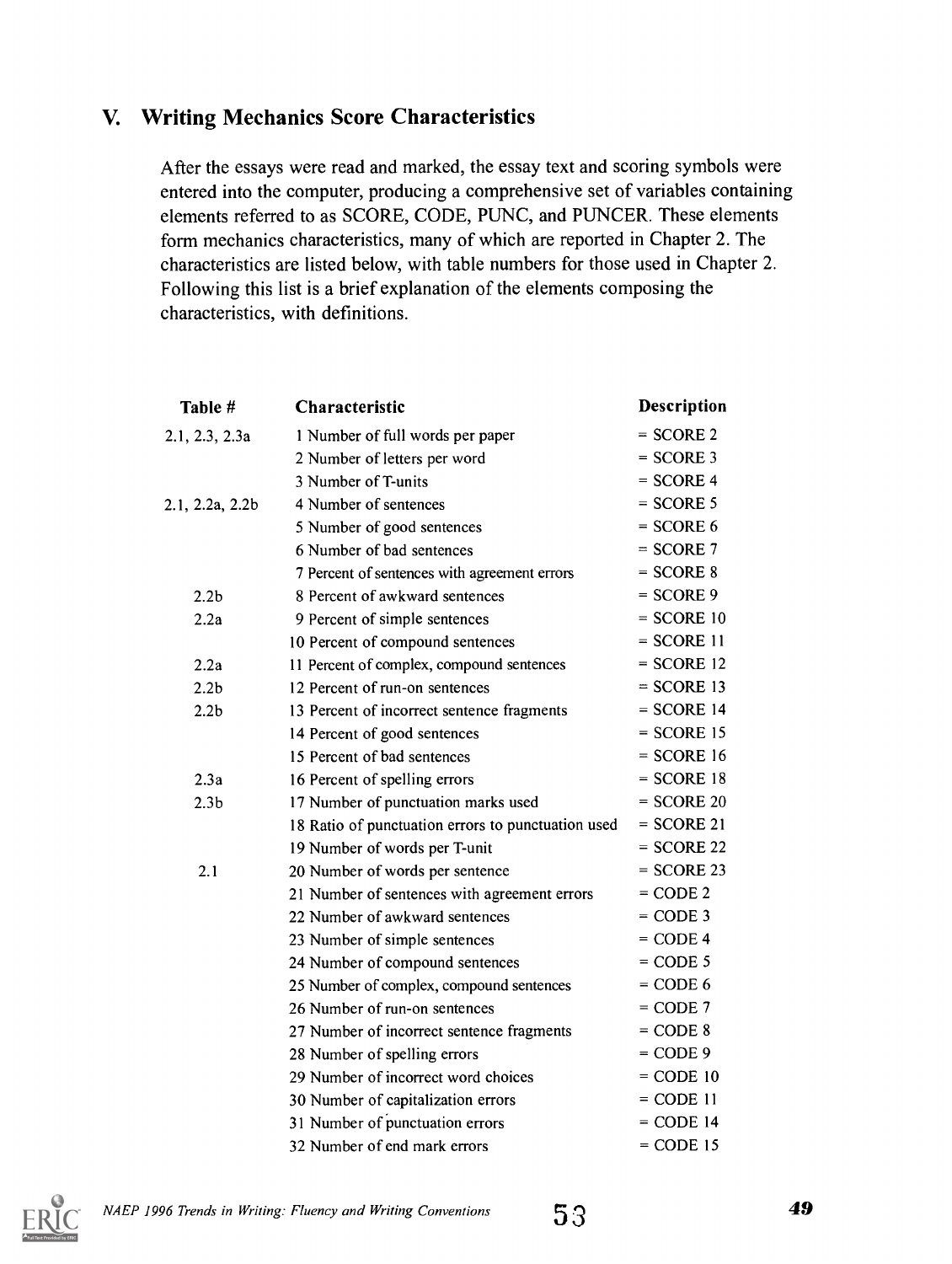| Table #          | Characteristic                                         | <b>Description</b>                                          |
|------------------|--------------------------------------------------------|-------------------------------------------------------------|
|                  | 33 Number of comma and dash errors                     | $=$ CODE 16                                                 |
|                  | 34 Number of other punctuation errors                  | $=$ CODE 17                                                 |
|                  | 35 Mean number of errors                               | = SUM of CODE(1) through<br>$CODE(12) + Code(14)$           |
|                  | 36 Number of end marks used                            | $=$ SUM of PUNC(3) + PUNC(7)<br>$+$ PUNC(9)                 |
|                  | 37 Mean number of commas & dashes used                 | $=$ SUM of PUNC(8) +<br>PUNC(11)                            |
|                  | 38 Number of other punctuation marks used              | $=$ SUM of<br>$PUNC(1+2+4+5+6+10+12)$                       |
| 2.3a             | 39 Percent of incorrect word choice                    | $=$ SCORE 19                                                |
| 2.3 <sub>b</sub> | 40 Percent of sentences with end mark errors           | $=$ if (SCORE (5).GT. 0) $X(40) =$<br>CODE(15)/SCORE(5)*100 |
|                  | 41 Number of omitted punctuation marks                 | $=$ PUNCER(1,12)                                            |
|                  | 42 Number of wrong or unnecessary punctuation<br>marks | $=$ PUNCER(12,12)-<br>PUNCER(1,12)                          |
|                  | 43 Percent of capitalization errors                    | = $CODE(11)/SCORE(2)*100$                                   |
|                  | 44 Total number of errors                              | $=$ SUM of CODE<br>(2,3,7,8,9,10,11,14)                     |
| 2.1              | 45 Error rate                                          | $= X(44)/SCORE(2)*100$                                      |
|                  | 46 Punctuation error and omission rate                 | = $CODE(14)/SCORE(2)*100$                                   |
| 2.3 <sub>b</sub> | 47 Punctuation omission rate                           | $=$ PUNCER(1,12)/SCORE(2)*100                               |
| 2.3 <sub>b</sub> | 48 Punctuation error rate (not including omissions)    | $=$ PUNCER(12,12)-<br>PUNCER(1,12)/SCORE(2)*100             |
| 2.3 <sub>b</sub> | 49 End mark error rate                                 | $=$ CODE(15)/SCORE(2)*100                                   |
| 2.3 <sub>b</sub> | 50 Comma and dash error rate                           | $=$ CODE(16)/SCORE(2)*100                                   |
| 2.3 <sub>b</sub> | 51 Other punctuation error rate                        | $CODE(17)/SCORE(2)*100$                                     |
| 2.3 <sub>b</sub> | 52 End mark use rate                                   | = SUM of PUNC $(3,7,9)$ /<br>SCORE(2)*100                   |
| 2.3 <sub>b</sub> | 53 Comma and dash use rate                             | $=$ PUNC(8)+PUNC(11)/<br>$SCORE(2)*100$                     |
| 2.3 <sub>b</sub> | 54 Other punctuation use rate                          | SUM of PUNC(1,2,4,5,6,10,12)/<br>$SCORE(2)*100$             |

 $54$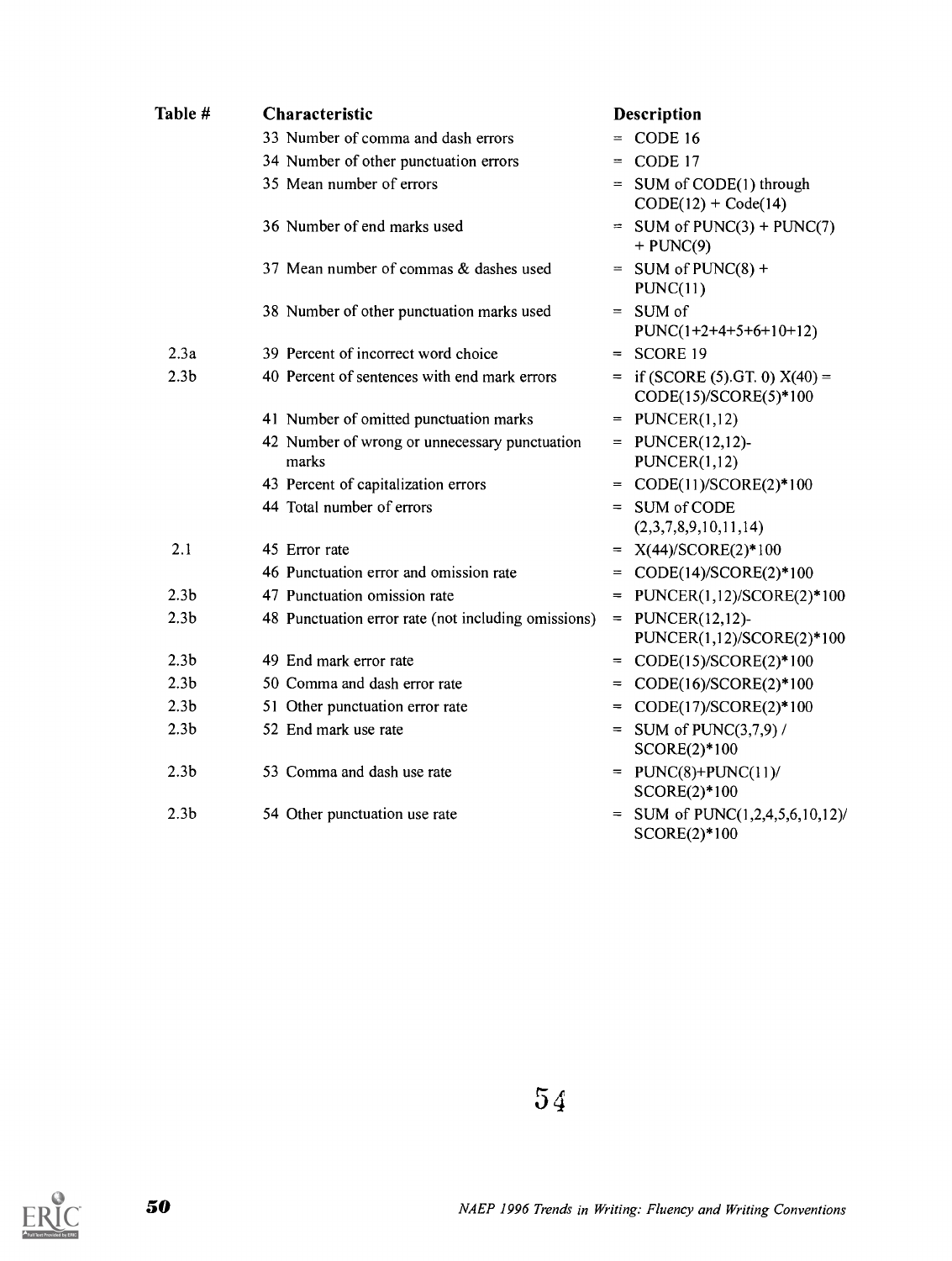#### VI. Elements in Mechanics Score Characteristics

Some of the characteristics used in this report to describe students' writing abilities were taken directly from a SCORE or CODE created by the computer routine. Others, however, were derived from some combination of variables . which may include values from PUNC or PUNCER. The elements of the mechanics characteristics listed above follow.

CODE is an array containing 34 variables, the contents of which are described below.

| <b>CODE</b>    | Occurrences of:                           |
|----------------|-------------------------------------------|
| 1              | One word written as two                   |
| $\overline{c}$ | A - Agreement errors                      |
| 3              | W - Awkward sentences                     |
| 4              | S - Simple sentences                      |
| 5              | C - Compound sentences                    |
| 6              | X - Complex or compound-complex sentences |
| 7              | R - Run-on sentences                      |
| 8              | F - Incorrect sentence fragments          |
| 9              | E - Spelling errors                       |
| 10             | K - Incorrect word choices                |
| 11             | T - Capitalization errors                 |
| 12             | L - Illegible words                       |
| 13             | Blanks within asterisk-bounded strings    |
| 14             | P - Punctuation errors                    |
| 15             | . - end mark errors                       |
| 16             | , - comma and dash errors                 |
| 17             | - - other punctuation errors              |
| 18             | Asterisk-bounded strings                  |
| 19             | . - preceding P symbol                    |
| 20             | , - preceding P symbol                    |
| 21             | - - preceding P symbol                    |
| 22             | . - following P symbol                    |
| 23             | , - following P symbol                    |
| 24             | - - following P symbol                    |
| 25-34          | A, W crossed with S, C, X, R, F           |

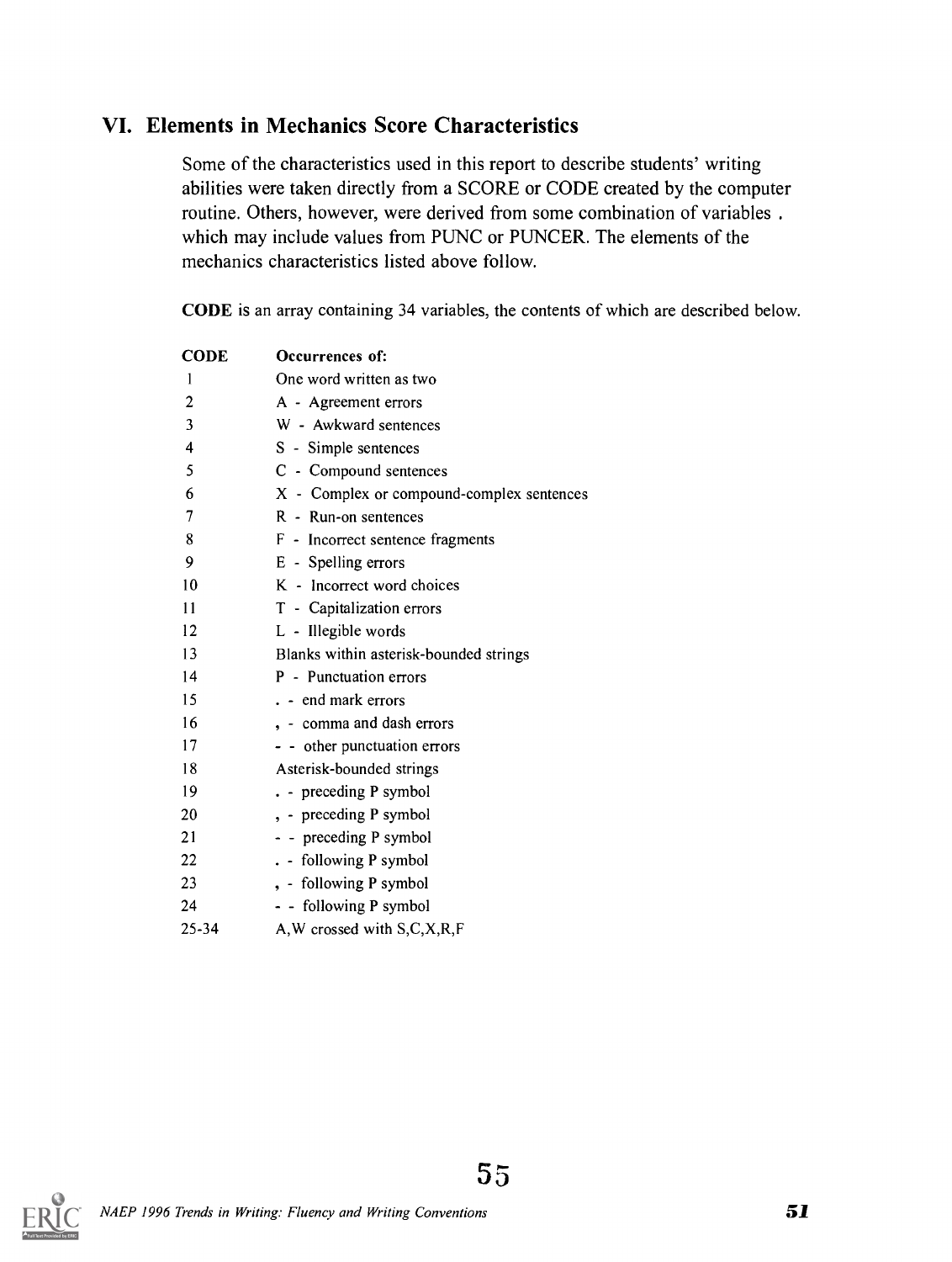PUNC is a 16-word array containing punctuation used by the student and delimiter counts. The counts in PUNC(1-12,15) are from the student's writing sample and do not include symbols or punctuation that were placed in the writing sample by NAEP scoring staff. PUNC(14 & 15) are counts of the scoring delimiters (\* and <) used by NAEP scoring staff. The contents of PUNC are described below.

| <b>PUNC</b> | Occurrences of:                                      |
|-------------|------------------------------------------------------|
| $1 - 12$    | $()$ !/:;?,."-'                                      |
|             | Counts of actual punctuation used by the student     |
| 13          | $\leq$ NAEP scoring flag                             |
| 14          | * NAEP scoring flag                                  |
| 15          | Nontrailing blanks $(=0$ when text is all blanks)    |
| 16          | $=$ 1 if no delimiter is observed at the end of text |

PUNCER is a 12 x 12 array containing 144 punctuation error counts. These punctuation error counts are obtained when a P (punctuation error) code is identified in an asterisk-bounded string. NAEP scorers placed the incorrect punctuation mark before the P, and the correct punctuation after the P. The rows in PUNCER represent any incorrect punctuation that was used; the columns represent the correct punctuation. As an example, PUNCER(3,2) would contain a count of the number of times a given student used a comma when the correct mark should have been a period. The contents of the rows and columns of PUNCER are described below.

#### PUNCER

Row/Column

|    | NULL (represents the absence of a punctuation symbol)                       |
|----|-----------------------------------------------------------------------------|
|    | (represents an end mark of . ? or !)                                        |
|    | (represents commas and dashes)                                              |
|    | (represents other punctuation $"':$ ;)<br>$\blacksquare$                    |
|    | (both symbols used)                                                         |
| 6  | . - (both symbols used)                                                     |
|    | (both symbols used)                                                         |
| 8  | ,- (both symbols used)                                                      |
| 9  | -. (both symbols used)                                                      |
| 10 | -, (both symbols used)                                                      |
| 11 | All other combinations of the three allowed punctuation symbols $\cdot$ , - |
| 12 | Sum of row/column counts                                                    |

#### $56$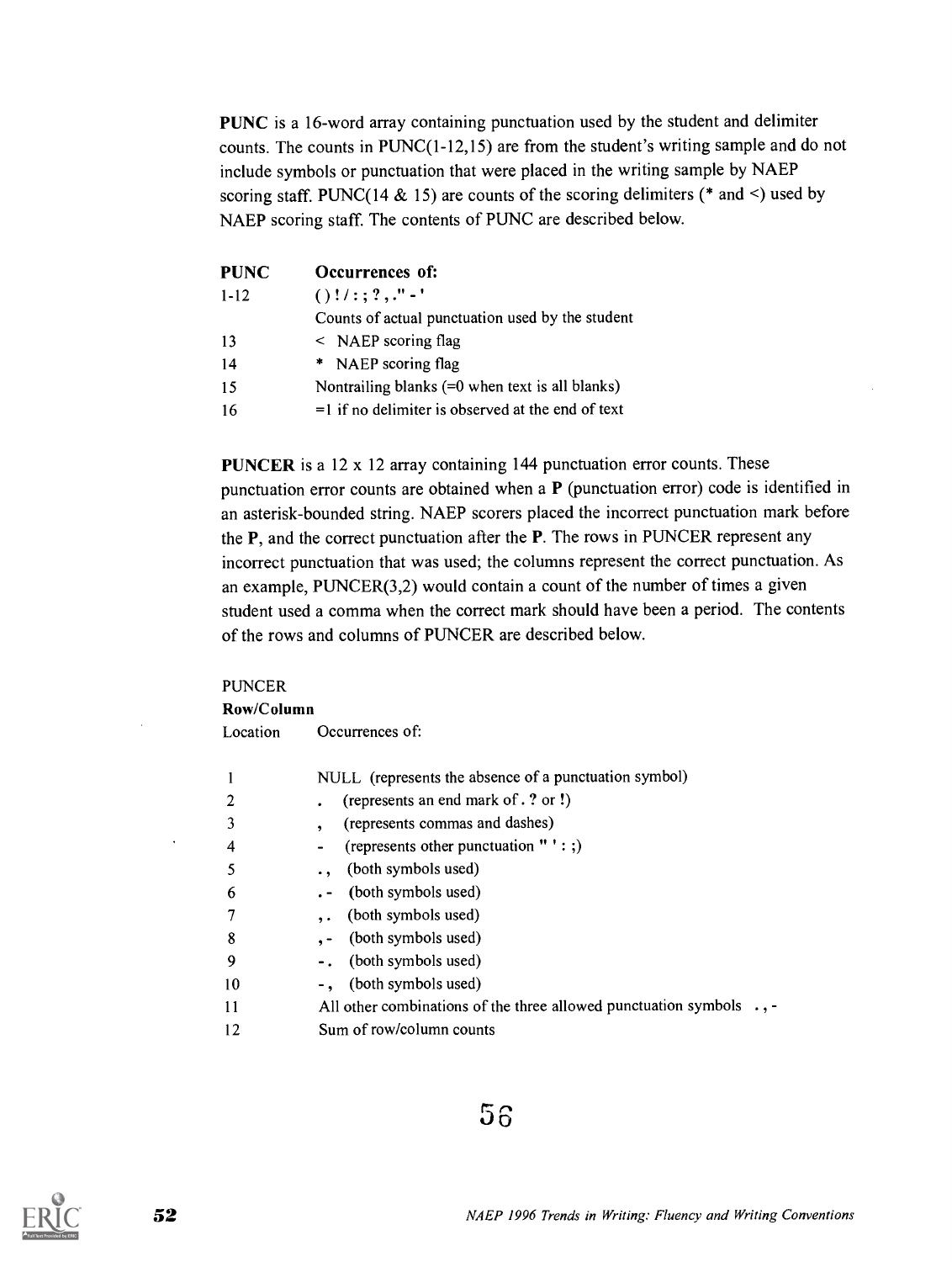SCORE is an array containing summary counts, percentages, and scores derived from a student's writing sample. The contents of SCORES are described below.

#### SCORE Description

- Number of letters (adjusted for illegibles)
- Number of words (adjusted for double words and illegibles)
- Average number of letters per word
- T-units score
- Number of sentences
- Number of good sentences
- Number of bad sentences
- Percentage of sentences with agreement errors
- Percentage of awkward sentences
- Percentage simple sentences
- Percentage of compound sentences
- Percentage of complex sentences
- Percentage of run-on sentences
- Percentage of fragmented sentences
- Percentage of good sentences
- Percentage of bad sentences
- Percentage of end mark error sentences
- Percentage of spelling errors
- Percentage of word choice errors
- Total number of punctuation marks used
- Ratio of punctuation errors/punctuation used
- Number of words/T-units
- Number of words/number of sentences

The numbers of letters and words returned in the variables SCORE(1) and SCORE(2) were adjusted when a student's writing sample contained illegible words. The number of letters was adjusted by computing the average number of letters per word and adding the product of the number of illegibles and the average number of letters to SCORE(1). The number of words was adjusted by adding the number of illegibles to SCORE(2). The routine also adjusted the counts of words and letters when it encountered certain text strings. More detail can be found in the user guide, obtainable on request from the authors.

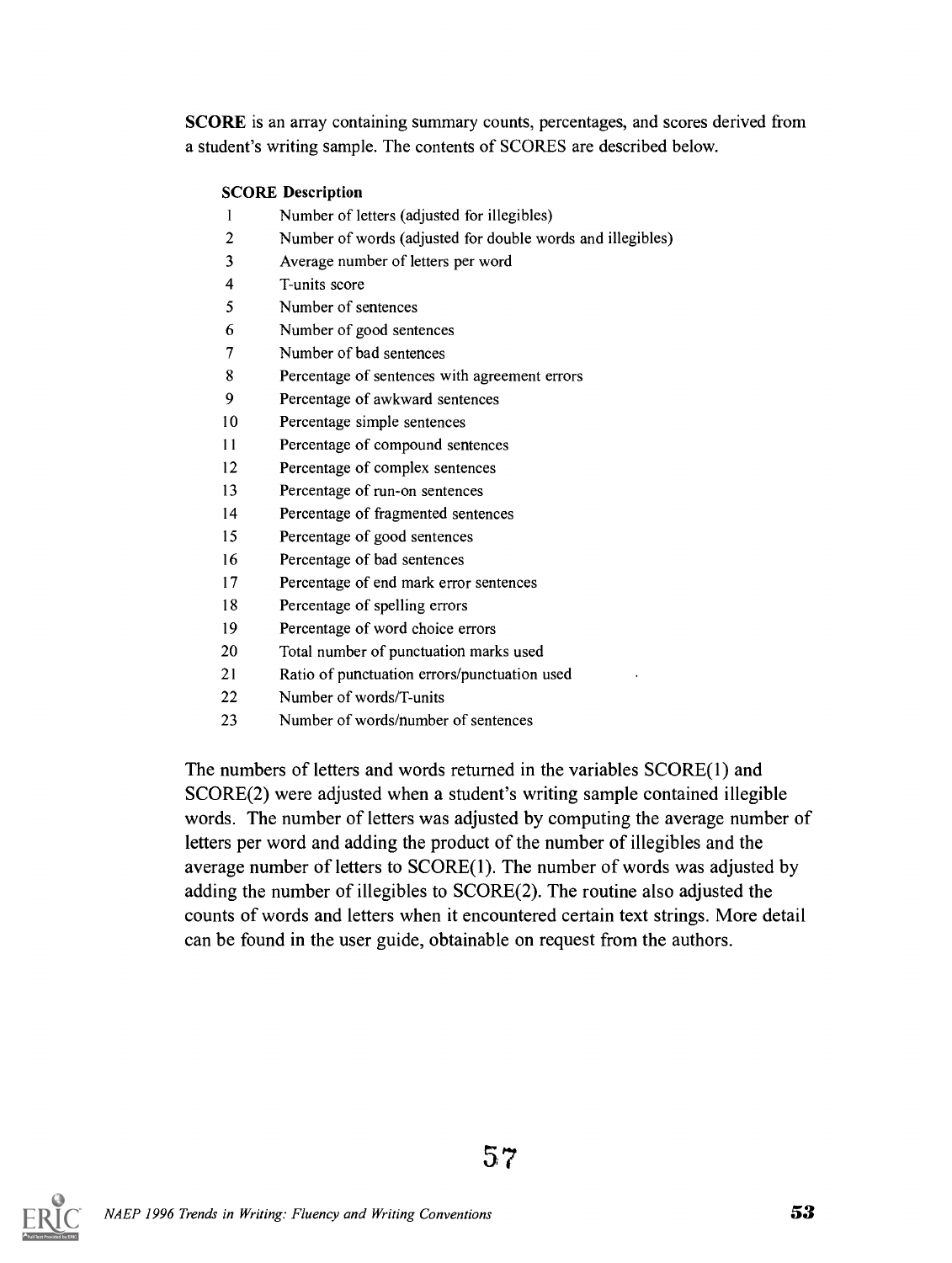## Appendix C: Tables with Standard Errors

The comparisons presented in this report are based on statistical tests that consider the magnitude of the difference between group averages or percentages and the standard errors of those statistics. This appendix contains the tables in Chapter 1 and Chapter 2, with standard errors included to the right of each statistic.

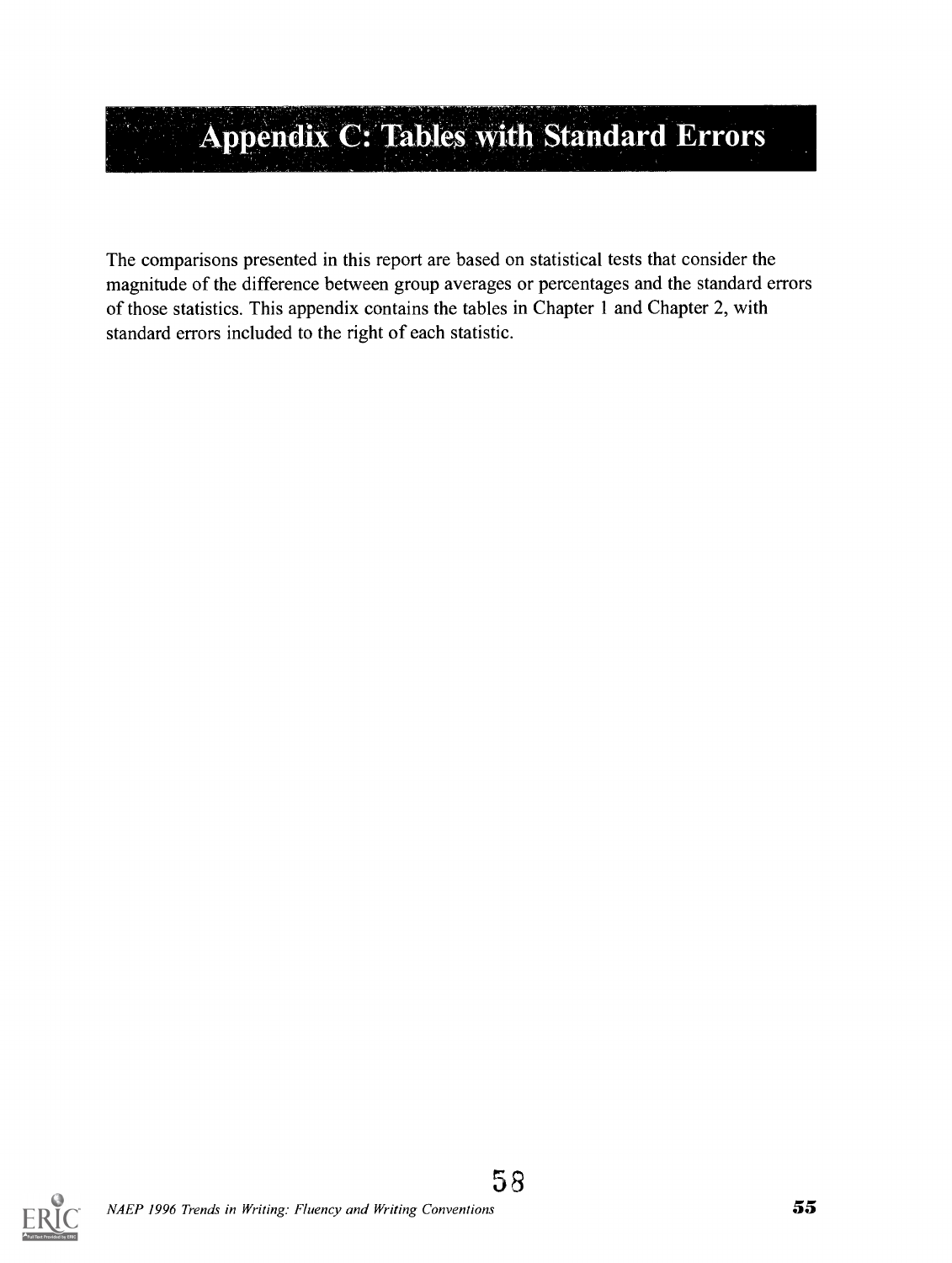| Table C1.1         | Fluency in an informative task, "Food on<br>THE NATION'S<br>REPORT NEED<br>the Frontier," comparing base year to<br>current year with standard errors |                                               |                                        |            |  |  |
|--------------------|-------------------------------------------------------------------------------------------------------------------------------------------------------|-----------------------------------------------|----------------------------------------|------------|--|--|
|                    |                                                                                                                                                       | Percentage of papers at each holistic rating; | average holistic rating for all papers |            |  |  |
| Holistic<br>rating | Grade 8<br>1984                                                                                                                                       | 1996                                          | Grade 11<br>1984                       | 1996       |  |  |
| 0                  | 5.5(1.1)                                                                                                                                              | 5.0(0.6)                                      | 5.4(0.8)                               | 5.3(0.8)   |  |  |
| 1                  | 11.3(1.7)                                                                                                                                             | 7.3(1.1)                                      | 4.6(1.0)                               | 4.5(0.6)   |  |  |
| $\mathbf{2}$       | 22.6 (1.9)                                                                                                                                            | 18.0(1.3)                                     | 13.3(1.9)                              | 9.3(0.9)   |  |  |
| 3                  | 31.5(2.1)                                                                                                                                             | 32.3(1.6)                                     | 21.5(2.2)                              | 25.6(1.8)  |  |  |
| 4                  | 21.1(2.1)                                                                                                                                             | 24.1(1.3)                                     | 32.1(1.9)                              | 30.9(1.3)  |  |  |
| 5                  | 6.0(1.2)                                                                                                                                              | 10.3(1.3)                                     | 16.1(1.4)                              | 18.0(1.2)  |  |  |
| 6                  | 1.9(0.7)                                                                                                                                              | 3.0(0.6)                                      | 7.0(0.9)                               | 6.3(0.9)   |  |  |
| 4, 5, or 6         | 29.0 (2.4)                                                                                                                                            | 37.4(2.0)                                     | 55.1(2.5)                              | 55.2 (1.6) |  |  |
| Average<br>rating  | 2.77 (0.06)                                                                                                                                           | $3.06(0.06)^*$                                | 3.46(0.07)                             | 3.51(0.05) |  |  |

\*Statistically significant difference from 1984.

The standard errors of the estimated percentages appear in parentheses. It can be said with 95 percent certainty that for each population of interest, the value for the whole population is within plus or minus two standard errors of the estimate for the sample. In comparing two estimates, one must use the standard error of the difference.

Note: Percentages may not total 100 due to rounding.

SOURCE: National Center for Education Statistics, National Assessment of Educational Progress (NAEP), 1996 Long-Term Trend Assessment.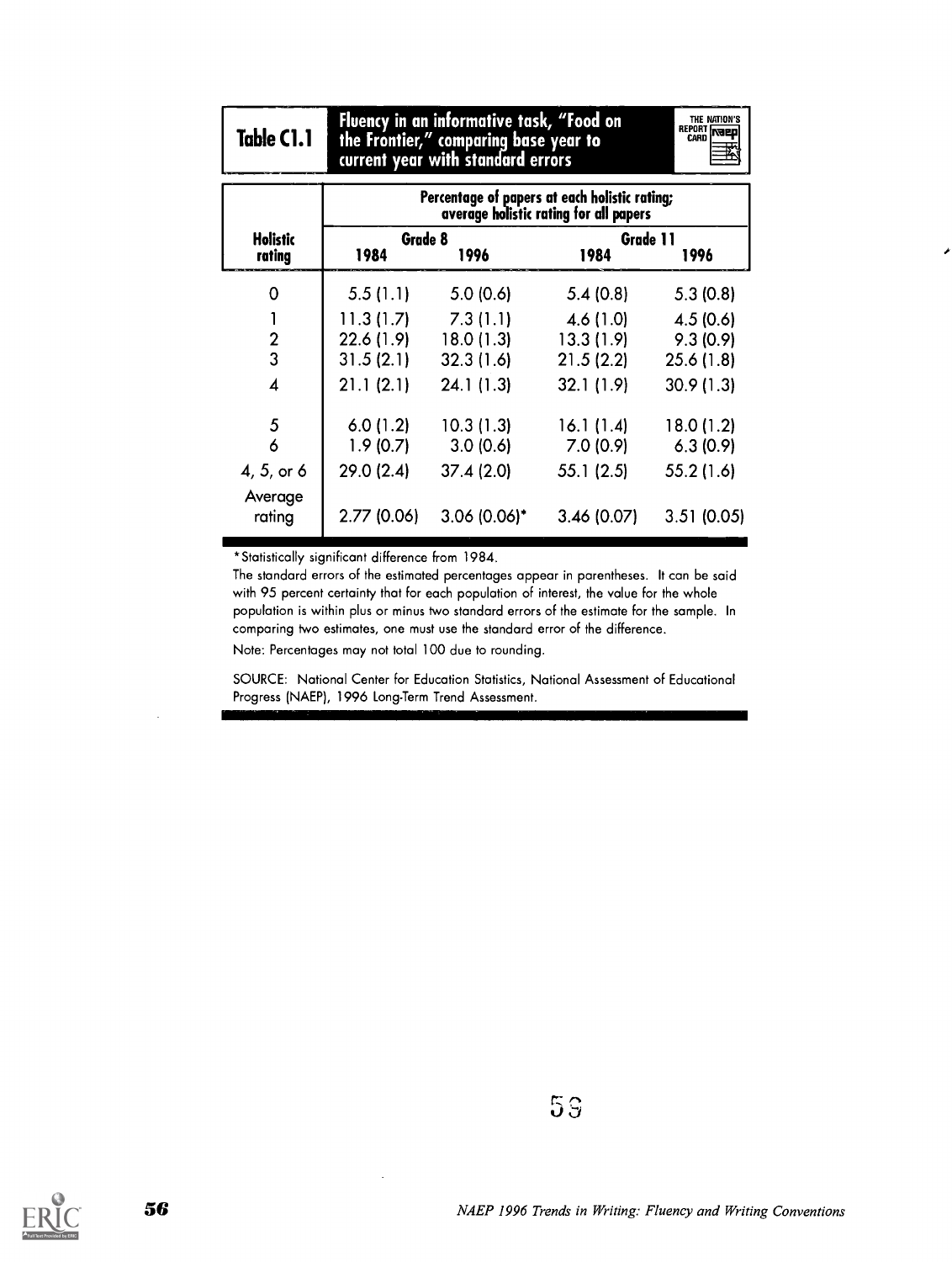#### $Table C1.2$ Fluency in persuasime tasks, "Spaceship" and "Recreation Opportunities," comparing base year to current year, with standard errors

THE RATION'S<br>
CARD **NATE** 

|                           | Percentage of papers at each holistic rating; average holistic rating for all papers |                  |                                 |                 |            |                  |  |  |
|---------------------------|--------------------------------------------------------------------------------------|------------------|---------------------------------|-----------------|------------|------------------|--|--|
|                           |                                                                                      | <b>Spaceship</b> | <b>Recreation Opportunities</b> |                 |            |                  |  |  |
| <b>Holistic</b><br>rating | 1984                                                                                 | Grade 4<br>1996  | 1984                            | Grade 8<br>1996 | 1984       | Grade 11<br>1996 |  |  |
| $\mathbf 0$               | 4.4(0.8)                                                                             | 6.4(0.8)         | 5.8(0.9)                        | 3.8(0.6)        | 2.4(0.6)   | 4.0(0.6)         |  |  |
|                           | 12.7(1.4)                                                                            | $7.6(0.8)^*$     | 8.8(1.4)                        | 7.0(0.6)        | 2.0(0.7)   | 2.5(0.6)         |  |  |
| $\mathbf{2}$              | 22.4(1.8)                                                                            | 18.9(1.3)        | 12.7(1.5)                       | 14.5(0.9)       | 11.2(1.4)  | 9.1(1.0)         |  |  |
| 3                         | 42.3(2.5)                                                                            | 41.8(1.8)        | 36.0(2.3)                       | 29.7(2.0)       | 27.5(2.2)  | 27.0(1.7)        |  |  |
| $\overline{\mathbf{A}}$   | 15.2(1.3)                                                                            | 20.4(1.3)        | 28.8(1.9)                       | 32.3(1.4)       | 37.6(2.1)  | 36.5(1.7)        |  |  |
| 5                         | 2.6(0.7)                                                                             | 4.3(0.6)         | 6.3(1.5)                        | 10.3(1.3)       | 12.8(1.7)  | 15.6(1.4)        |  |  |
| 6                         | 0.5(0.3)                                                                             | 0.6(0.2)         | 1.5(0.5)                        | 2.4(0.4)        | 6.6(1.3)   | 5.4(0.8)         |  |  |
| 4, 5, or 6                | 18.3(1.6)                                                                            | $25.3(1.6)^*$    | 36.7(2.4)                       | 45.1 (1.9)      | 57.0 (2.3) | 57.5(2.1)        |  |  |
| Average<br>rating         | 2.61(0.04)                                                                           | 2.78(0.04)       | 2.98(0.06)                      | $3.21 (0.04)^*$ | 3.61(0.06) | 3.58(0.06)       |  |  |

\*Statistically significant difference from 1984.

The standard errors of the estimated percentages appear in parentheses. It can be said with 95 percent certainty that for each population of interest, the value for the whole population is within plus or minus two standard errors of the estimate for the sample. In comparing two estimates, one must use the standard error of the difference.

Note: Percentages may not total 100 due to rounding.

SOURCE: National Center for Education Statistics, National Assessment of Educational Progress (NAEP), 1996 Long-Term Trend Assessment.

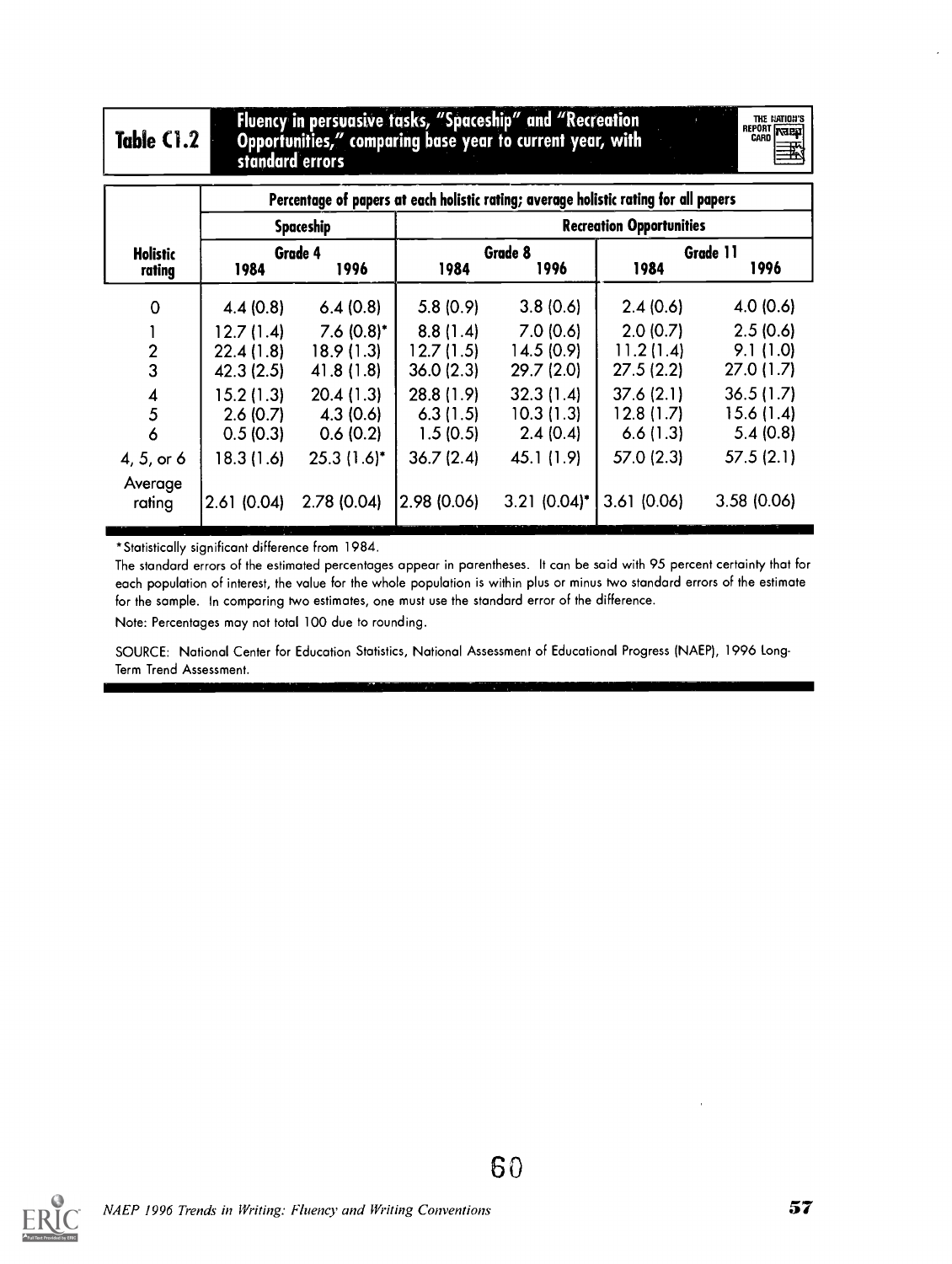## Table (1.3

Fluency in a narrative task, "Flashlight," comparing base year to current year with standard errors

|                  | THE NATION'S |  |
|------------------|--------------|--|
| REPORT<br>  Card |              |  |
|                  |              |  |
|                  |              |  |

|                           | Percentage of papers at each holistic rating;<br>average holistic rating for all papers |                 |  |  |  |  |
|---------------------------|-----------------------------------------------------------------------------------------|-----------------|--|--|--|--|
| <b>Holistic</b><br>rating | 1996                                                                                    | Grade 4<br>1994 |  |  |  |  |
| ი                         | 6.2(1.2)                                                                                | 5.4(1.1)        |  |  |  |  |
|                           | 10.4(1.2)                                                                               | 6.6(1.1)        |  |  |  |  |
| 2                         | 24.6(2.2)                                                                               | 24.2(2.5)       |  |  |  |  |
| 3                         | 30.1(1.7)                                                                               | 26.6(1.8)       |  |  |  |  |
| 4                         | 14.8(1.5)                                                                               | $22.6(1.9)^*$   |  |  |  |  |
| 5                         | 11.0(1.3)                                                                               | 10.7(1.4)       |  |  |  |  |
| 6                         | 3.0(0.8)                                                                                | 3.8(0.9)        |  |  |  |  |
| 4, 5, or 6                | 28.8 (2.5)                                                                              | 37.2(2.4)       |  |  |  |  |
| Average rating            | 2.82(0.08)                                                                              | 3.02(0.08)      |  |  |  |  |

\*Statistically significant difference from 1984.

The standard errors of the estimated percentages appear in parentheses. It can be said with 95 percent certainty that for each population of interest, the value for the whole population is within plus or minus two standard errors of the estimate for the sample. In comparing two estimates, one must use the standard error of the difference.

Note: Percentages may not total 100 due to rounding.

SOURCE: National Center for Education Statistics, National Assessment of Educational Progress (NAEP), 1996 Long-Term Trend Assessment.

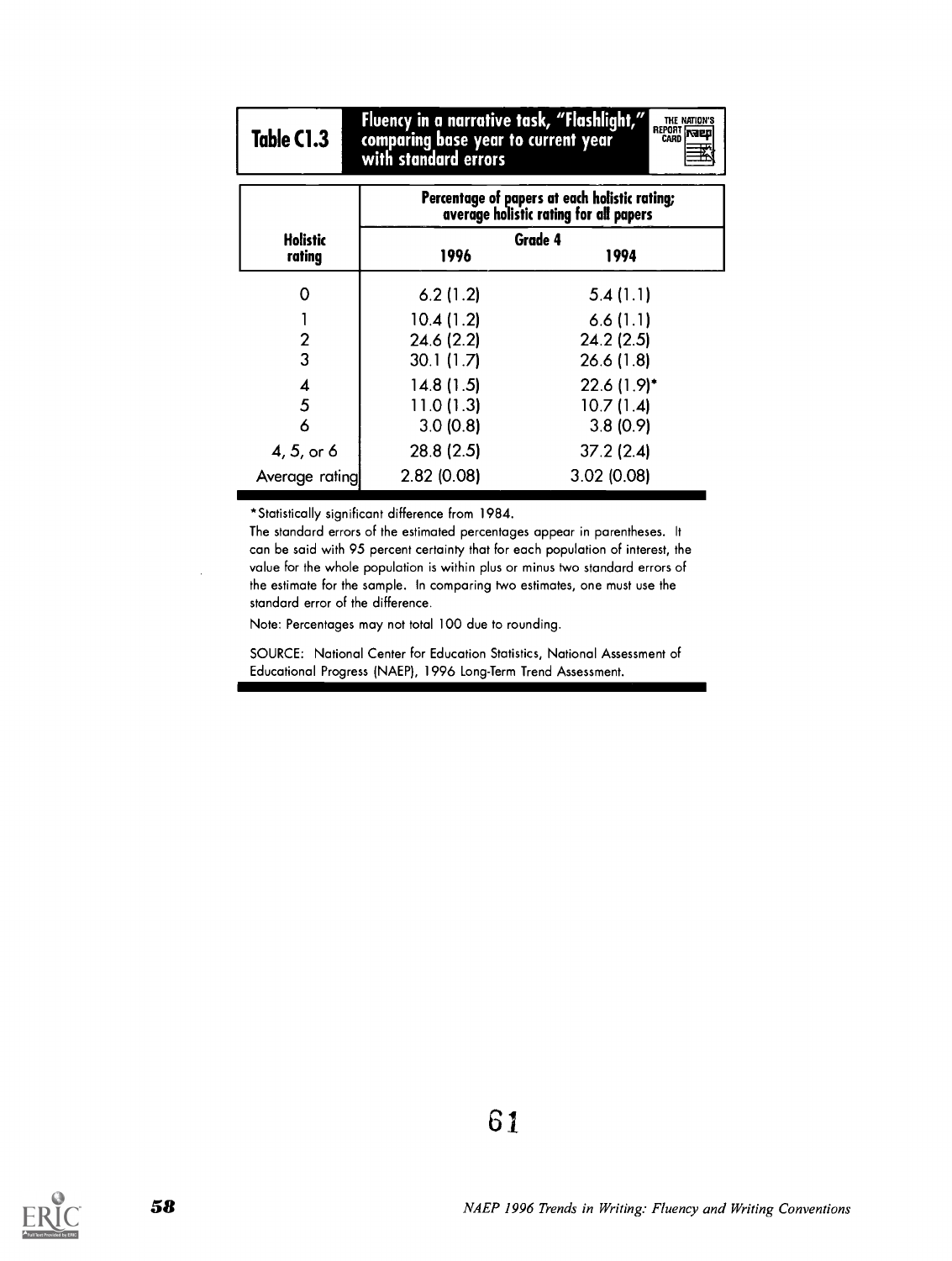| Table C2.1                                    | Overall characteristics of papers:<br>1984 and 1996 with standard errors |              |                                |                                 | THE MATION'S<br>REPORT <b>NEED</b> |
|-----------------------------------------------|--------------------------------------------------------------------------|--------------|--------------------------------|---------------------------------|------------------------------------|
|                                               |                                                                          |              |                                |                                 | <b>Holistic scores</b>             |
| <b>Mechanics</b><br>measure                   | Grade                                                                    | Year         | <b>Overall</b><br>Average      | 1,2,3<br>Lower half<br>of scale | 4,5,6<br>Upper half<br>of scale    |
| Average number of<br>full words per paper     | $\overline{\mathbf{4}}$                                                  | 1996<br>1984 | 35.4(1.17)<br>33.8 (0.96)      | 28.4 (1.04)<br>27.9 (0.83)      | 53.9 (2.65)<br>47.7 (1.82)         |
|                                               | 8                                                                        | 1996<br>1984 | 79.4 (2.65)*<br>67.5 (1.87)    | 59.2 (2.10)*<br>51.1 (1.38)     | 104.2 (3.82)*<br>89.5 (2.92)       |
|                                               | 11                                                                       | 1996<br>1984 | $104.4(3.40)^*$<br>93.3 (2.34) | 68.6 (2.93)<br>62.0(2.15)       | 124.4 (3.60)<br>115.0 (2.88)       |
| Average number of<br>sentences per paper      | $\overline{\mathbf{4}}$                                                  | 1996<br>1984 | 2.6 (0.09)<br>2.6(0.10)        | 2.1(0.07)<br>2.2(0.09)          | 3.9(0.25)<br>3.6(0.20)             |
|                                               | 8                                                                        | 1996<br>1984 | $5.2(0.19)^*$<br>4.4(0.13)     | 3.8(0.13)<br>3.4(0.11)          | $6.8(0.29)$ *<br>5.8(0.23)         |
|                                               | 11                                                                       | 1996<br>1984 | $6.5(0.22)^*$<br>5.6(0.15)     | 4.1(0.17)<br>3.7(0.17)          | $7.8(0.27)^*$<br>6.9(0.21)         |
| Average number of<br>words per sentence       | $\overline{\mathbf{4}}$                                                  | 1996<br>1984 | 16.1(0.47)<br>15.1(0.35)       | $16.1(0.55)^*$<br>14.3(0.37)    | 16.0 (0.69)<br>16.8 (0.86)         |
|                                               | 8                                                                        | 1996<br>1984 | 17.7 (0.53)<br>17.3 (0.38)     | 18.3 (0.81)<br>17.5 (0.54)      | 16.9 (0.38)<br>17.0 (0.56)         |
|                                               | 11                                                                       | 1996<br>1984 | 17.7 (0.42)<br>18.2 (0.43)     | 18.8 (0.86)<br>18.8(0.81)       | 17.0 (0.43)<br>17.7 (0.38)         |
| Average number of all<br>errors per 100 words | $\overline{\mathbf{4}}$                                                  | 1996<br>1984 | 17.2 (0.67)<br>15.5(0.61)      | 19.2 (0.85)<br>17.1 (0.84)      | 11.8 (0.85)<br>11.6 (0.55)         |
|                                               | 8                                                                        | 1996<br>1984 | 10.2 (0.59)<br>9.2(0.34)       | 12.1(0.73)<br>10.3(0.51)        | 7.9 (0.69)<br>7.7(0.27)            |
|                                               | 11                                                                       | 1996<br>1984 | 7.4(0.39)<br>7.0(0.17)         | $9.2$ (0.69)<br>8.4 (0.29)      | 6.3(0.36)<br>6.0(0.27)             |

Definitions of these measures appear in Appendix B.

Note: For the first three characteristics, average number of full words divided by average number of sentences does not necessarily produce average number of words per sentence. Consider a simplified example using four papers, with two papers each containing one sentence with 20 words and two papers each containing 10 sentences with 100 words. In this example, the average number of words would be 60, the average number of sentences would be 5.5, and the average number of words per sentence would be 15. Consequently, in this example, words per paper divided by average number of sentences per paper yields 10.5 (instead of 15) as the average number of words per sentence.

SOURCE: National Center for Education Statistics, National Assessment of Educational Progress (NAEP), 1996 Long-Term Trend Assessment.



62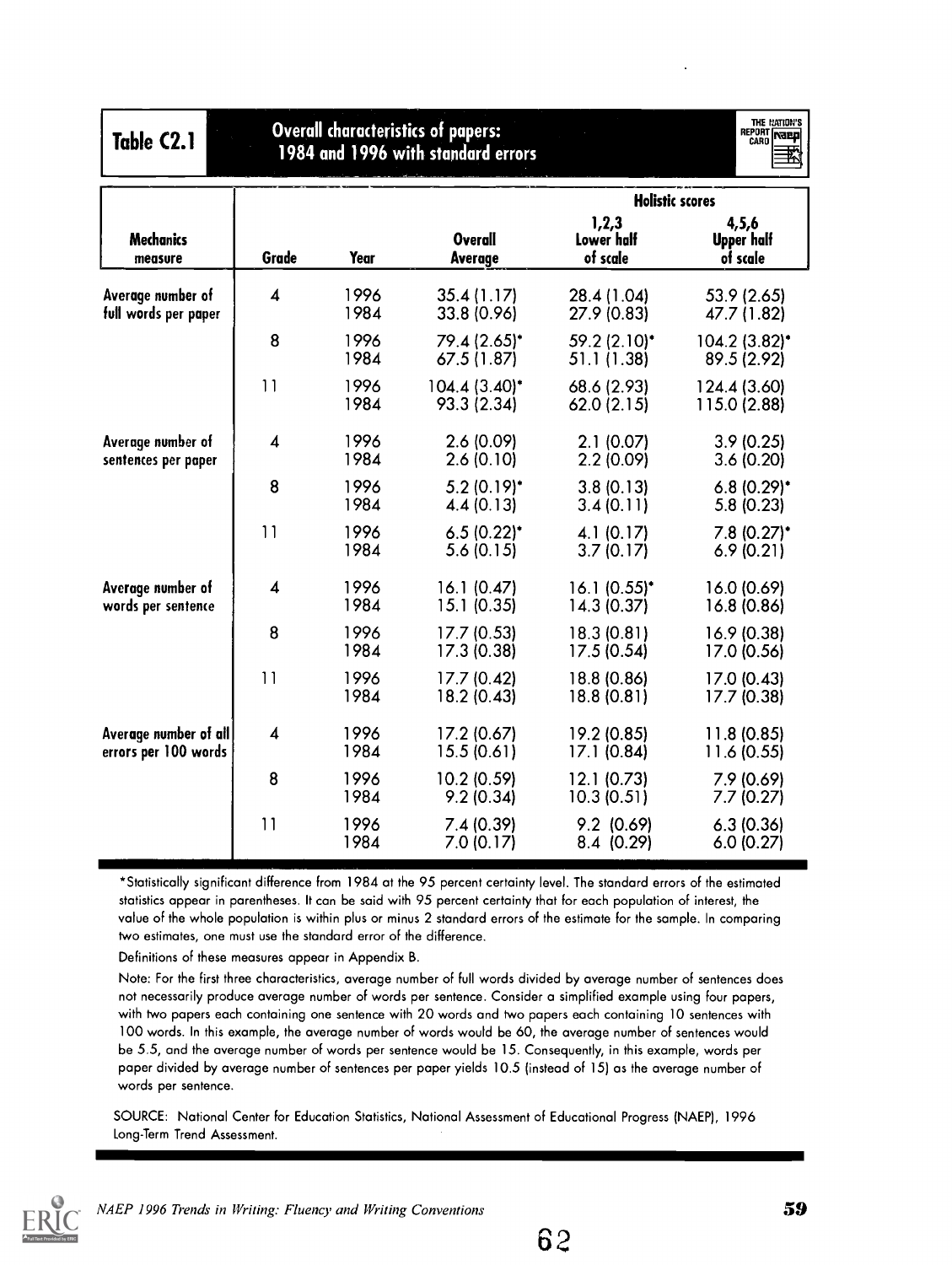| Table C2.2a                                 |                         |              | <b>Number and types of sentences:</b><br>1984 and 1996, with standard errors |                                               | THE NATION'S<br>REPORT<br>CARD |
|---------------------------------------------|-------------------------|--------------|------------------------------------------------------------------------------|-----------------------------------------------|--------------------------------|
| <b>Mechanics</b>                            |                         |              | <b>Overall</b>                                                               | <b>Holistic scores</b><br>1,2,3<br>Lower half | 4, 5, 6<br><b>Upper half</b>   |
| measure                                     | Grade                   | Year         | <b>Average</b>                                                               | of scale                                      | of scale                       |
| Average number of<br>sentences per paper    | $\boldsymbol{4}$        | 1996<br>1984 | 2.6(0.09)<br>2.6(0.10)                                                       | 2.1(0.07)<br>2.2(0.09)                        | 3.9(0.25)<br>3.6(0.20)         |
|                                             | 8                       | 1996<br>1984 | $5.2(0.19)^*$<br>4.4(0.13)                                                   | 3.8(0.13)<br>3.4(0.11)                        | $6.8(0.29)^*$<br>5.8(0.23)     |
|                                             | 11                      | 1996<br>1984 | $6.5(0.22)$ *<br>5.6(0.15)                                                   | 4.1(0.17)<br>3.7(0.17)                        | 7.8 (0.27)*<br>6.9(0.21)       |
| Percent of simple<br>sentences              | $\overline{\mathbf{4}}$ | 1996<br>1984 | 21.9 (1.49)<br>23.1 (1.53)                                                   | 20.5 (1.78)<br>23.3 (1.69)                    | 25.6 (2.97)<br>22.2 (22.2)     |
|                                             | 8                       | 1996<br>1984 | 34.9 (1.31)<br>33.7 (1.49)                                                   | 30.0 (1.71)<br>32.3 (2.00)                    | 40.9 (1.51)<br>35.6 (2.51)     |
|                                             | 11                      | 1996<br>1984 | 40.9 (1.15)*<br>35.7 (1.44)                                                  | 31.8 (1.80)<br>32.7 (2.35)                    | 46.0 (1.45)*<br>37.8 (1.49)    |
| Percent of complex or<br>compound sentences | $\boldsymbol{4}$        | 1996<br>1984 | 52.0 (1.66)<br>54.8 (1.88)                                                   | 52.6 (1.89)<br>56.4 (2.43)                    | 50.3(3.25)<br>51.2 (2.80)      |
|                                             | 8                       | 1996<br>1984 | 44.8 (1.34)*<br>49.8 (1.36)                                                  | 45.7 (2.09)<br>50.6 (2.05)                    | 43.8 (1.61)<br>48.6 (1.75)     |
|                                             | 11                      | 1996<br>1984 | 44.0 (1.27)*<br>52.4 (1.42)                                                  | 50.5 (2.06)<br>54.3 (2.43)                    | 40.4 (1.35)*<br>51.1 (1.29)    |

Definitions of these measures appear in Appendix B.

SOURCE: National Center for Education Statistics, National Assessment of Educational Progress (NAEP), 1996 Long-Term Trend Assessment.

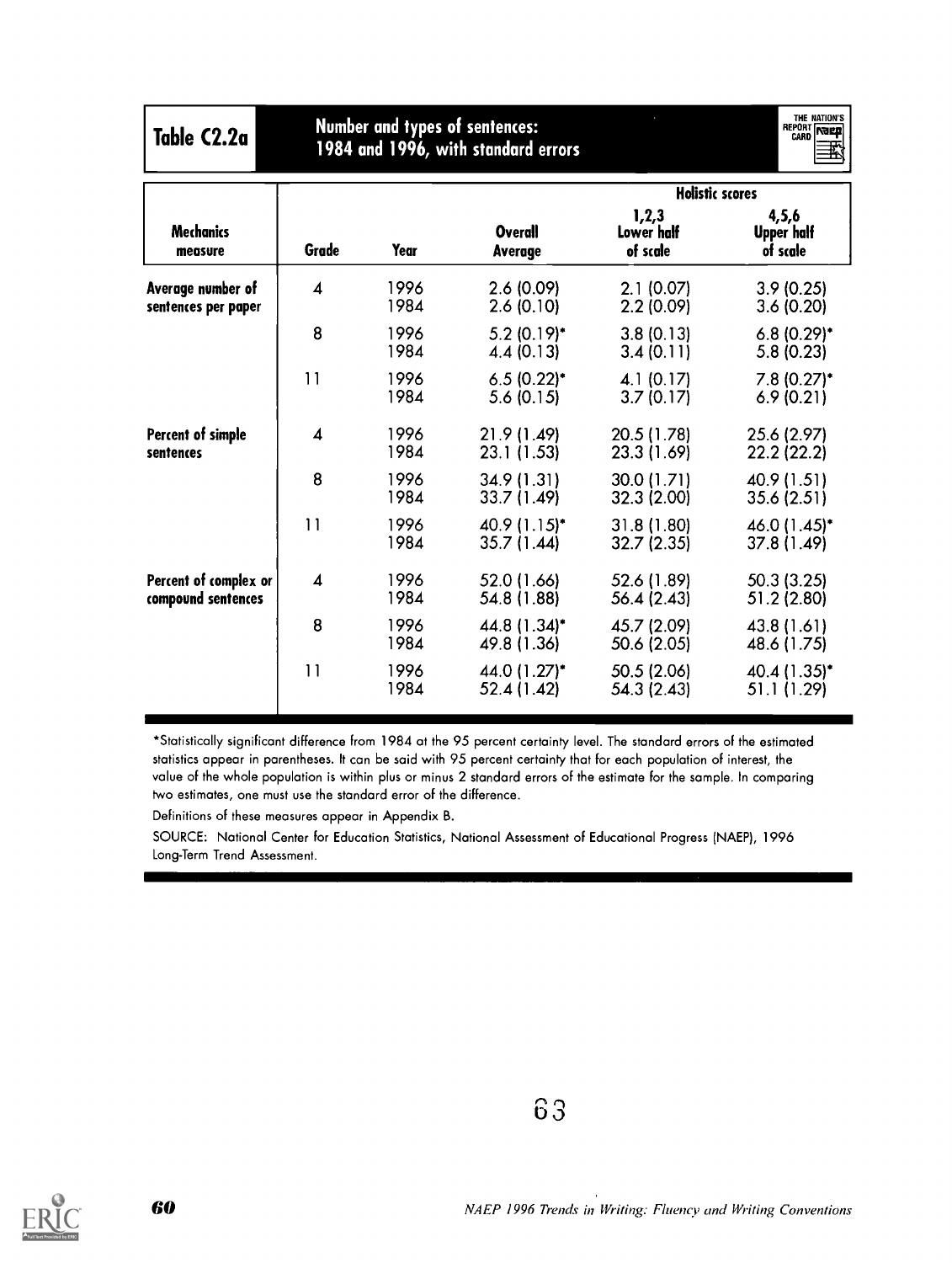| Table C2.2b                              | <b>Control of sentence structure:</b><br>1984 and 1996 with standard errors |              |                             | THE MATION'S<br>REPORT<br>QARD  |                                         |
|------------------------------------------|-----------------------------------------------------------------------------|--------------|-----------------------------|---------------------------------|-----------------------------------------|
|                                          |                                                                             |              |                             | <b>Holistic scores</b>          |                                         |
| <b>Mechanics</b><br>measure              | Grade                                                                       | Year         | <b>Overall</b><br>Average   | 1,2,3<br>Lower half<br>of scale | 4,5,6<br>Upper half<br>of scale         |
| Average number of<br>sentences per paper | $\overline{\mathbf{A}}$                                                     | 1996<br>1984 | 2.6(0.09)<br>2.6(0.10)      | 2.1(0.07)<br>2.2(0.09)          | 3.9(0.25)<br>3.6(0.20)                  |
|                                          | 8                                                                           | 1996<br>1984 | $5.2(0.19)^*$<br>4.4(0.13)  | 3.8(0.13)<br>3.4(0.11)          | $6.8(0.29)$ *<br>5.8(0.23)              |
|                                          | 11                                                                          | 1996<br>1984 | $6.5(0.22)^*$<br>5.6(0.15)  | 4.1(0.17)<br>3.7(0.17)          | $7.8(0.27)^*$<br>6.9(0.21)              |
| Percent of run-on<br>sentences           | $\overline{\mathbf{4}}$                                                     | 1996<br>1984 | 14.9 (1.39)<br>15.3 (1.46)  | 15.8 (1.70)<br>14.5(1.71)       | 12.5 (2.52)<br>17.3 (2.89)              |
|                                          | 8                                                                           | 1996<br>1984 | 9.2(1.04)<br>7.2(0.91)      | 12.0 (1.46)<br>8.6(1.60)        | 5.7(1.31)<br>5.4 (0.89)                 |
|                                          | 11                                                                          | 1996<br>1984 | 6.2(0.96)<br>4.6 (0.68)     | 8.7(2.19)<br>6.4(1.14)          | 4.9 (0.80)<br>3.4(0.77)                 |
| Percent of sentence<br>fragments         | $\overline{4}$                                                              | 1996<br>1984 | $5.8(0.65)^*$<br>3.2(0.47)  | 6.1(0.72)<br>$3.2(0.61)$ *      | 5.0(1.19)<br>3.1(0.83)                  |
|                                          | 8                                                                           | 1996<br>1984 | $5.2$ (0.57)*<br>3.3(0.53)  | 6.4(0.90)<br>$2.7(0.55)^*$      | 3.6(0.60)<br>4.0 (1.03)                 |
|                                          | 11                                                                          | 1996<br>1984 | $3.8(0.47)^*$<br>3.0(0.42)  | 5.7(1.23)<br>3.0(0.59)          | 2.8(0.38)<br>3.0(0.61)                  |
| Percent of awkward<br>sentences          | $\overline{4}$                                                              | 1996<br>1984 | 26.1 (1.78)<br>25.4 (2.16)  | 28.7 (2.28)<br>28.2 (2.56)      | 19.2 (2.25)<br>18.6 (2.65)              |
|                                          | 8                                                                           | 1996<br>1984 | 22.5 (1.29)*<br>32.3 (1.46) | 26.0 (2.04)*<br>36.9(2.55)      | $18.1(1.74)^*$<br>26.1 (1.62)           |
|                                          | 11                                                                          | 1996<br>1984 | 19.0 (1.37)*<br>31.2 (1.67) | 26.2(3.21)<br>36.0(3.28)        | $15.0(1.28)$ <sup>*</sup><br>27.7(1.51) |

Definitions of these measures appear in Appendix B.

SOURCE: National Center for Education Statistics, National Assessment of Educational Progress (NAEP), 1996 Long-Term Trend Assessment.



64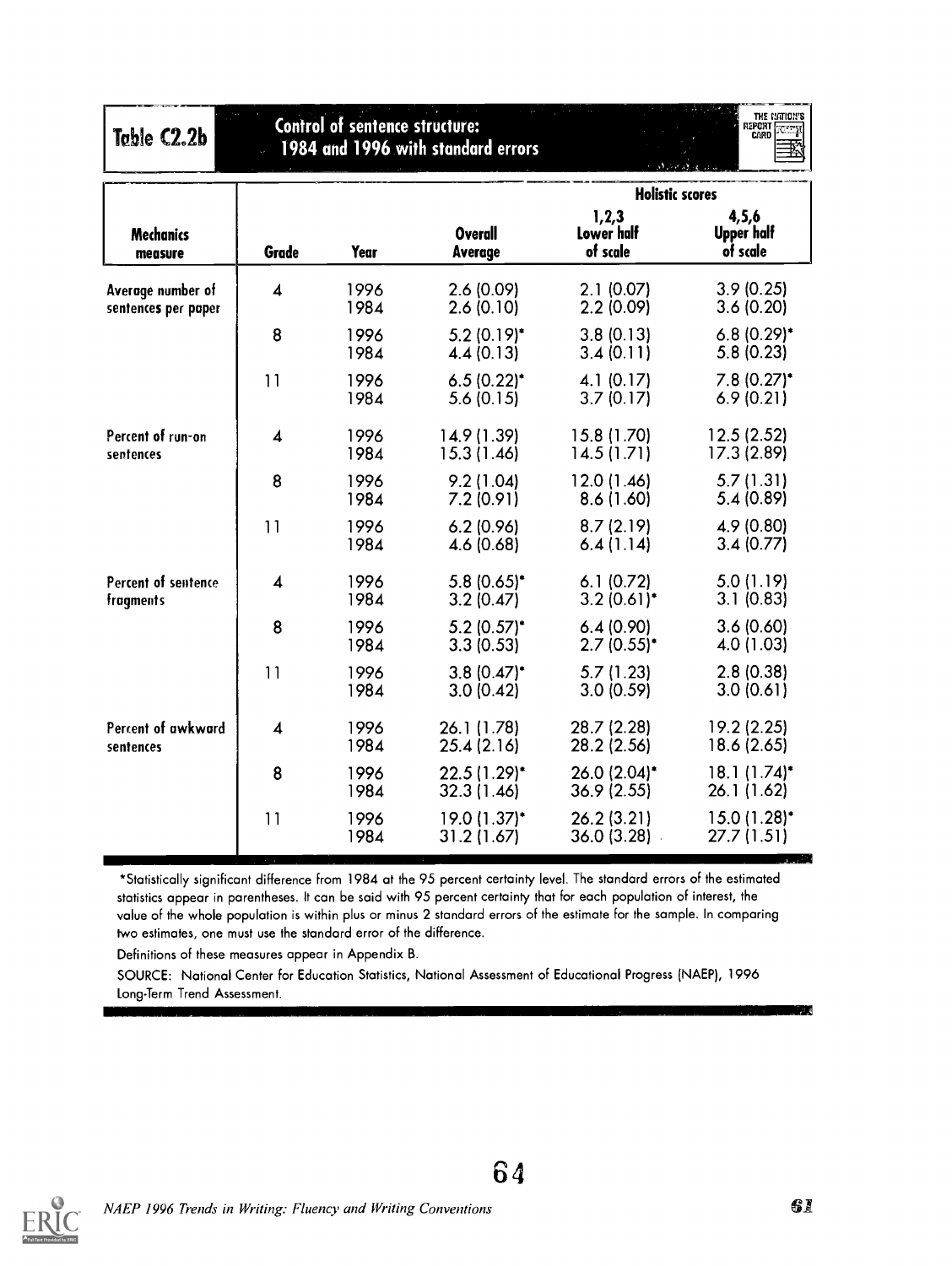| Table C2.3a                                |                  | <b>Control of word-level conventions:</b><br>1984 and 1996, with standard errors |                                |                                          | THE NATION'S<br>REPORT NEED  |  |  |
|--------------------------------------------|------------------|----------------------------------------------------------------------------------|--------------------------------|------------------------------------------|------------------------------|--|--|
|                                            |                  |                                                                                  |                                | <b>Holistic scores</b><br>1,2,3<br>4,5,6 |                              |  |  |
| <b>Mechanics</b><br>measure                | Grade            | Year                                                                             | Overall<br>Average             | Lower half<br>of scale                   | Upper half<br>of scale       |  |  |
| Average number of<br>full words per paper  | 4                | 1996<br>1984                                                                     | 35.4 (1.17)<br>33.8 (0.96)     | 28.4 (1.04)<br>27.9 (0.83)               | 53.9 (2.65)<br>47.7 (1.82)   |  |  |
|                                            | 8                | 1996<br>1984                                                                     | 79.4 (2.65)*<br>67.5 (1.87)    | 59.2 (2.10)*<br>51.1 (1.38)              | 104.2 (3.82)*<br>89.5 (2.92) |  |  |
|                                            | 11               | 1996<br>1984                                                                     | $104.4(3.40)^*$<br>93.3 (2.34) | 68.6 (2.93)<br>62.0(2.15)                | 124.4 (3.60)<br>115.0 (2.88) |  |  |
| <b>Percent of incorrect</b><br>word choice | $\boldsymbol{4}$ | 1996<br>1984                                                                     | $1.8(0.19)^*$<br>0.8(0.08)     | $2.0(0.25)$ *<br>0.9(0.11)               | $1.2(0.22)^*$<br>0.4(0.08)   |  |  |
|                                            | 8                | 1996<br>1984                                                                     | 0.8(0.09)<br>0.7(0.07)         | 1.1(0.12)<br>0.7(0.10)                   | 0.5(0.11)<br>0.6(0.08)       |  |  |
|                                            | 11               | 1996<br>1984                                                                     | 0.5(0.05)<br>0.6(0.06)         | 0.6(0.09)<br>0.8(0.12)                   | 0.5(0.05)<br>0.5(0.05)       |  |  |
| Percent of<br>spelling errors              | 4                | 1996<br>1984                                                                     | 7.8(0.31)<br>8.4(0.44)         | 8.7(0.41)<br>9.0(0.61)                   | 5.4(0.53)<br>6.8(0.56)       |  |  |
|                                            | 8                | 1996<br>1984                                                                     | 3.9(0.23)<br>3.7(0.21)         | 4.7(0.35)<br>4.2 (0.32)                  | 2.9(0.24)<br>3.1(0.19)       |  |  |
|                                            | 11               | 1996<br>1984                                                                     | 2.7(0.20)<br>2.3(0.14)         | 3.2(0.37)<br>2.7(0.19)                   | 2.4(0.21)<br>2.0(0.16)       |  |  |

Definitions of these measures appear in Appendix B.

SOURCE: National Center for Education Statistics, National Assessment of Educational Progress (NAEP), 1996 Long-Term Trend Assessment.

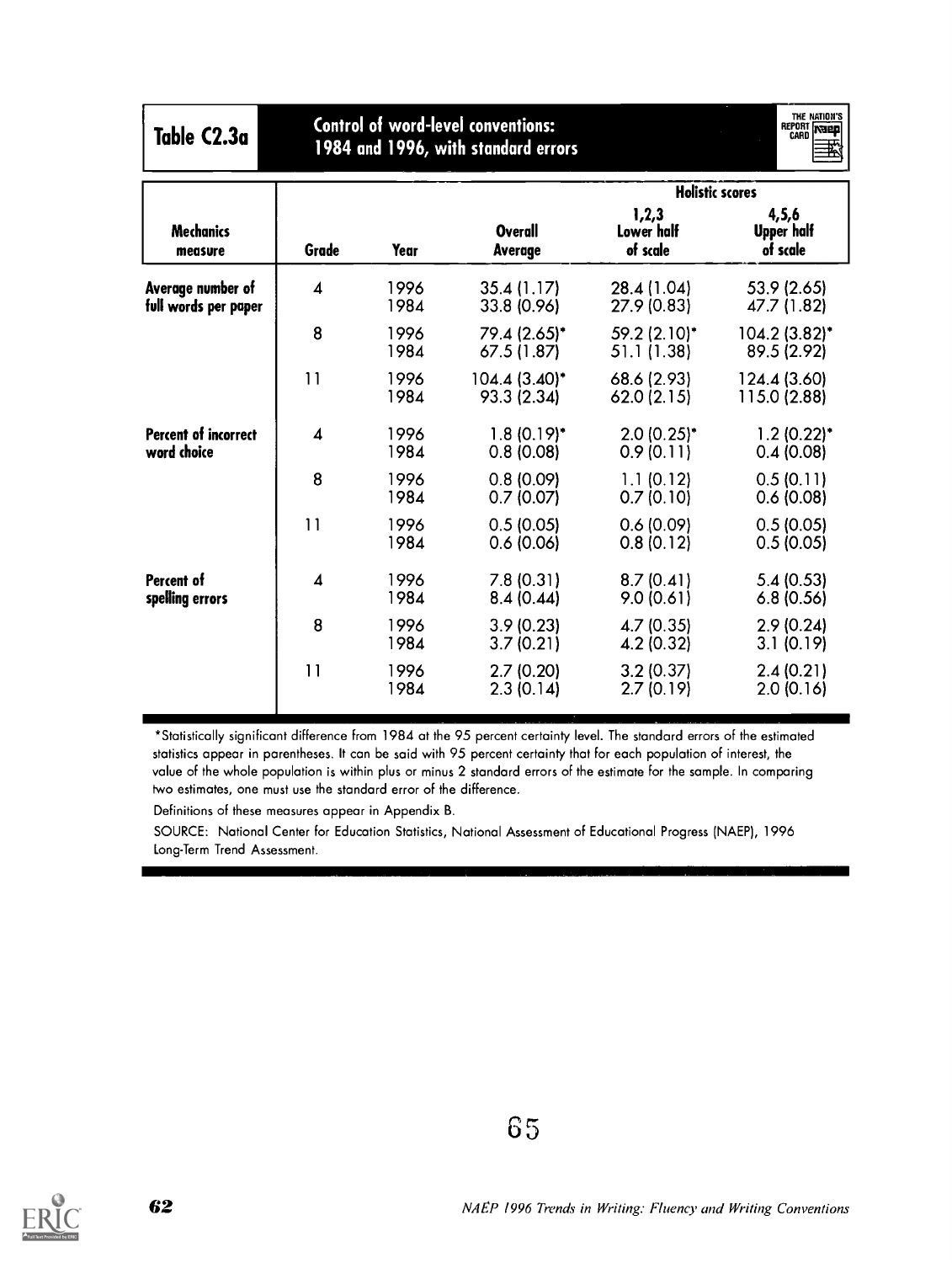| Table C2.3b                                         |       | <b>Control of punctuation conventions:</b><br>1984 and 1996, with standard errors |                             | THE NATION'S<br>REPORT <b>NEED</b> |                                        |
|-----------------------------------------------------|-------|-----------------------------------------------------------------------------------|-----------------------------|------------------------------------|----------------------------------------|
|                                                     |       |                                                                                   |                             | <b>Holistic scores</b>             |                                        |
| <b>Mechanics</b><br>measure                         | Grade | Year                                                                              | <b>Overall</b><br>Average   | 1,2,3<br>Lower half<br>of scale    | 4,5,6<br><b>Upper half</b><br>of scale |
| Average number of<br>punctuation marks used         | 4     | 1996<br>1984                                                                      | 3.3(0.11)<br>3.0(0.13)      | 2.6(0.12)<br>2.4(0.12)             | 5.3(0.30)<br>4.6(0.30)                 |
|                                                     | 8     | 1996<br>1984                                                                      | $7.8(0.36)^*$<br>6.3(0.22)  | 5.1(0.24)<br>4.5(0.21)             | $11.1(0.58)^*$<br>8.8(0.33)            |
|                                                     | 11    | 1996<br>1984                                                                      | $10.2(0.41)^*$<br>8.2(0.21) | 6.0(0.37)<br>5.0(0.28)             | $12.6(0.48)^*$<br>10.4(0.33)           |
| Punctuation error rate<br>(not including omissions) | 4     | 1996<br>1984                                                                      | 0.2(0.07)<br>0.3(0.07)      | 0.3(0.09)<br>0.3(0.09)             | 0.2(0.07)<br>0.3(0.10)                 |
|                                                     | 8     | 1996<br>1984                                                                      | $0.2(0.03)^*$<br>0.5(0.06)  | $0.2(0.06)^*$<br>0.5(0.09)         | 0.2(0.03)<br>0.4(0.08)                 |
|                                                     | 11    | 1996<br>1984                                                                      | $0.2(0.03)*$<br>0.4(0.04)   | $0.1 (0.04)^*$<br>0.4(0.08)        | $0.2(0.04)$ *<br>0.3(0.05)             |
| <b>Punctuation</b><br>omission rate                 | 4     | 1996<br>1984                                                                      | 2.3(0.23)<br>2.3(0.19)      | 2.5(0.30)<br>2.8(0.25)             | 1.7(0.18)<br>1.4(0.22)                 |
|                                                     | 8     | 1996<br>1984                                                                      | 1.4(0.10)<br>1.3(0.09)      | 1.7(0.15)<br>1.5(0.13)             | 1.2(0.11)<br>1.1(0.09)                 |
|                                                     | 11    | 1996<br>1984                                                                      | 1.3(0.17)<br>1.3(0.11)      | 1.7(0.45)<br>1.8(0.25)             | 1.1(0.08)<br>0.9(0.11)                 |
| Commo and<br>dash use rate                          | 4     | 1996<br>1984                                                                      | 0.8(0.10)<br>0.6(0.09)      | 0.8(0.11)<br>0.5(0.10)             | 0.9(0.21)<br>1.0(0.22)                 |
|                                                     | 8     | 1996<br>1984                                                                      | 2.4(0.16)<br>2.3(0.12)      | 1.8(0.22)<br>2.1(0.21)             | 3.1(0.19)<br>2.6(0.19)                 |
|                                                     | 11    | 1996<br>1984                                                                      | 2.6(0.11)<br>2.5(0.14)      | 1.6(0.24)<br>1.9(0.15)             | 3.1(0.15)<br>2.8(0.23)                 |
| Commo and<br>dash errar rate                        | 4     | 1996<br>1984                                                                      | $1.2(0.08)^*$<br>0.8(0.10)  | $1.1(0.10)^*$<br>0.7(0.13)         | 1.3(0.15)<br>0.9(0.17)                 |
|                                                     | 8     | 1996<br>1984                                                                      | 1.0(0.07)<br>1.0(0.10)      | 1.0(0.10)<br>1.0(0.15)             | 0.9(0.07)<br>0.9(0.09)                 |
|                                                     | 11    | 1996<br>1984                                                                      | 0.8(0.06)<br>0.9(0.06)      | 0.8(0.12)<br>1.1(0.11)             | 0.9(0.08)<br>0.8(0.09)                 |

(continued)



 $65$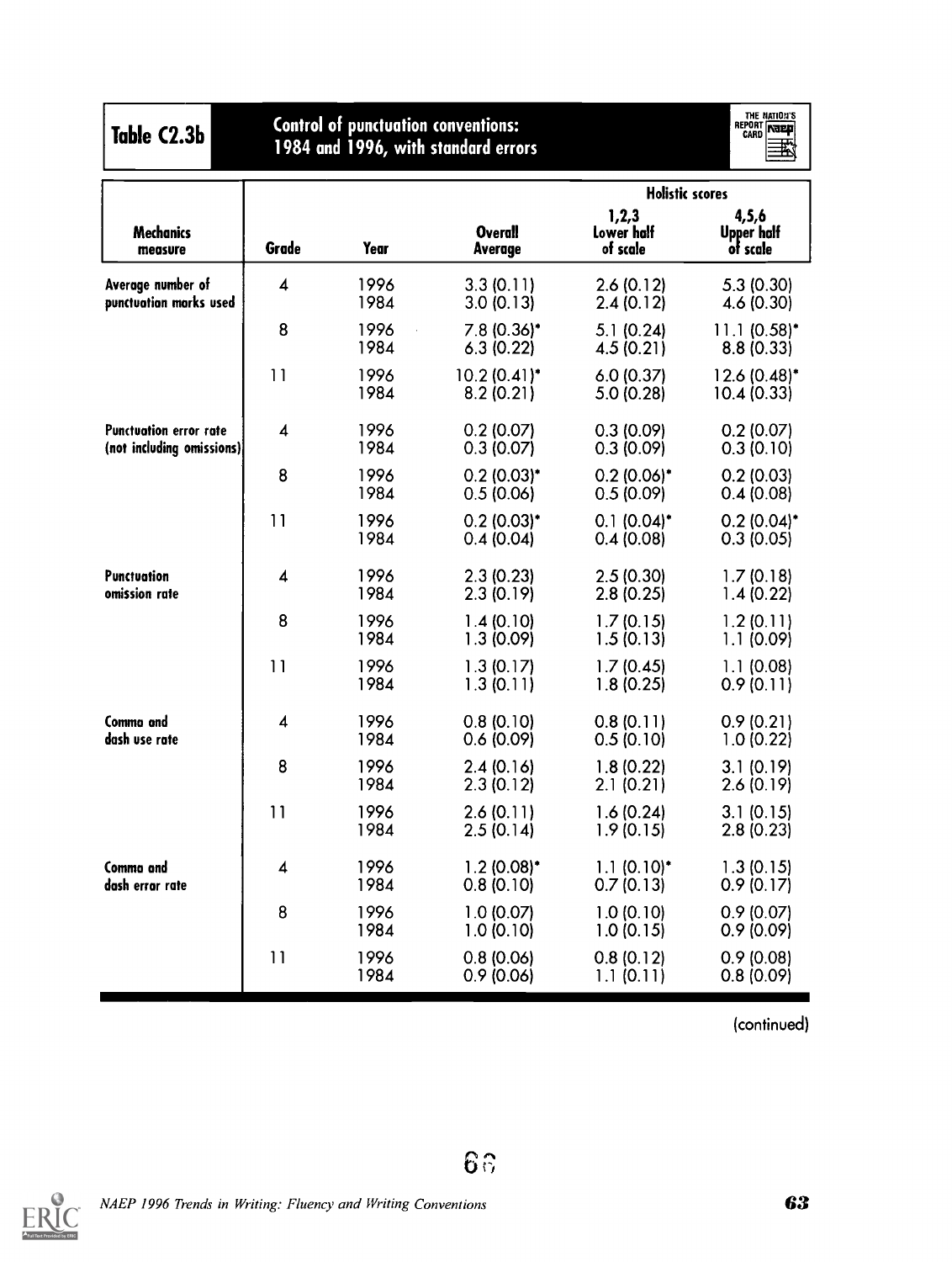| Table C2.3b                                 | <b>Control of punctuation conventions:</b><br>1984 and 1996, with standard errors (continued) |              |                                       |                                                           | THE NATION'S<br>REPORT <b>NEED</b> |
|---------------------------------------------|-----------------------------------------------------------------------------------------------|--------------|---------------------------------------|-----------------------------------------------------------|------------------------------------|
| <b>Mechanics</b><br>measure                 | Grade                                                                                         | Year         | Overall<br>Average                    | <b>Holistic scores</b><br>1,2,3<br>Lower half<br>of scale | 4,5,6<br>Upper half<br>of scale    |
| <b>End mark use</b><br>rate                 | 4                                                                                             | 1996<br>1984 | 7.0(0.18)<br>6.9(0.20)                | 6.8(0.21)<br>6.9(0.26)                                    | 7.5(0.43)<br>7.0 (0.27)            |
|                                             | 8                                                                                             | 1996<br>1984 | 6.3(0.15)<br>6.1(0.12)                | 6.2(0.21)<br>5.9(0.19)                                    | 6.4(0.15)<br>6.4(0.14)             |
|                                             | 11                                                                                            | 1996<br>1984 | $6.0(0.13)$ *<br>5.6(0.13)            | 5.6(0.24)<br>5.5(0.25)                                    | $6.2(0.14)$ *<br>5.6(0.12)         |
| End mork error<br>rate                      | 4                                                                                             | 1996<br>1984 | 1.1(0.19)<br>1.6(0.16)                | 1.4(0.27)<br>2.1(0.21)                                    | 0.4(0.10)<br>0.5(0.09)             |
|                                             | 8                                                                                             | 1996<br>1984 | $0.5(0.05)^*$<br>0.7(0.08)            | 0.6(0.09)<br>0.9(0.13)                                    | 0.3(0.04)<br>0.4(0.06)             |
|                                             | 11                                                                                            | 1996<br>1984 | 0.5(0.15)<br>0.7(0.10)                | 1.0(0.40)<br>1.1(0.25)                                    | 0.3(0.04)<br>0.4(0.05)             |
| Percent of sentence<br>with end mark errors | 4                                                                                             | 1996<br>1984 | 13.0 (1.40)*<br>19.0 (1.59)           | 15.3 (1.70)*<br>23.5 (2.00)                               | 6.8(1.77)<br>8.8(1.81)             |
|                                             | 8                                                                                             | 1996<br>1984 | 8.8 (0.95)<br>10.7 (1.02)             | 11.3(1.68)<br>13.4(1.71)                                  | 5.7(0.80)<br>7.2(0.94)             |
|                                             | 11                                                                                            | 1996<br>1984 | $6.3(0.84)$ *<br>10.3(0.82)           | 8.6(2.12)<br>14.4(1.83)                                   | 5.0(0.65)<br>7.4(0.91)             |
| Other punctuation<br>use rate               | 4                                                                                             | 1996<br>1984 | $1.6(0.14)$ <sup>*</sup><br>1.2(0.11) | 1.4(0.15)<br>1.0(0.13)                                    | 2.1(0.33)<br>1.5(0.22)             |
|                                             | 8                                                                                             | 1996<br>1984 | 0.9(0.07)<br>0.8(0.08)                | 0.8(0.10)<br>0.7(0.11)                                    | 0.9(0.09)<br>1.0(0.12)             |
|                                             | 11                                                                                            | 1996<br>1984 | $1.0(0.14)^*$<br>0.6(0.05)            | 1.5(0.38)<br>0.6(0.09)                                    | 0.8(0.06)<br>0.7(0.06)             |
| Other punctuation<br>error rate             | $\boldsymbol{4}$                                                                              | 1996<br>1984 | 0.3(0.05)<br>0.3(0.05)                | 0.3(0.07)<br>0.3(0.07)                                    | 0.2(0.06)<br>0.2(0.08)             |
|                                             | 8                                                                                             | 1996<br>1984 | 0.2(0.04)<br>0.2(0.03)                | 0.3(0.06)<br>0.1(0.04)                                    | 0.2(0.05)<br>0.2(0.04)             |
|                                             | 11                                                                                            | 1996<br>1984 | 0.1(0.02)<br>0.2(0.02)                | 0.1(0.04)<br>0.1(0.05)                                    | 0.1(0.03)<br>0.2(0.03)             |

Definitions of these measures appear in Appendix B.

SOURCE: National Center for Education Statistics, National Assessment of Educational Progress (NAEP), 1996 Long-Term Trend Assessment.



NAEP 1996 Trends in Writing: Fluency and Writing Conventions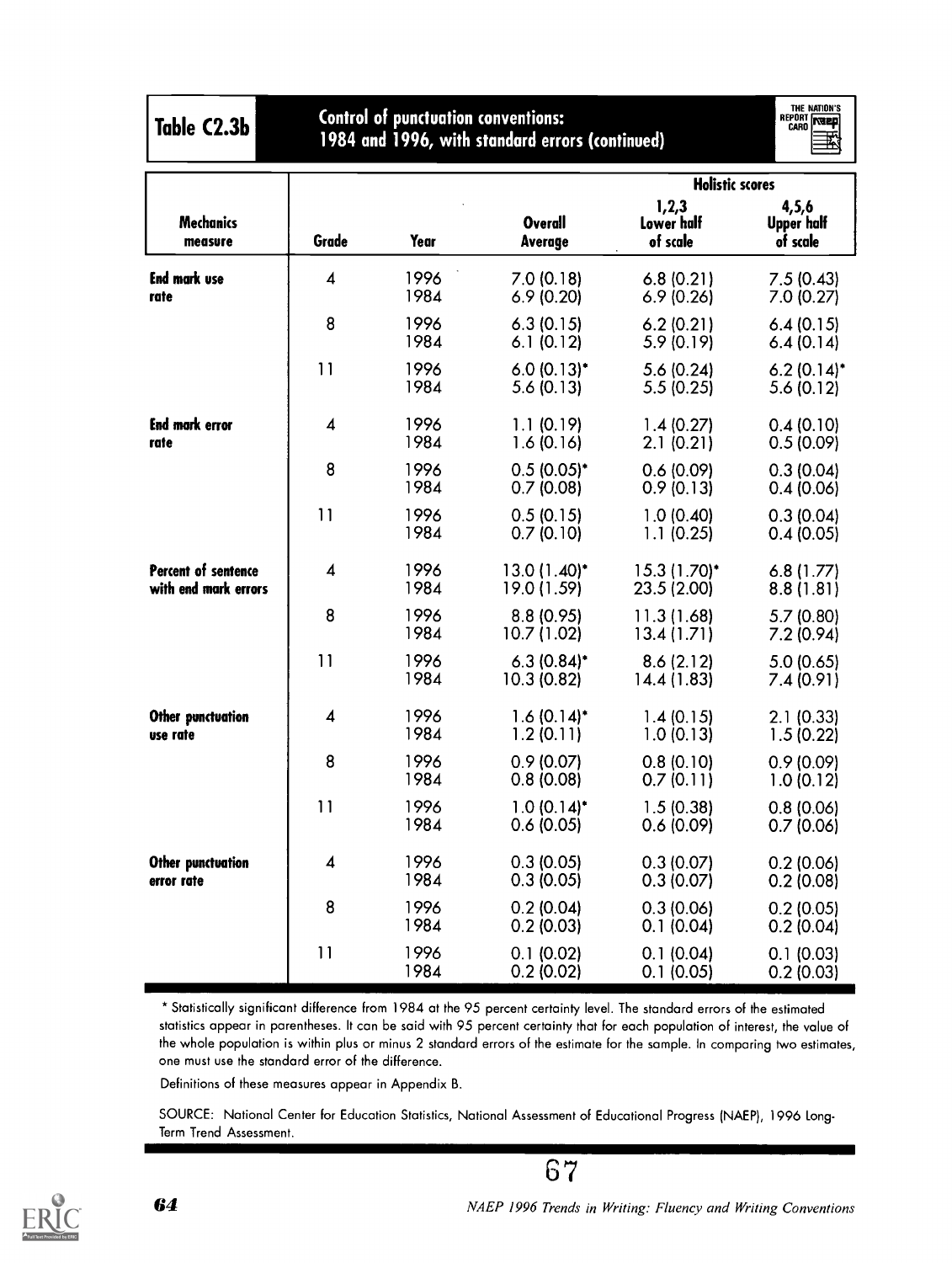## **Acknowledgments**

This special adjunct report on the NAEP 1996 long-term trend holistic and mechanics scoring of student writing is the culmination of the work of many individuals who contributed their considerable knowledge, experience, and creativity.

The 1996 trend assessments were a collaborative effort among staff from the National Center for Education Statistics (NCES), the National Assessment Governing Board (NAGB), Educational Testing Service (ETS), Westat, and National Computer Systems (NCS). Most importantly, NAEP is grateful to the students and school staff who made the assessment possible.

The 1996 NAEP long-term trend assessments were funded through NCES, in the Office of Educational Research and Improvement of the U.S. Department of Education. The Commissioner of Education Statistics, Pascal D. Forgione, and the NCES staff — Peggy Carr, Arnold Goldstein, Steven Gorman — worked closely and collegially with the authors to produce this report.

Activities for the writing holistic and mechanics scoring were conducted at NCS under the management of Charles Brungardt, with help from Betsy Hickok, John Anderson, Mathilde Kennel, and Connie Smith. Training was done at NCS by ETS staff John Kennedy (holistic trainer) and Claudia Gentile (mechanics trainer). Claudia Gentile also provided overall direction for both holistic and mechanics scoring.

At ETS, the holistic and mechanics analyses presented in this report were led by Bruce Kaplan, with the collaboration of Dave Freund, Ingeborg Novatkoski, Katharine Pashley, and Norma Norris, and with the assistance of Shuyi Hua.

The design and production of the report was overseen by Carol Errickson. The considerable production efforts were primarily handled by Karen Damiano, whose unflagging attention to detail was of enormous value. The production of the World Wide Web version of this report was led by Pat O'Reilly with assistance from Debra Kline.

During the early stages of the report, crucial guidance was provided by John Mazzeo. Claudia Gentile gave generously of her time in explaining important aspects of the scoring and in rewriting, with wonderful clarity, sections to reflect her knowledge. Elissa Greenwald's comprehensive understanding of writing pedagogy and assessment, as well as her skill as a practitioner of writing, dramatically increased the readability of the report. Debra Kline's careful reading of earlier versions forced needed consistency on the reporting of two very different measures. Shari Santapau polished the final version.

Many thanks are due to the numerous reviewers, both external and internal to NCES, who contributed valuable comments and critical feedback. The reviewers were guided by Arnold Goldstein, NCES, who contributed much to the shaping of the report and also obtained important input from Timothy Shanahan from the University of Illinois, Chicago, and Richard Sterling from the University of California, Berkeley. The report was reviewed closely by Mary Crovo at NAGB, and by Janis Brown, Andrew Kolstad, Sheida White, and Shi-Chang Wu at NCES. Robert Burton and Lee M. Hoffman, also from NCES, contributed importantly to the adjudication process. Christina Kary, of the Education Statistics Services Institute, clarified the adjudication decisions. Finally, Matthew Onstott, from the Office of the Undersecretary, Department of Education, asked questions which helped clarify several issues. Without guidance from these reviewers, this report would have far less utility as documentation for two very interesting facets of the long-term trend writing assessment.



 $68$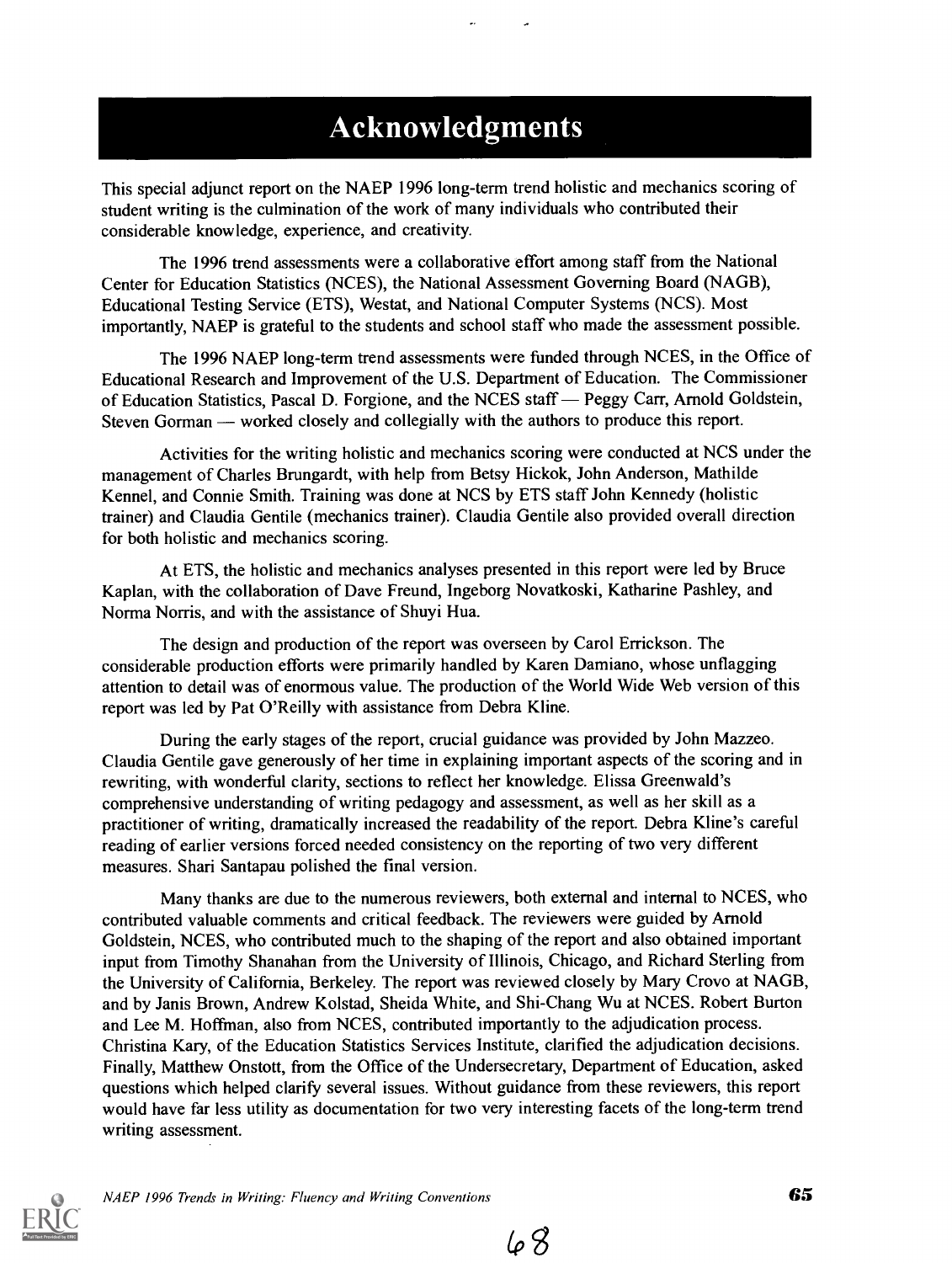United States Department of Education Washington, DC 20208-56**53**  S

Official Business Penalty for Private Use, \$300

 $\frac{1}{1+\epsilon}$ 

Postage and Fees Paid U.S. Department of Education Permit No. G-17

Standard Mail (A)

11114116: **/4 ignes STATES OF STATES**  $\omega_{\rm{max}}$  $\sim$   $\sim$ .<br>ပါ 

1